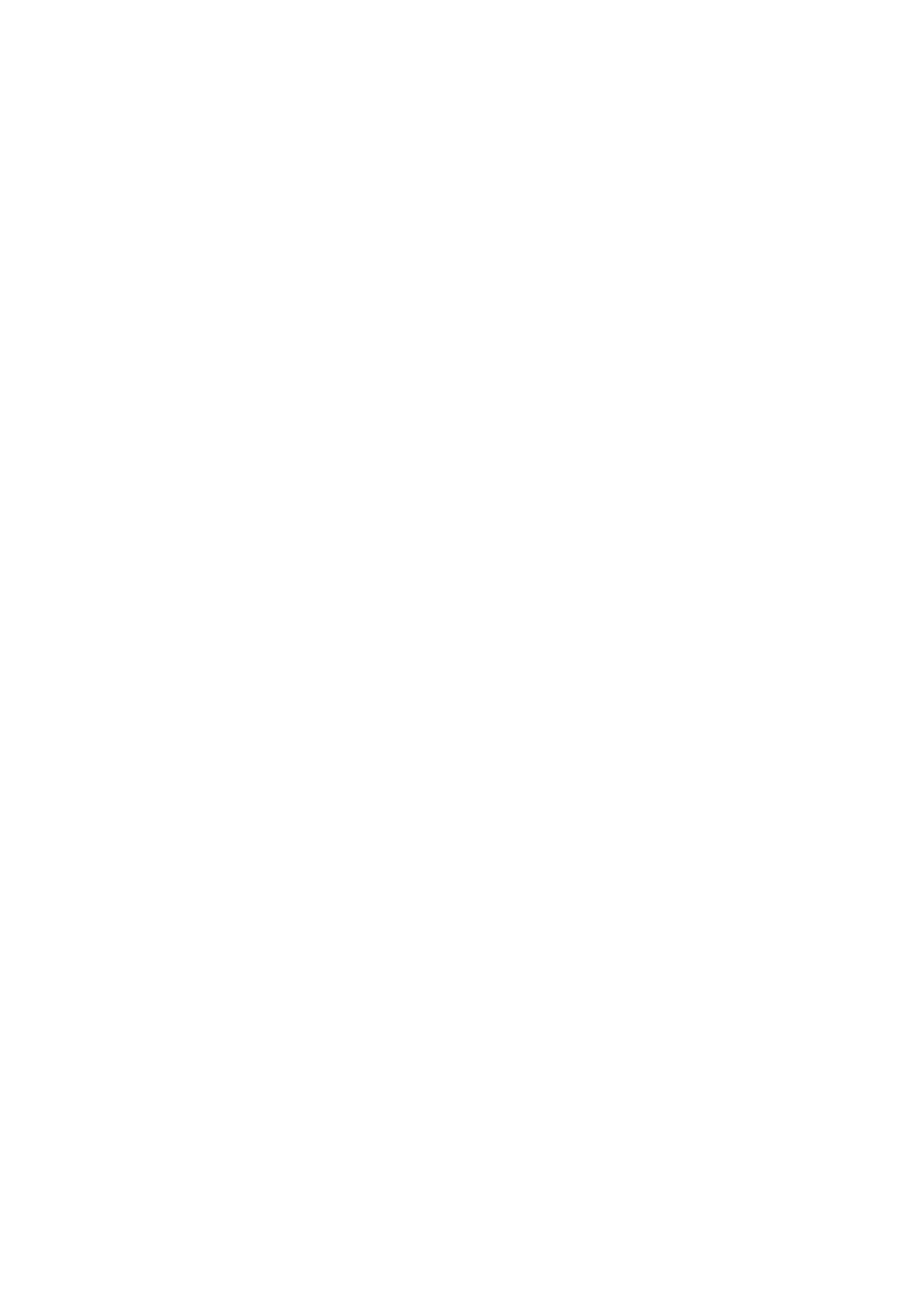



# **Pakistan**

# **Demographic and Health Survey 2017-18**

# **Key Indicators Report**

**National Institute of Population Studies Islamabad, Pakistan** 

> **The DHS Program ICF Rockville, Maryland, USA**

> > **August 2018**





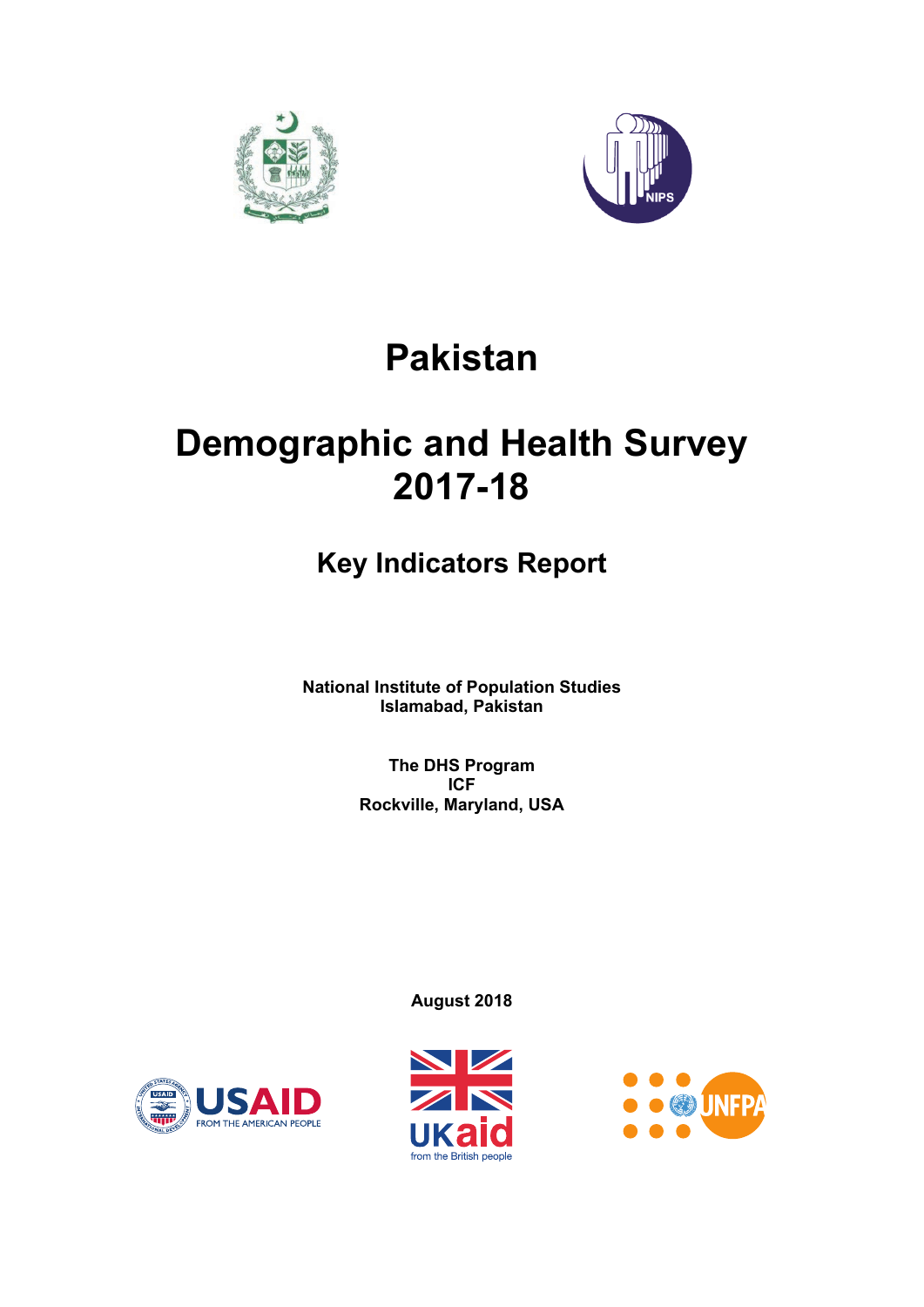The 2017-18 Pakistan Demographic and Health Survey (2017-18 PDHS) was implemented by the National Institute of Population Studies (NIPS), Islamabad, Pakistan. ICF provided technical assistance through The DHS Program, a project funded by the United States Agency for International Development (USAID) that provides support and technical assistance in the implementation of population and health surveys in countries worldwide.

Additional information about the 2017-18 PDHS may be obtained from National Institute of Population Studies, Ministry of National Health Services, Regulations and Coordination, National Institute of Health (NIH), Park Road, Chak Shahzad, Islamabad, Pakistan; Telephone: +92-51-9255937; Fax: +92-51-9255932; Internet: www.nips.org.pk.

Information about The DHS Program may be obtained from ICF, 530 Gaither Road, Suite 500, Rockville, MD 20850, USA; Telephone: +1-301-407-6500; Fax: +1-301-407-6501; E-mail: info@DHSprogram.com; Internet: www.DHSprogram.com.

#### Suggested citation:

National Institute of Population Studies (NIPS) [Pakistan] and ICF. 2018. *Pakistan Demographic and Health Survey 2017-18*. Islamabad, Pakistan, and Rockville, Maryland, USA: NIPS and ICF.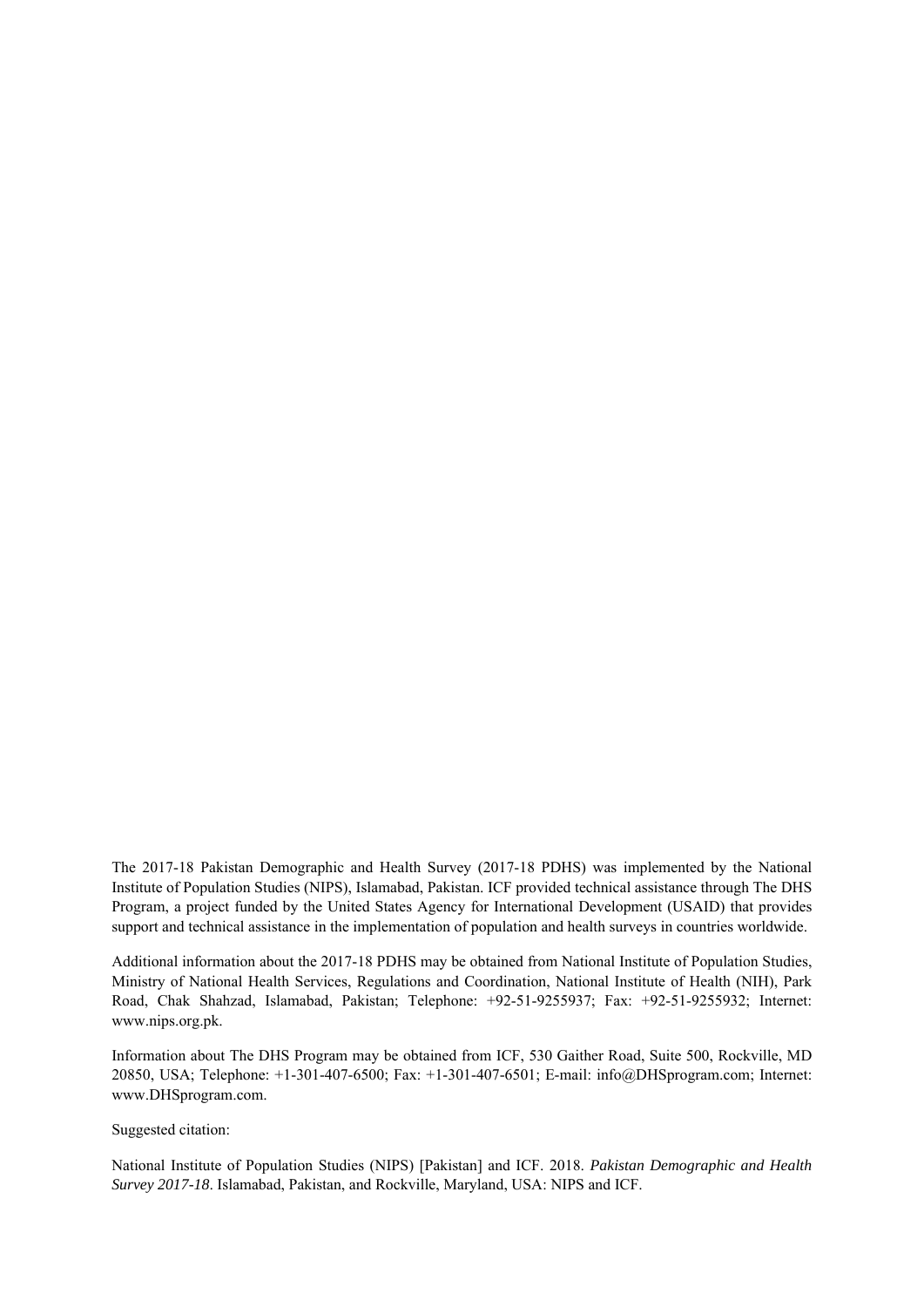# **CONTENTS**

| 1                       |      |                                                                          |  |
|-------------------------|------|--------------------------------------------------------------------------|--|
|                         | 1.1  |                                                                          |  |
| $\mathbf{2}$            |      |                                                                          |  |
|                         | 2.1  |                                                                          |  |
|                         | 2.2  |                                                                          |  |
|                         | 2.3  |                                                                          |  |
|                         | 2.4  |                                                                          |  |
|                         | 2.5  |                                                                          |  |
|                         | 2.6  |                                                                          |  |
| $\overline{\mathbf{3}}$ |      |                                                                          |  |
|                         | 3.1  |                                                                          |  |
|                         | 3.2  |                                                                          |  |
|                         | 3.3  |                                                                          |  |
|                         | 3.4  |                                                                          |  |
|                         | 3.5  |                                                                          |  |
|                         | 3.6  |                                                                          |  |
|                         | 3.7  |                                                                          |  |
|                         | 3.8  |                                                                          |  |
|                         | 3.9  |                                                                          |  |
|                         | 3.10 |                                                                          |  |
|                         |      | 3.10.1                                                                   |  |
|                         |      | 3.10.2                                                                   |  |
|                         |      | 3.10.3                                                                   |  |
|                         |      | 3.10.4                                                                   |  |
|                         | 3.11 |                                                                          |  |
|                         |      | 3.11.1                                                                   |  |
|                         |      | Childhood Acute Respiratory Infection, Fever, and Diarrhoea 33<br>3.11.2 |  |
|                         |      | 3.11.3                                                                   |  |
|                         |      | 3.11.4                                                                   |  |
|                         | 3.12 |                                                                          |  |
|                         | 3.13 |                                                                          |  |
|                         |      |                                                                          |  |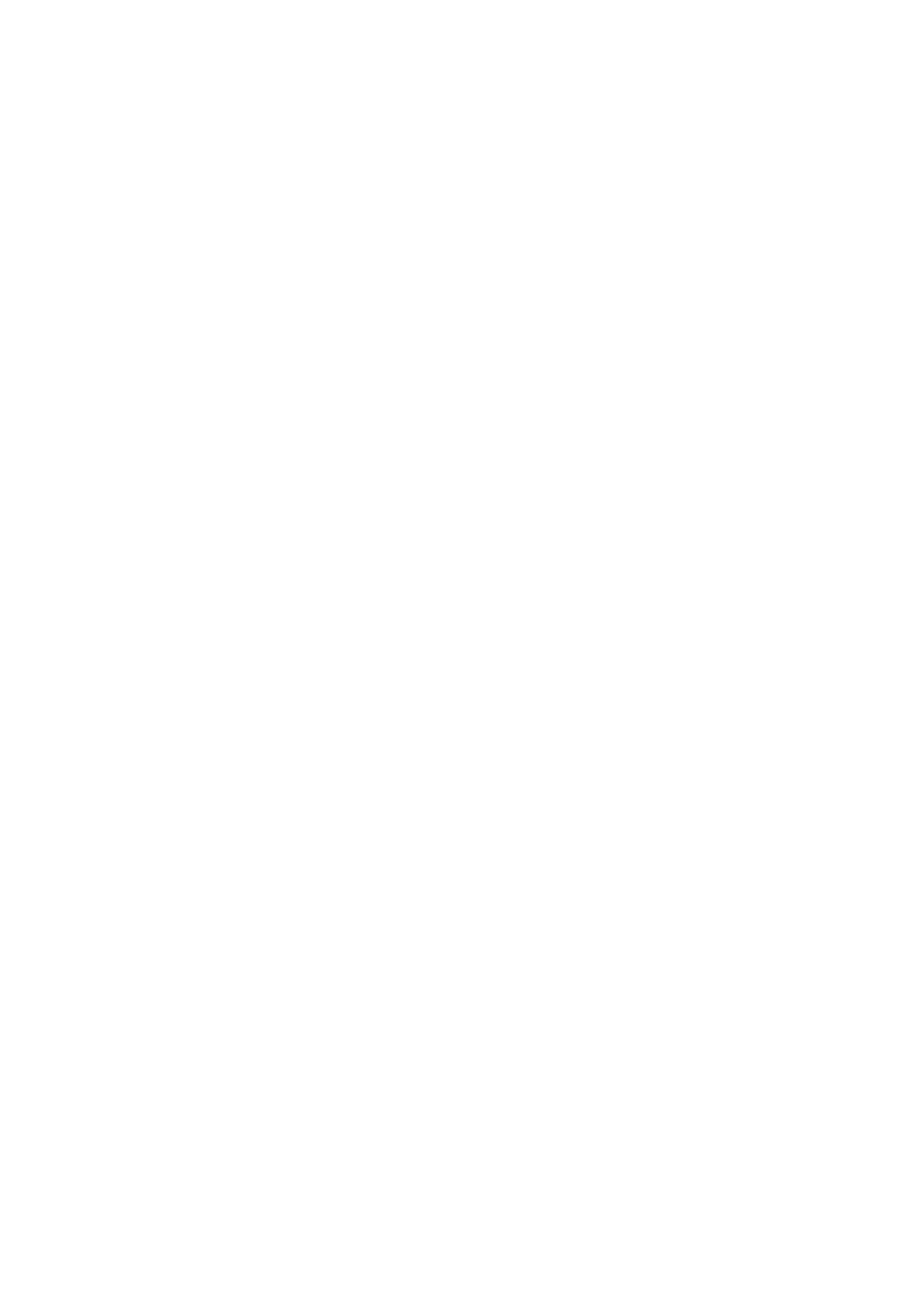# **TABLES AND FIGURES**

| Table 1    |                                                                                    |  |
|------------|------------------------------------------------------------------------------------|--|
| Table 2.1  | Background characteristics of respondents (excluding Azad Jammu and Kashmir and    |  |
|            |                                                                                    |  |
| Table 2.2  | Background characteristics of respondents (Azad Jammu and Kashmir)11               |  |
| Table 2.3  |                                                                                    |  |
| Table 3    |                                                                                    |  |
| Table 4    |                                                                                    |  |
| Table 5    |                                                                                    |  |
| Table 6    |                                                                                    |  |
| Table 7    | Current use of contraception according to background characteristics  18           |  |
| Table 8    | Need and demand for family planning among currently married women 21               |  |
| Table 9    |                                                                                    |  |
| Table 10   |                                                                                    |  |
| Table 11   |                                                                                    |  |
| Table 12   |                                                                                    |  |
| Table 13   |                                                                                    |  |
| Table 14   |                                                                                    |  |
| Table 15   |                                                                                    |  |
| Table 16   |                                                                                    |  |
| Table 17.1 | Disability among adults according to background characteristics: Women42           |  |
| Table 17.2 | Disability among adults according to background characteristics: Men 43            |  |
| Figure 1   |                                                                                    |  |
| Figure 2   |                                                                                    |  |
| Figure 3   |                                                                                    |  |
| Figure 4   | Trends in unmet need, modern contraceptive use, and percentage of demand satisfied |  |
|            |                                                                                    |  |
| Figure 5   | Unmet need, modern contraceptive use, and percentage of demand satisfied with      |  |
|            |                                                                                    |  |
| Figure 6   |                                                                                    |  |
| Figure 7   |                                                                                    |  |
| Figure 8   |                                                                                    |  |
| Figure 9   |                                                                                    |  |
| Figure 10  |                                                                                    |  |
| Figure 11  |                                                                                    |  |
| Figure 12  |                                                                                    |  |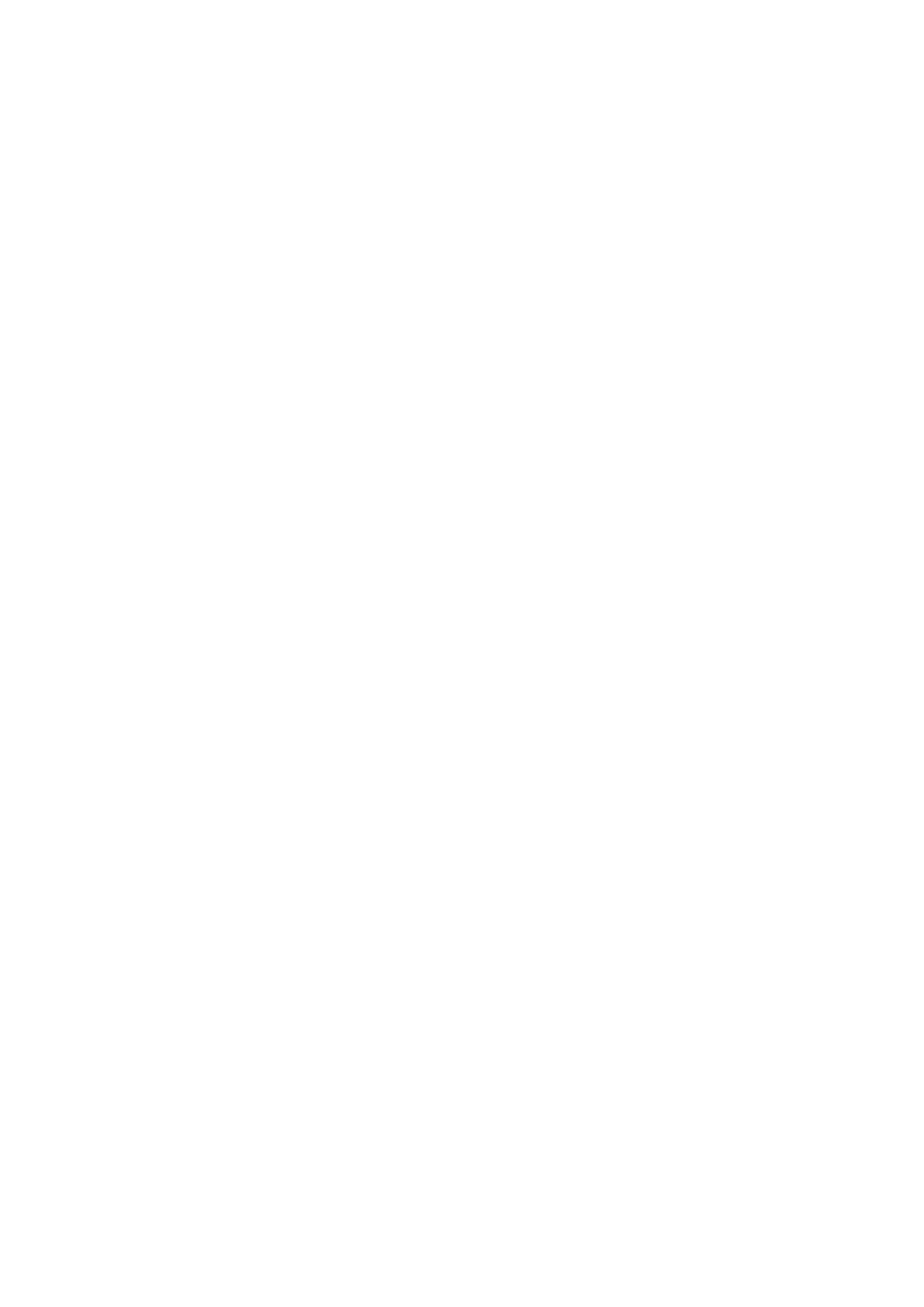# **ABBREVIATIONS**

| AIDS          | acquired immune deficiency syndrome                                |
|---------------|--------------------------------------------------------------------|
| <b>AJK</b>    | Azad Jammu and Kashmir                                             |
| ANC           | antenatal care                                                     |
| ARI           | acute respiratory infection                                        |
| <b>ASFR</b>   | age-specific fertility rate                                        |
| <b>BCG</b>    | Bacille Calmette-Guérin                                            |
| CAFÉ          | computer-assisted field editing                                    |
| <b>CBR</b>    | crude birth rate                                                   |
| <b>CPR</b>    | contraceptive prevalence rate                                      |
| CSPro         | Censuses and Surveys Processing                                    |
| DFID          | Department for International Development                           |
| DHS           | Demographic and Health Survey                                      |
| DPT           | diphtheria, pertussis, and tetanus vaccine                         |
| EB            | enumeration block                                                  |
| <b>FATA</b>   | Federally Administered Tribal Areas                                |
| <b>GB</b>     | Gilgit Baltistan                                                   |
| HepB          | hepatitis B                                                        |
| Hib           | haemophilus influenzae type B                                      |
| HIV           | human immunodeficiency virus                                       |
| ICT           | Islamabad Capital Territory                                        |
| <b>IFSS</b>   | internet file streaming system                                     |
| <b>IPV</b>    | inactivated poliomyelitis vaccine                                  |
| <b>IUD</b>    | intrauterine contraceptive device                                  |
| <b>IYCF</b>   | infant and young child feeding                                     |
| LAM           | lactational amenorrhoea method                                     |
| <b>MMR</b>    | measles, mumps, and rubella                                        |
| <b>MNHSRC</b> | Ministry of National Health Services, Regulations and Coordination |
| <b>NIPS</b>   | National Institute of Population Studies                           |
| NN            | neonatal mortality                                                 |
| <b>ORS</b>    | oral rehydration salts                                             |
| ORT           | oral rehydration therapy                                           |
| <b>PCV</b>    | pneumococcal conjugate vaccine                                     |
| PDHS          | Pakistan Demographic and Health Survey                             |
| <b>PNC</b>    | postnatal care                                                     |
| <b>PNN</b>    | postneonatal mortality                                             |
| PSU           | primary sampling unit                                              |
|               |                                                                    |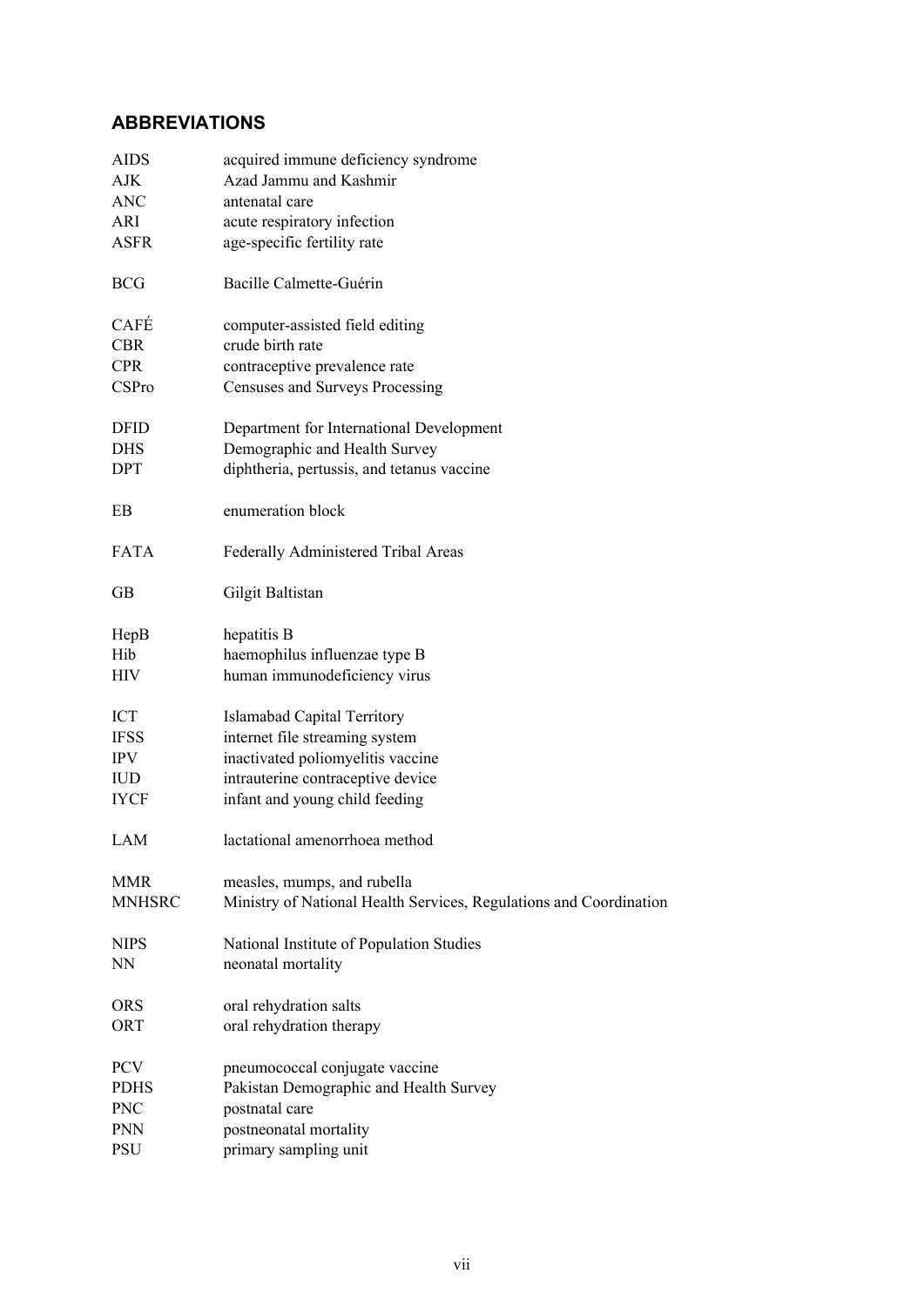| SD.           | standard deviation                                 |
|---------------|----------------------------------------------------|
| <b>SDG</b>    | Sustainable Development Goal                       |
| <b>SDM</b>    | standard days method                               |
| <b>STI</b>    | sexually transmitted infection                     |
| <b>TFR</b>    | total fertility rate                               |
| <b>UNICEF</b> | United Nations Children's Fund                     |
| <b>UNDP</b>   | United Nations Development Programme               |
| <b>UNFPA</b>  | United Nations Population Fund                     |
| <b>USAID</b>  | United States Agency for International Development |
|               | World Health Organization                          |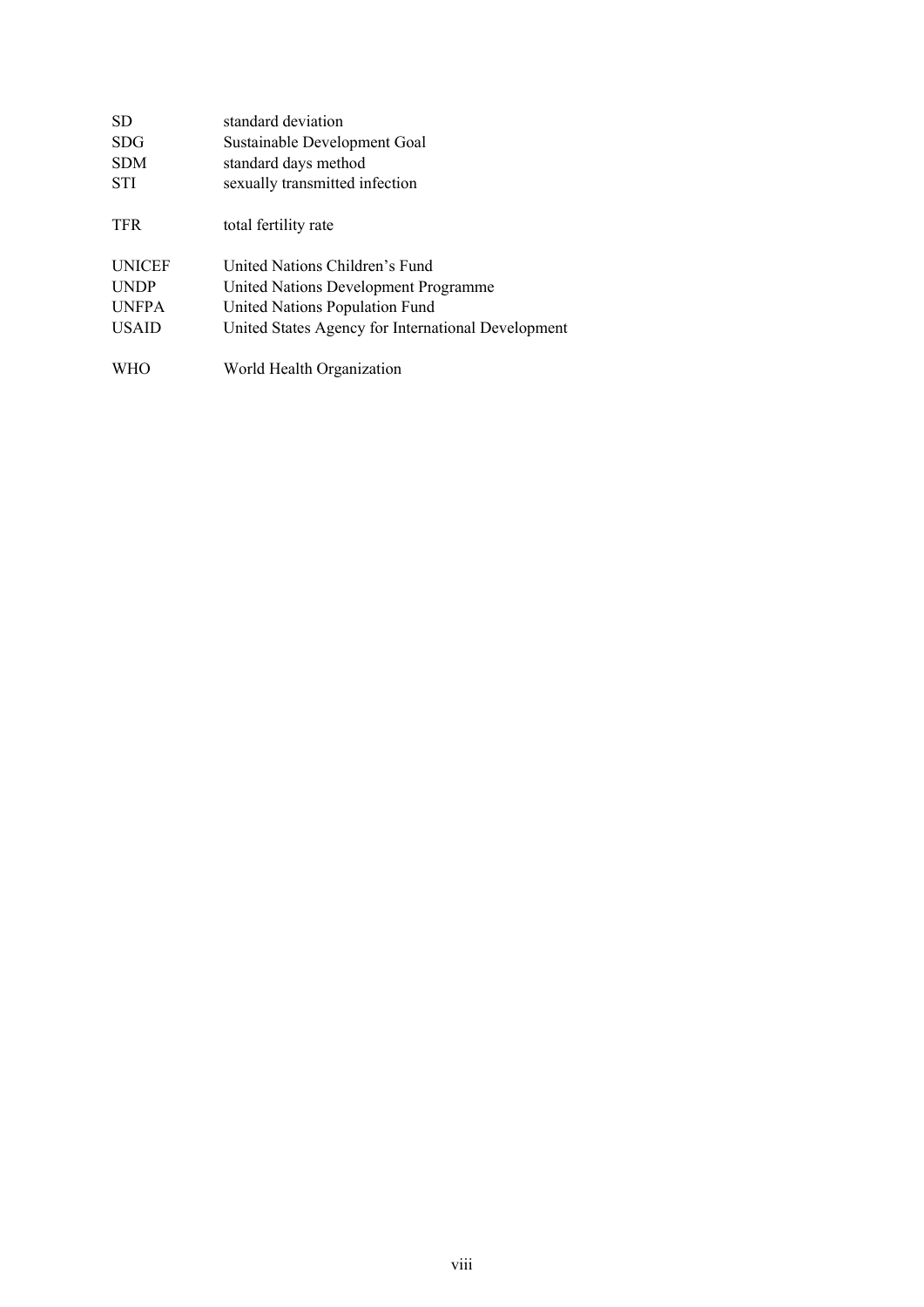# **FOREWORD**

he fourth round of the Pakistan Demographic and Health Survey (PDHS) has been completed successfully with the collaborative and consultative efforts involving several stakeholders. The National Institute of Population Studies (NIPS) implemented the PDHS project under the The fourth round of the Pakistan Demographic and Health Survey (PDHS) has been completed<br>successfully with the collaborative and consultative efforts involving several stakeholders. The<br>National Institute of Population Stu survey was also provided by the United Nations Population Fund (UNFPA), United States Agency for International Development (USAID), ICF, and the Department For International Development (DFID). Pakistan Bureau of Statistics (PBS) provided assistance in the sample design and identification of clusters. The survey was also facilitated by a number of other organisations at the national and provincial levels. The planning and implementation of the 2017-18 PDHS involved efforts of more than 45 national experts from the fields of population, development, and health with their representation on the Technical Advisory Committee (TAC).

The primary objective of the 2017-18 PDHS project is to provide the latest estimates of basic demographic and health indicators. Specifically, the 2017-18 PDHS collected information on marriages, fertility levels and preferences, awareness and use of family planning methods, reproductive health, nutrition, maternal and child health, awareness and behaviour regarding HIV/AIDS, disability, migration, women's empowerment, domestic violence, and other health-related issues. The study culminated in the writing of a final report after a long, laborious process of survey design, listing, training, fieldwork, data processing, and analysis.

It is my privilege to lead a professional and dedicated PDHS core team. I sincerely appreciate the dedication and contributions of Dr. Ghulam Muhammad Arif, Principal Investigator; Mrs. Azra Aziz, Director (R&S); Dr. Aysha Sheraz, Deputy Project Director (PDHS)/Senior Fellow (R&S); Mr. Zafar Zahir, Fellow; Mr. Ali Anwar Buriro, Fellow; Syeda Rabia Zafar, Fellow; and Mr. Mohammad Ali Raza, Data Processing Manager. The fieldwork held challenges in some areas—severe weather, a need for security, and reluctance to participate in the survey—and could not have been accomplished without teamwork, coordination, and vigilant monitoring by the survey and core teams. It is gratifying that despite all of the challenges and ordeals, the survey teams as well as the NIPS research and monitoring team travelled undaunted to different areas of the country without compromising the quality of data. On behalf of NIPS, we also acknowledge and thank the survey team members for demonstrating resilience in collecting data even under difficult circumstances and the Provincial Coordinators and Quality Control Interviewers for efficient monitoring of the field activities.

We, at NIPS, have always been aware of our responsibilities and are determined to generate accurate and reliable results. I am confident that the key indicators results are authentic on the basis of the extraordinary quality control measures. The findings, besides providing data for Sustainable Development Goals (SDGs), will facilitate research at local and institutional levels, and support the provincial/regional population and health and development policies and plans. We are indebted to Ms. Anjushree Pradhan, ICF Senior Technical Specialist for the PDHS, for providing immense technical support at all stages of the project. We extend our thanks to Dr. Ruilin Ren, Sampling Statistician, for his valuable advice on sample design; Mr. Ruben Hume, Data Processing Specialist, for his contribution on data processing and tabulation; and all other technical experts of ICF who provided suggestions on the final version of this report. I, on behalf of NIPS, express special thanks to the Ministry of National Health Services, Regulations and Coordination, Pakistan Bureau of Statistics, UNFPA, USAID, and DFID for their commitment and support for the 2017- 18 PDHS.

Mr. Pervaiz Ahmed Junejo Executive Director, NIPS/ Project Director *(PDHS*)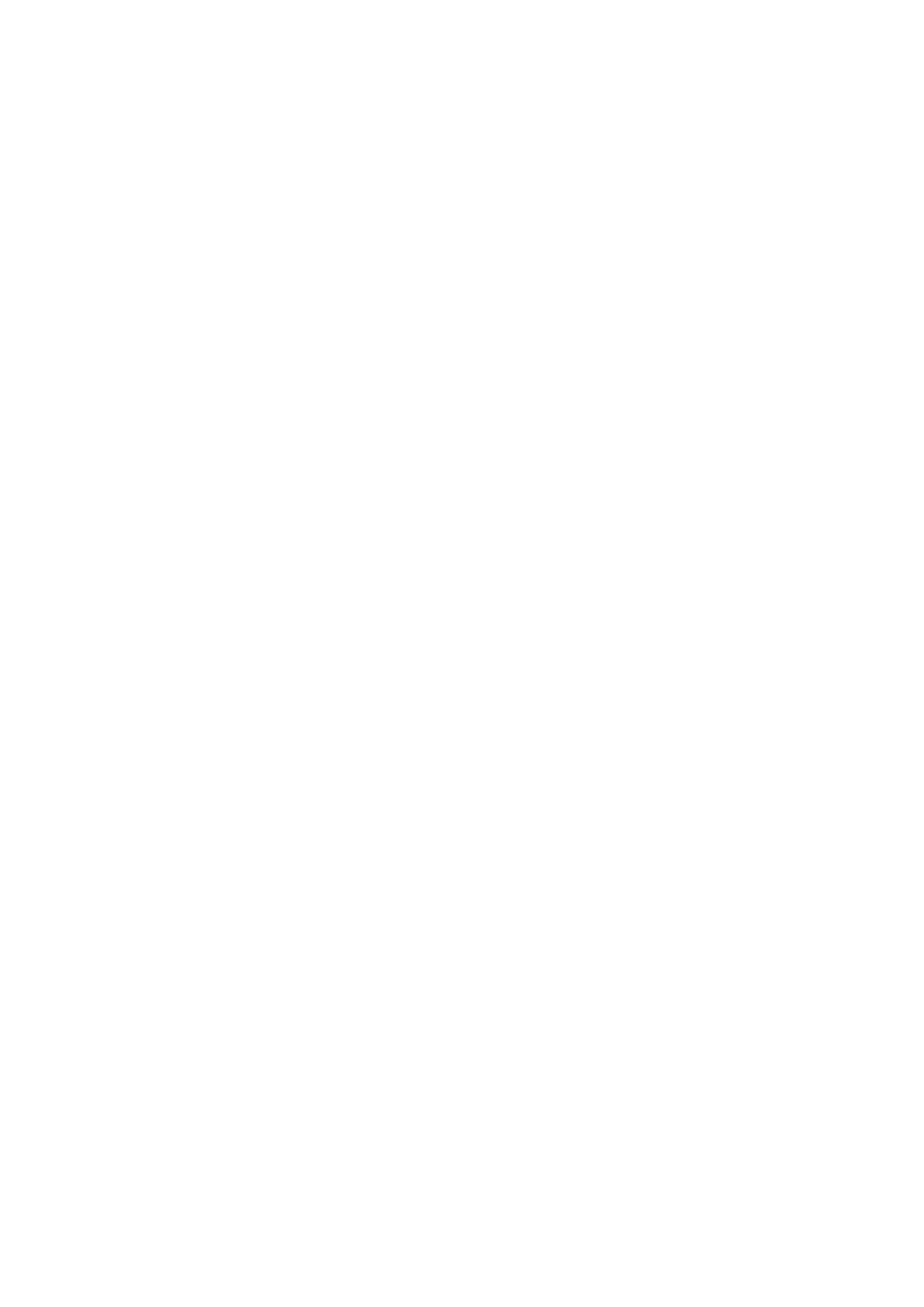# **1 INTRODUCTION**

he 2017-18 Pakistan Demographic and Health Survey (PDHS) is the fourth Demographic and Health Survey (DHS) conducted in Pakistan. It was implemented by the National Institute of Population Studies (NIPS) under the aegis of the Ministry of National Health Services, Regulations The 2017-18 Pakistan Demographic and Health Survey (PDHS) is the fourth Demographic and Health Survey (DHS) conducted in Pakistan. It was implemented by the National Institute of Population Studies (NIPS) under the aegis o for International Development (USAID), the Department for International Development (DFID), and the United Nations Population Fund (UNFPA). ICF provided technical assistance through The DHS Program, which assists countries in the collection of data to monitor and evaluate population, health, and nutrition programmes. Data collection took place from 22 November 2017 to 30 April 2018, with the exception of two teams in Balochistan and FATA that completed their fieldwork in May 2018.

This key indicators report presents a first look at selected findings of the 2017-18 PDHS. A comprehensive analysis of the data will be presented in a final report in December 2018.

# **1.1 SURVEY OBJECTIVES**

The primary objective of the 2017-18 PDHS project is to provide up-to-date estimates of basic demographic and health indicators. Specifically, the 2017-18 PDHS collected information on fertility, awareness and use of family planning methods, breastfeeding practices, nutrition, maternal and child health, childhood mortality, women's empowerment, domestic violence, awareness and behaviour regarding HIV/AIDS and other sexually transmitted infections (STIs), migration, disability, and other health-related issues such as smoking, knowledge of tuberculosis, and hepatitis.

The information collected through the 2017-18 PDHS is intended to assist policymakers and programme managers in the Ministry of National Health Services, Regulations and Coordination, and other organisations in designing and evaluating programmes and strategies for improving the health of the country's population. The 2017-18 PDHS also provides indicators relevant to the Sustainable Development Goals (SDGs) for Pakistan.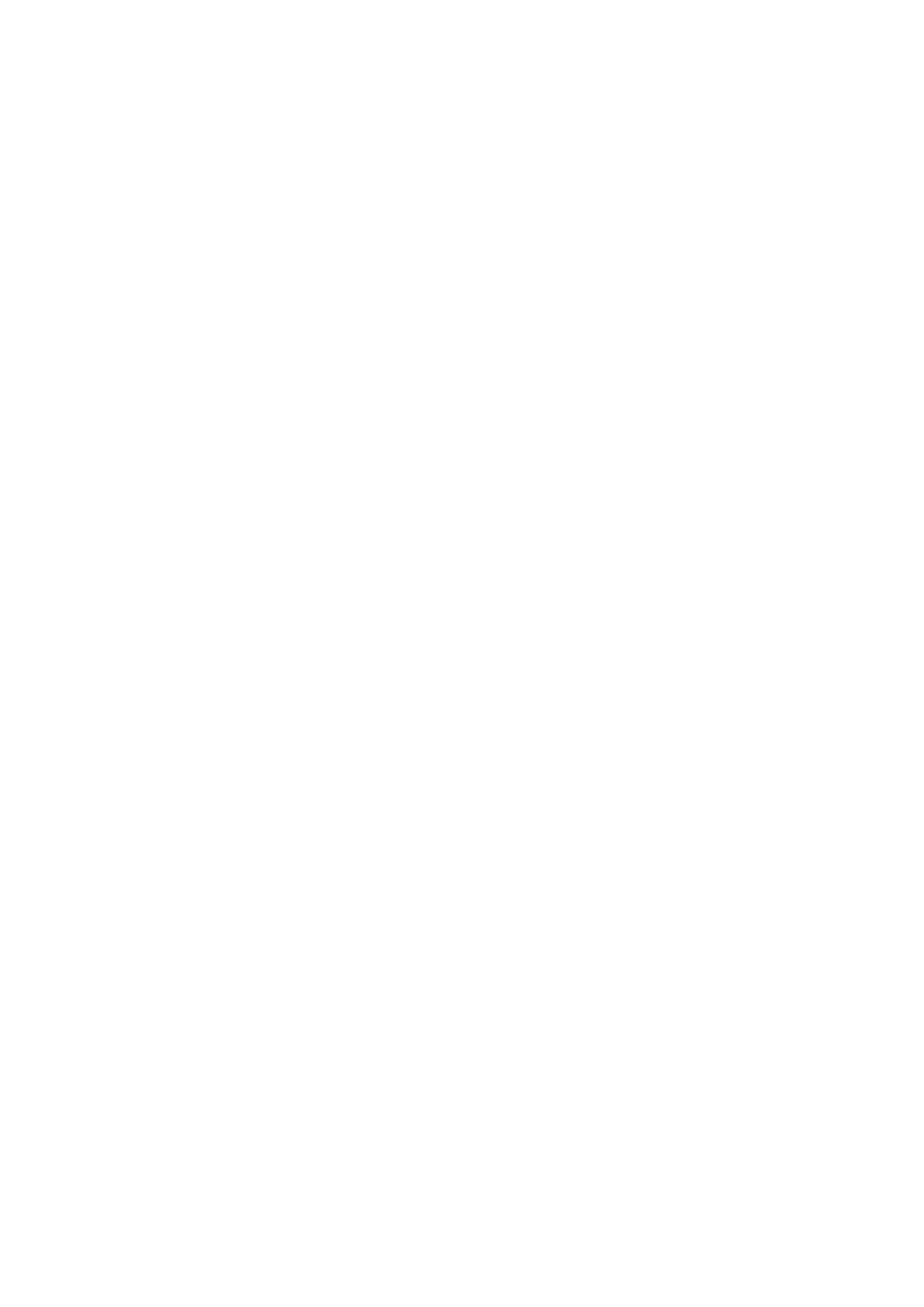# **2 SURVEY IMPLEMENTATION**

#### **2.1 SAMPLE DESIGN**

he sampling frame used for the 2017-18 PDHS is a complete list of enumeration blocks (EBs) created for the Pakistan Population and Housing Census 2017, which was conducted from March through May 2017. The Pakistan Bureau of Statistics (PBS) supported the sample design of the The sampling frame used for the 2017-18 PDHS is a complete list of enumeration blocks (EBs) created for the Pakistan Population and Housing Census 2017, which was conducted from Ma through May 2017. The Pakistan Bureau of Pakistan, including Azad Jammu and Kashmir (AJK) and the former Federally Administrated Tribal Areas (FATA), which were not included in the 2012-13 PDHS. The results of the 2017-18 PDHS are representative at the national level and for the urban and rural areas separately. The survey estimates are also representative for four provinces, namely, Punjab, Sindh, Khyber Pakhtunkhwa and Balochistan, and four regions, Islamabad Capital Territory (ICT), FATA, AJK, and Gilgit Baltistan (GB), with a total of 13 second-level survey domains.

The 2017-18 PDHS followed a stratified two-stage sample design. The stratification was achieved by separating each of the eight regions into urban and rural areas. In total, 16 sampling strata were created. Samples were selected independently in every stratum, through a two-stage selection process. Implicit stratification and proportional allocation were achieved at each of the lower administrative levels by sorting the sampling frame within each sampling stratum before sample selection, according to administrative units in different levels, and by using a probability-proportional-to-size selection at the first stage of sampling.

The first stage involved selecting sample points (clusters) consisting of EBs. EBs were drawn with a probability proportional to their size, which is the number of households residing in the EB at the time of the census. A total of 580 clusters were selected.

The second stage involved systematic sampling of households. A household listing operation was undertaken in all of the selected clusters, and a fixed number of 28 households per cluster was selected with an equal probability systematic selection process, for a total sample size of approximately 16,240 households. The household selection was carried out centrally at the NIPS data processing office. The survey interviewers interviewed only the pre-selected households. To prevent bias, no replacements and no changes of the pre-selected households were allowed in the implementing stages.

Because of the non-proportional sample allocation, the sample was not a self-weighting sample. Weighting factors have been calculated, added to the data file, and applied so that results are representative at the national level for Pakistan (excluding Azad Jammu and Kashmir and Gilgit Baltistan) and the regions, and separately for Azad Jammu and Kashmir and Gilgit Baltistan.

The 2017-18 PDHS included all ever-married women age 15-49. Those who were either permanent residents of the selected households or visitors who stayed in the households the night before the survey were eligible to be interviewed. The man's survey was conducted in one-third of the sample households, and all ever-married men age 15-49 in these households were included. In these households, one eligible woman in each household was randomly selected to be asked additional questions about domestic violence. Similarly, height and weight information was collected from eligible women age 15-49 and children age 0-59 months only in those households selected for the man's survey.

The survey was successfully carried out in 561 clusters, after dropping 19 clusters that had deteriorating law-and-order situations during the fieldwork. These areas were in Balochistan (1), FATA (2), Gilgit Baltistan (6), Khyber Pakhtunkhwa (4), Azad Jammu and Kashmir (1), Punjab (2), Sindh (1), and ICT (2 restricted areas).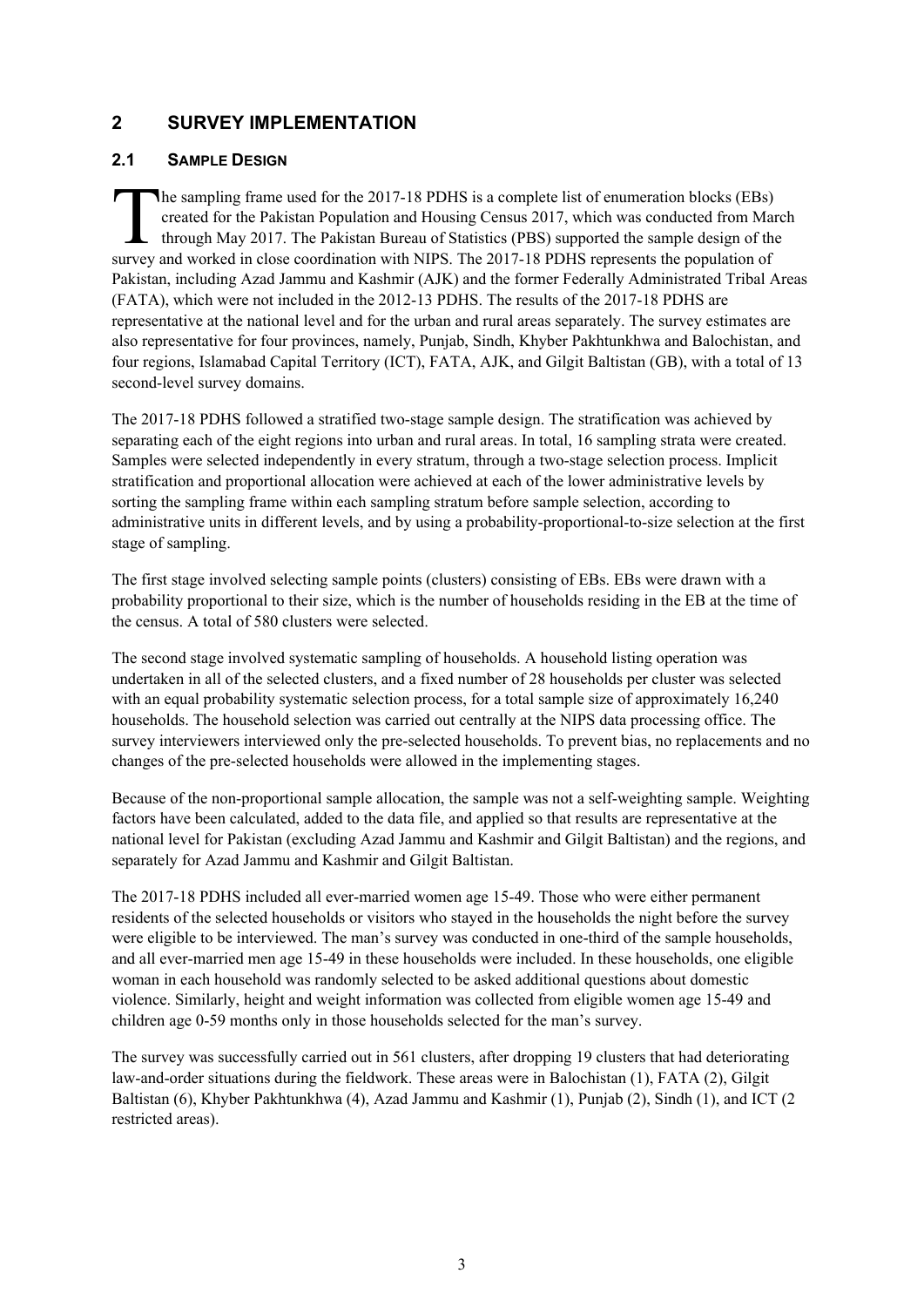#### **2.2 QUESTIONNAIRES**

Six questionnaires were used for the 2017-18 PDHS: the Household Questionnaire, the Woman's Questionnaire, the Man's Questionnaire, the Biomarker Questionnaire, the Fieldworker Questionnaire, and the Community Questionnaire. The first five questionnaires, based on The DHS Program's standard Demographic and Health Survey (DHS-7) questionnaires were adapted to reflect the population and health issues relevant to Pakistan. The Community Questionnaire was based on the instrument used in the previous rounds of the Pakistan DHS. Comments were solicited from various stakeholders representing government ministries and agencies, nongovernmental organisations, and international donors. The survey protocol was reviewed and approved by the National Bioethics Committee, Pakistan Health Research Council, and ICF Institutional Review Board. After all questionnaires were finalised in English, they were translated into Urdu and Sindhi. The 2017-18 PDHS used paper-based questionnaires for data collection, while computer-assisted field editing (CAFE) was used to edit the questionnaires in the field.

The Household Questionnaire listed all members of and visitors to selected households. Basic demographic information was collected on each person listed, including age, sex, marital status, education, and relationship to head of household. For children under age 18, survival status of parents was determined. The data on age, sex, and marital status of household members were used to identify women and men who were eligible for individual interviews. The Household Questionnaire also collected information on characteristics of the household's dwelling unit, such as source of drinking water, type of toilet facilities, materials used for flooring, external walls and roofing, ownership of various durable goods, ownership of mosquito nets, migration, and disability.

The Woman's Questionnaire was used to collect information from all eligible ever-married women age 15-49. These women were asked questions on the following topics:

- Background characteristics (including age, education, and media exposure)
- **Pregnancy history and child mortality**
- Knowledge, use, and source of family planning methods
- Antenatal, delivery, and postnatal care
- **vaccinations and childhood illnesses**
- Breastfeeding and infant feeding practices
- **Marriage and sexual activity**
- Fertility preferences (including desire for more children, ideal number of children)
- Women's work and husbands' background characteristics
- Knowledge, awareness, and behaviour regarding HIV/AIDS and sexually transmitted infections (STIs)
- Knowledge, attitudes, and behaviour related to other health issues (e.g., smoking, tuberculosis, hepatitis)
- Domestic violence

The Man's Questionnaire was administered to all ever-married men age 15-49 in the subsample of households selected for the man's survey. The Man's Questionnaire collected much of the same information as the Woman's Questionnaire but was shorter because it did not contain a detailed reproductive history or questions on maternal and child health.

The Biomarker Questionnaire was used to record the results of the anthropometry measurements of women and children. This questionnaire was administered only to a sub-sample selected for the men's survey. All children 0-59 months and all ever-married women age 15-49 were eligible for height and weight measurement.

The Fieldworker Questionnaire recorded background information from the interviewers that will serve as a tool in conducting analyses of data quality. Each interviewer completed a self-administered Fieldworker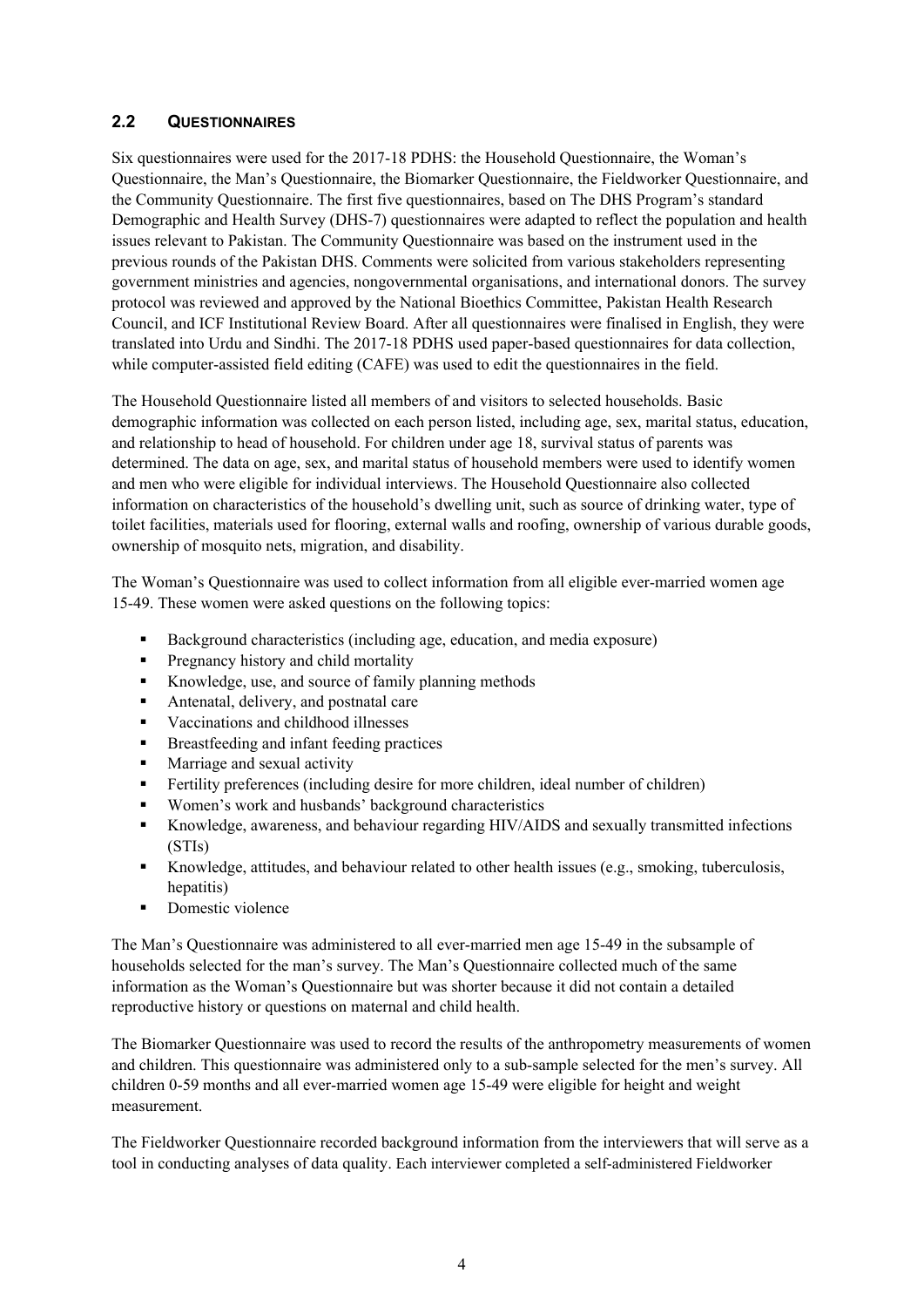Questionnaire after the final selection of interviewers and before the fieldworkers entered the field. No personal identifiers are attached to the 2017-18 PDHS fieldworkers' data file.

The Community Questionnaire was administered during the fieldwork to collect information on basic infrastructure in the clusters and access to health facilities and services. The Community Questionnaire was only implemented in rural clusters. Community representatives who provided information for the questionnaire included, among others, village leaders, counsellors, religious leaders, local teachers, lady health visitors, and lady health workers.

# **2.3 PRETEST**

Thirty-one enumerators, eight members of the core team of the project, and two data processing personnel of NIPS, participated in the training to pretest the PDHS survey protocol over a 3-week period in August 2017. Most participants had previous experience carrying out the PDHS surveys and other household surveys. The idea to have the data processing staff participate in the pretest was to make them familiar with the survey instruments. ICF provided technical support for the training.

Along with discussion on the technical aspects of the survey, the pretest training was designed to train the trainers for the main training. The training focused on key components like age probing; interviewing techniques and procedures for completing the PDHS questionnaires; using a contraceptive calendar; completing the vaccination section; standardisation procedures for anthropometry; and disability. The hands-on training emphasised adult learning principles. The participants worked in groups using various training techniques, for example, interactive question-and-answer sessions, case studies, and role plays. Along with the enumerators, the trainers administered the questionnaires in the field, provided feedback on the content and language of the questionnaires, and learned the various techniques of training.

The fieldwork for the pretest was carried out in four locations focusing on the two language groups (Urdu and Sindhi). These locations were (1) Gujar Khan Tehsil in Rawalpindi, Punjab; (2) Haveli in Abbottabad, Khyber Pakhtunkhwa; (3) Panjaar in Kahuta Tehsil, Punjab; and (4) Sukkur in Sindh. Each team carried out the pretest in both an urban and a rural location. Following the fieldwork, a debriefing session was held with the pretest field staff, and modifications to the questionnaires were made based on lessons drawn from the exercise.

#### **2.4 TRAINING OF FIELD STAFF**

The main training of the 2017-18 PDHS started on 23 October 2017 in Islamabad. The training included 4 weeks of orientation on data collection instruments followed by field practice. The 169 participants for the main training were selected through a strict vetting process. Applicants took a written test and a computerised test, and also took part in a personal interview to qualify for participating in the main training. Attendees came from different parts of Pakistan and represented major language groups within the country. Most of the candidates had previous fieldwork experience, and some had experience gained through previous rounds of the Pakistan DHS.

Six members of the core project staff and one data processor participated in the main training as facilitators. ICF staff provided technical support during the training sessions. The participants were divided into three classrooms of about 56 participants each. The training sessions included discussion of concepts, procedures, and methodology of conducting the DHS survey. Participants were guided through the questionnaires. In-class exercises were carried out, keeping in mind that involving participants in the training process gives them a better understanding of the training content. Various techniques were used to facilitate the training. These included role playing on filling a household schedule, age probing in pairs, consistency checking for age and date of birth, correcting errors in the pregnancy history table, filling up a contraceptive calendar with given cases, and transcribing vaccination cards. The training also included training the field editors on using the CAFE system.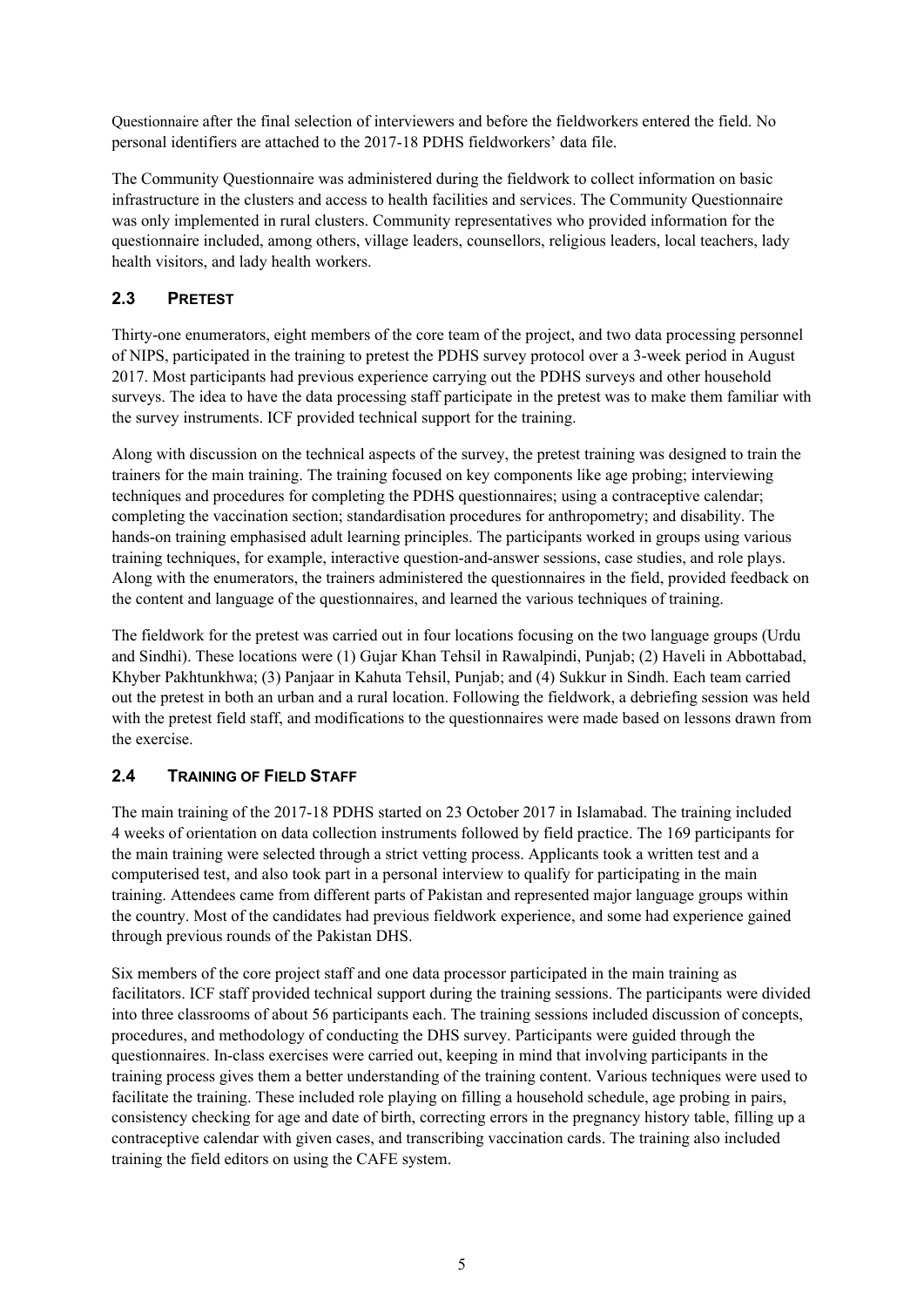The 2017-18 PDHS involved collecting data on height and weight for eligible women and children. Two female members of each team were trained to take both measurements. The anthropometry training included lecture sessions, hands-on demonstrations, and practical exercises. Children were brought to the training venue for the participants to practice taking their measurements. After the training and practice sessions, a standardisation exercise was carried out for anthropometry, in which the designated 44 measurers weighed and measured the same group of children twice to assess the accuracy and precision of the measurements. The results of the standardisation exercise were presented. Inter-observer and intraobserver variations of the same measurements as well as the concept of accuracy and precision were explained to the participants. Those who were out of range three or more times were trained further. In addition, the supervisors and quality control staff were trained on anthropometry so that they would know how to monitor the fieldwork and provide appropriate feedback.

Throughout the training, participants were evaluated through in-class exercises, quizzes, and observations made during field practice. At the end of the training, the 22 fieldwork teams were formed by selecting supervisors, enumerators, and field editors based on their performance. Ultimately, 22 supervisors, 88 participants, and 22 field editors were identified, while the rest of the participants were kept as reserves. The supervisors received additional training in performing supervisory activities, data quality control procedures, fieldwork coordination, and management. The supervisors were trained on assigning households and reviewing the completed questionnaires. The field editors received the completed questionnaires and edited them with the CAFE system, recognising and dealing with error messages, providing feedback to the field teams, closing clusters, and transferring interviews to the central office via the secure internet file streaming system (IFSS) developed by The DHS Program. Four provincial coordinators and 13 quality controllers were trained along with the supervisors and also received additional training on supporting the teams and monitoring the fieldwork.

#### **2.5 FIELDWORK**

The fieldwork of the 2017-18 PDHS was launched under close supervision from three focal points, namely, Islamabad on 22 November 2017 and Sindh and Balochistan on 23 November 2017. Fourteen teams were deployed in clusters around Islamabad, four teams in Sindh, and four teams in Balochistan. Each team consisted of one supervisor, one field editor, one male interviewer, and three female interviewers. The NIPS core team, provincial coordinators, the quality controllers, and ICF staff closely monitored the teams. After the completion of the fieldwork in the first clusters, teams were brought back to the central locations for a review session where the teams got an opportunity to clarify any questions they had. The teams were then dispatched to their respective clusters. Data collection lasted until 30 April 2018. The fieldwork in some districts took longer than expected due to security challenges. As mentioned earlier, the fieldwork could not be carried out in 19 out of the 580 clusters.

Fieldwork monitoring was an integral part of the 2017-18 PDHS, and several rounds were carried out by the PDHS core team, the provincial coordinators, the quality controllers, and ICF staff. The monitors were provided with guidelines for overseeing the fieldwork. The quality and progress of data collection was also monitored through weekly field check tables and dashboards that were generated from completed interviews that were sent to the central office, and regular feedback was sent out to the teams.

#### **2.6 DATA PROCESSING**

The processing of the 2017-18 PDHS data began simultaneously with the fieldwork. As soon as data collection was completed in each cluster, all electronic data files were transferred via IFSS to the NIPS central office in Islamabad. These data files were registered and checked for inconsistencies, incompleteness, and outliers. The field teams were alerted for any inconsistencies and errors. Secondary editing was carried out in the central office and involved resolving inconsistencies and coding the openended questions. The NIPS data processing manager coordinated the exercise at the central office. The PDHS core team members assisted with the secondary editing. Data entry and editing were carried out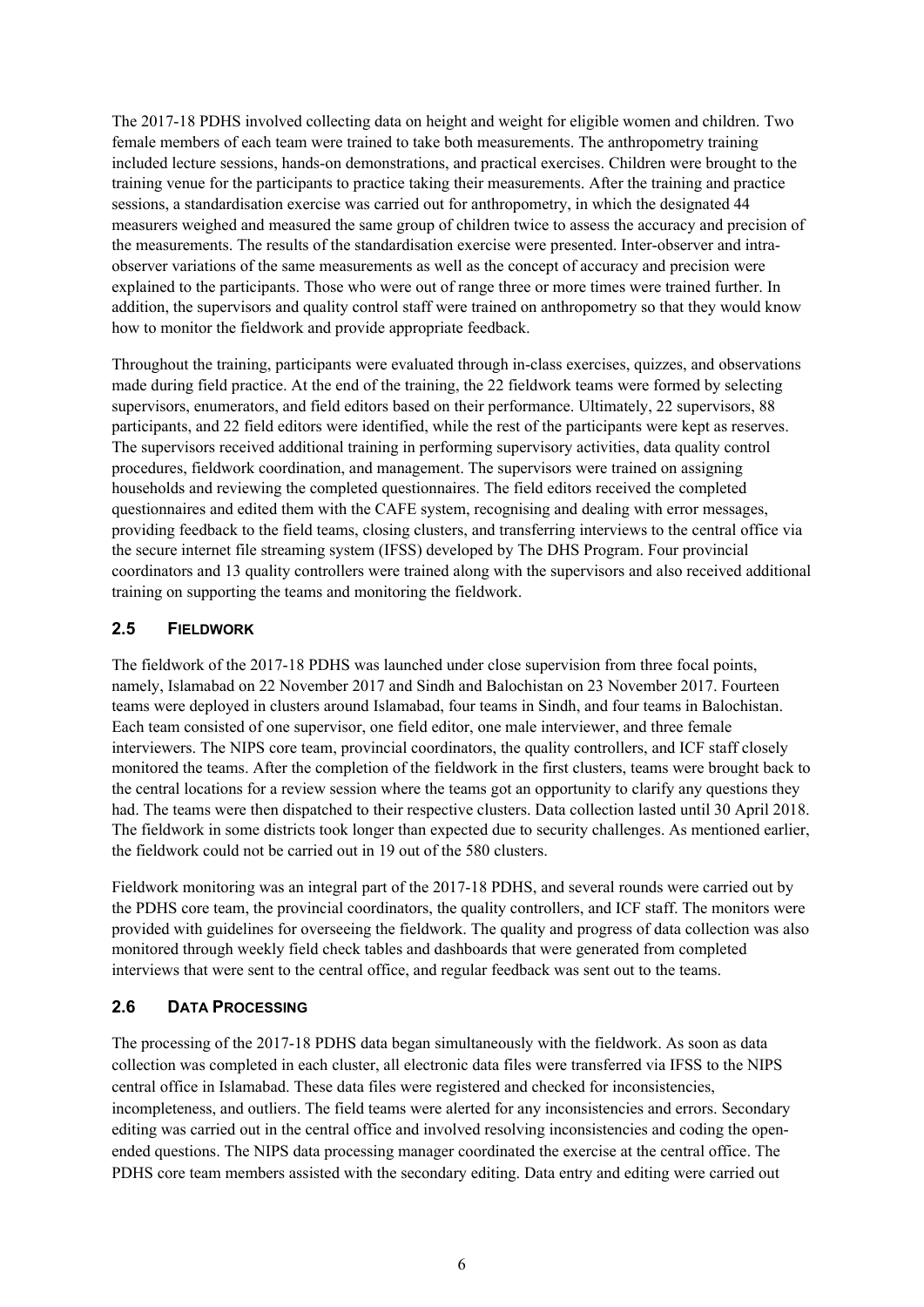using the CSPro software package. The concurrent processing of the data offered a distinct advantage, because it maximised the likelihood of the data being error-free and accurate. The secondary editing of the data was completed in the first week of May 2018. The final cleaning of the data set was carried out by The DHS Program data processing specialist and was completed on 25 May 2018.

Throughout this report, numbers in the tables reflect weighted numbers. Percentages based on 25 to 49 unweighted cases are shown in parentheses, and percentages based on fewer than 25 unweighted cases are suppressed and replaced with an asterisk, which cautions readers that a percentage based on fewer than 50 cases may not be statistically reliable.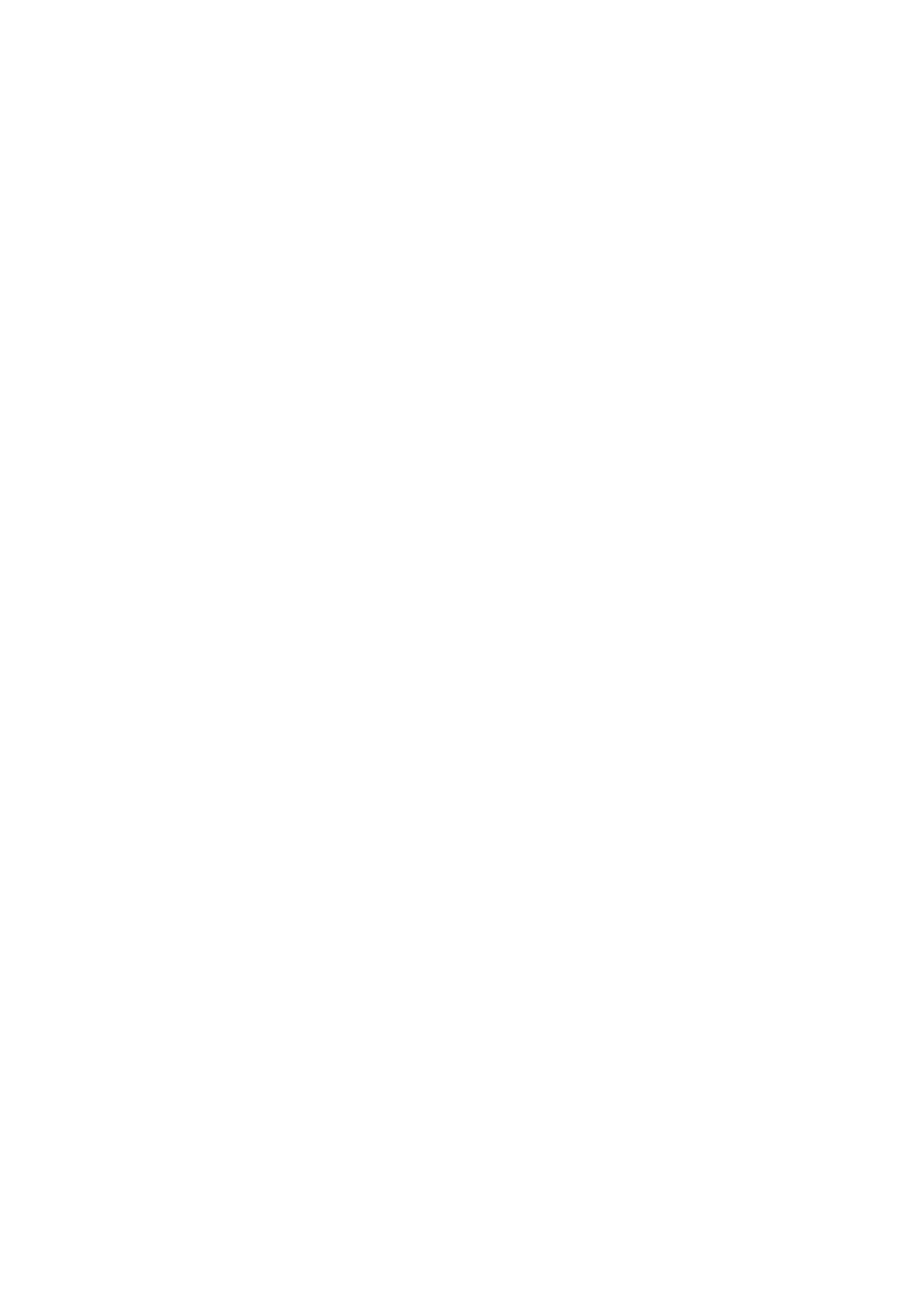# **3 KEY FINDINGS**

#### **3.1 RESPONSE RATES**

Table 1 shows response rates for the 2017-18 PDHS. A total of 15,671 households were selected for the survey, of which 15,051 were occupied. The response rates are presented separately for Pakistan (excluding Azad Jammu and Kashmir and Gilgit Baltistan); Azad Jammu and Kashmir, Table 1 shows response rates for the 2017-18 PDHS. A total of 15,671 households were selected for the survey, of which 15,051 were occupied. The response rates are presented separately for Pakistan (excluding Azad Jammu an interviewed, yielding a response rate of 96%. Similarly, the household response rates were 98% in Azad Jammu and Kashmir and 99% in Gilgit Baltistan.

|                                                                                                                        | Pakistan <sup>1</sup>   |                         |                            | Azad Jammu and Kashmir |                   |                         | Gilgit Baltistan  |                   |                     |
|------------------------------------------------------------------------------------------------------------------------|-------------------------|-------------------------|----------------------------|------------------------|-------------------|-------------------------|-------------------|-------------------|---------------------|
|                                                                                                                        |                         | Residence               |                            |                        | Residence         |                         |                   | Residence         |                     |
| Result                                                                                                                 | Urban                   | Rural                   | Total                      | Urban<br>Rural         | Total             | Urban                   | Rural             | Total             |                     |
| <b>Household interviews</b><br>Households selected<br>Households occupied<br>Households interviewed                    | 6,631<br>6,389<br>6,091 | 6,184<br>5,949<br>5,778 | 12,815<br>12,338<br>11,869 | 921<br>895<br>877      | 871<br>833<br>820 | 1,792<br>1,728<br>1,697 | 336<br>307<br>304 | 728<br>678<br>670 | 1,064<br>985<br>974 |
| Household response rate <sup>2</sup>                                                                                   | 95.3                    | 97.1                    | 96.2                       | 98.0                   | 98.4              | 98.2                    | 99.0              | 98.8              | 98.9                |
| Interviews with ever-married<br>women age 15-49<br>Number of eligible women<br>Number of eligible women<br>interviewed | 6,545<br>6,098          | 6,573<br>6,266          | 13,118<br>12,364           | 871<br>846             | 898<br>874        | 1.769<br>1,720          | 330<br>310        | 713<br>674        | 1,043<br>984        |
| Eligible women response rate <sup>3</sup>                                                                              | 93.2                    | 95.3                    | 94.3                       | 97.1                   | 97.3              | 97.2                    | 93.9              | 94.5              | 94.3                |
| Interviews with ever-married<br>men age 15-49<br>Number of eligible men<br>Number of eligible men<br>interviewed       | 1,928<br>1,640          | 1,706<br>1,505          | 3,634<br>3,145             | 190<br>172             | 169<br>164        | 359<br>336              | 86<br>72          | 164<br>138        | 250<br>210          |
| Eligible men response rate <sup>3</sup>                                                                                | 85.1                    | 88.2                    | 86.5                       | 90.5                   | 97.0              | 93.6                    | 83.7              | 84.1              | 84.0                |

#### **Table 1 Results of the household and individual interviews**

Number of households, number of interviews, and response rates, according to residence (unweighted), Pakistan DHS 2017-18

1 Excludes Azad Jammu and Kashmir and Gilgit Baltistan

<sup>2</sup> Households interviewed/households occupied

<sup>3</sup> Respondents interviewed/eligible respondents

-

In the interviewed households, 94% of ever-married women age 15-49 in Pakistan, 97% in Azad Jammu and Kashmir, and 94% in Gilgit Baltistan were interviewed. In the subsample of households selected for the male survey, 87% of ever-married men age 15-49 in Pakistan, 94% in Azad Jammu and Kashmir, and 84% in Gilgit Baltistan were successfully interviewed.

Overall, the response rates are lower in urban than in rural areas. The difference is slightly less pronounced for Azad Jammu and Kashmir and Gilgit Baltistan. The response rates for men are lower than those for women, as men are often away from their households for work.

#### **3.2 CHARACTERISTICS OF RESPONDENTS**

Table 2.1, Table 2.2, and Table 2.3 show, by background characteristics, the weighted and unweighted numbers and the weighted percent distributions of ever-married women and men age 15-49 interviewed in the 2017-18 PDHS. Table 2.1 presents the information while excluding Azad Jammu and Kashmir, and also Gilgit Baltistan, while Table 2.2 presents information for Azad Jammu and Kashmir, and Table 2.3 presents information for Gilgit Baltistan.

Table 2.1 indicates that the percentage of ever-married women rises with age until age group 25-29, after which it declines. Among ever-married men, the percentage peaks at age group 35-39. This reflects the

<sup>&</sup>lt;sup>1</sup> Unless otherwise specified, this report excludes Azad Jammu and Kashmir and Gilgit Baltistan when it refers to Pakistan.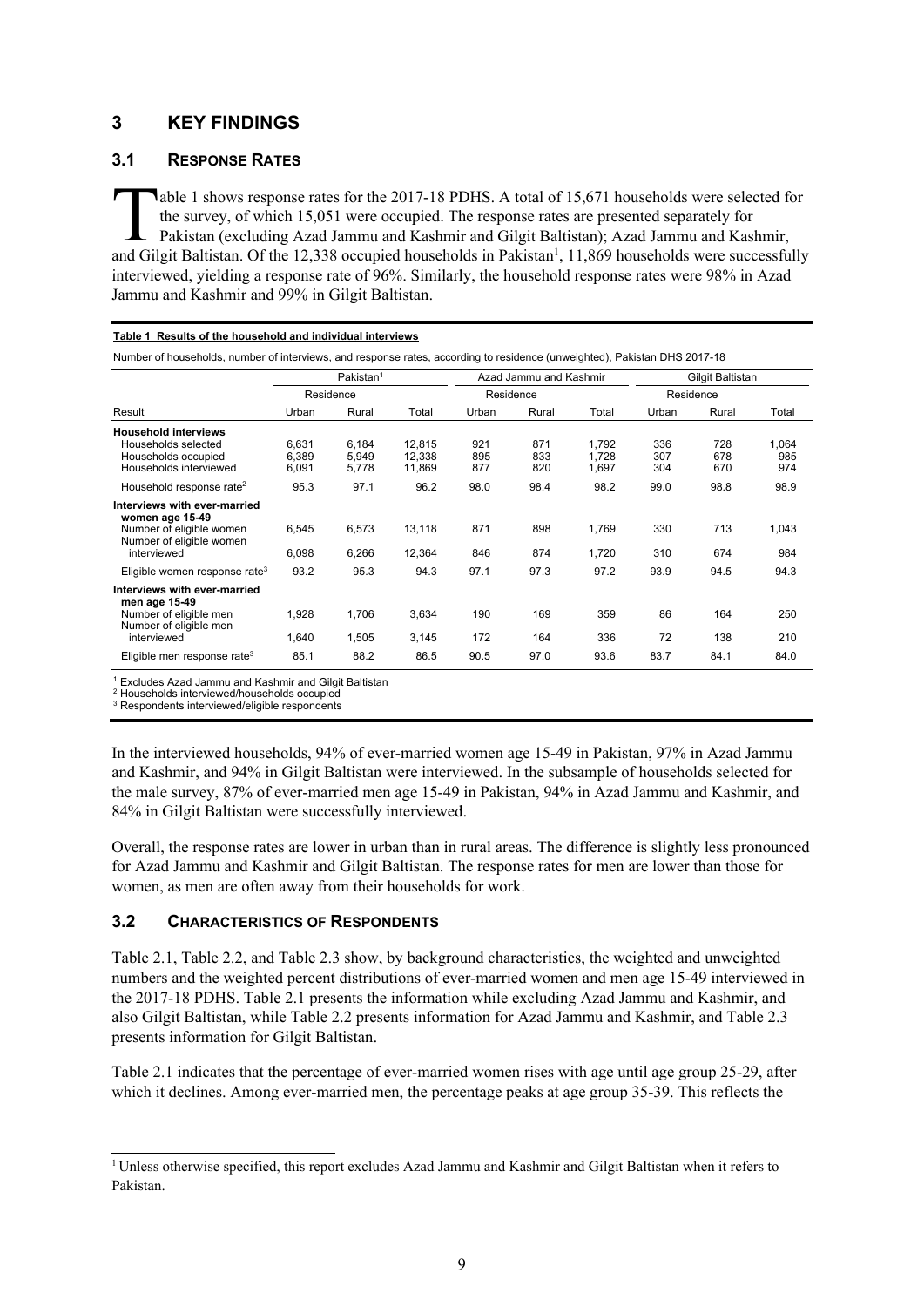occurrence of later marriages among men. Forty-one percent of ever-married women and 29% of evermarried men in the sample are under age 30.

As expected, almost all ever-married women (96%) and all ever-married men (98%) are currently married. Three percent of ever-married women are widowed, and 2% are divorced or separated. As men are more likely than women to remarry, a smaller proportion of them are widowed, or divorced or separated.

Thirty-seven percent of ever-married women and 40% of ever-married men live in urban areas. More than half of the respondents (54% of women and 53% of men) live in Punjab while about a quarter (23% of women and 25% of men) live in Sindh.

#### **Table 2.1 Background characteristics of respondents (excluding Azad Jammu and Kashmir and Gilgit Baltistan)**

Percent distribution of ever married women and men age 15-49 by selected background characteristics, Pakistan DHS 2017-18

|                                                                                                                                  |                                           | Women                                        |                                                    |                                           | Men                                    |                                        |
|----------------------------------------------------------------------------------------------------------------------------------|-------------------------------------------|----------------------------------------------|----------------------------------------------------|-------------------------------------------|----------------------------------------|----------------------------------------|
| Background<br>characteristic                                                                                                     | Weighted<br>percent                       | Weighted<br>number                           | Unweighted<br>number                               | Weighted<br>percent                       | Weighted<br>number                     | Unweighted<br>number                   |
| Age<br>$15 - 19$<br>20-24<br>25-29<br>30-34                                                                                      | 4.8<br>15.3<br>20.6<br>19.5               | 600<br>1,889<br>2,548<br>2,413               | 661<br>1,861<br>2,591<br>2.310                     | 1.3<br>8.4<br>19.3<br>19.2                | 40<br>265<br>607<br>603                | 48<br>268<br>582<br>651                |
| 35-39<br>40-44<br>45-49                                                                                                          | 17.5<br>11.6<br>10.6                      | 2,163<br>1,437<br>1,316                      | 2,213<br>1.468<br>1,260                            | 19.6<br>16.0<br>16.2                      | 617<br>502<br>511                      | 633<br>482<br>481                      |
| <b>Marital status</b><br>Married<br>Divorced/separated<br>Widowed                                                                | 95.7<br>1.6<br>2.7                        | 11,831<br>203<br>330                         | 11,902<br>157<br>305                               | 98.1<br>1.4<br>0.6                        | 3,084<br>43<br>18                      | 3,091<br>34<br>20                      |
| <b>Residence</b><br>Urban<br>Rural                                                                                               | 36.8<br>63.2                              | 4,550<br>7,814                               | 6,098<br>6,266                                     | 40.2<br>59.8                              | 1,264<br>1,881                         | 1.640<br>1,505                         |
| Region<br>Punjab<br>Sindh<br>Khyber Pakhtunkhwa<br>Balochistan<br><b>ICT Islamabad</b><br><b>FATA</b>                            | 53.6<br>23.1<br>15.4<br>5.2<br>0.9<br>1.9 | 6,630<br>2,850<br>1,901<br>642<br>107<br>234 | 3,400<br>2,739<br>2,378<br>1,724<br>1,111<br>1,012 | 52.7<br>24.9<br>13.9<br>5.9<br>1.0<br>1.5 | 1,657<br>784<br>438<br>185<br>32<br>49 | 853<br>778<br>505<br>522<br>265<br>222 |
| <b>Education</b><br>No education<br>Primary <sup>1</sup><br>Middle <sup>2</sup><br>Secondary <sup>3</sup><br>Higher <sup>4</sup> | 49.2<br>16.5<br>9.4<br>11.8<br>13.1       | 6,080<br>2,037<br>1,160<br>1,463<br>1,624    | 6,682<br>1,693<br>980<br>1,327<br>1,682            | 25.4<br>20.3<br>15.2<br>20.1<br>18.9      | 800<br>640<br>478<br>633<br>594        | 800<br>545<br>440<br>634<br>726        |
| <b>Wealth quintile</b><br>Lowest<br>Second<br>Middle<br>Fourth<br>Highest                                                        | 17.5<br>17.6<br>19.7<br>22.0<br>23.3      | 2,159<br>2,178<br>2,433<br>2,716<br>2,878    | 2,323<br>2,219<br>2,218<br>2,573<br>3,031          | 17.0<br>16.5<br>19.8<br>22.4<br>24.3      | 536<br>517<br>622<br>705<br>765        | 563<br>564<br>559<br>678<br>781        |
| Total <sup>5</sup>                                                                                                               | 100.0                                     | 12.364                                       | 12.364                                             | 100.0                                     | 3,145                                  | 3,145                                  |

Note: Education categories refer to the highest level of education attended.

<sup>1</sup> Primary refers to classes 1-5.

2 Middle refers to classes 6-8.

<sup>3</sup> Secondary refers to classes 9-10.<br><sup>4</sup> Higher refers to class 11 and above.

5 Total excludes Azad Jammu and Kashmir and Gilgit Baltistan.

Forty-nine percent of ever-married women and 25% of ever-married men have no education. Thirteen percent of ever-married women and 19% of ever-married men have completed more than a secondary level of education, which is a rise from 9% among women and 16% among men as reported during the 2012-13 PDHS.

Table 2.2 shows that Azad Jammu and Kashmir is predominantly rural (83% of women and 81% of men). Thirty-three percent of women have no education compared with only 10% of men. Eighteen percent of ever-married men have completed more than a secondary level of education (18%) compared with a smaller percentage of women (16%).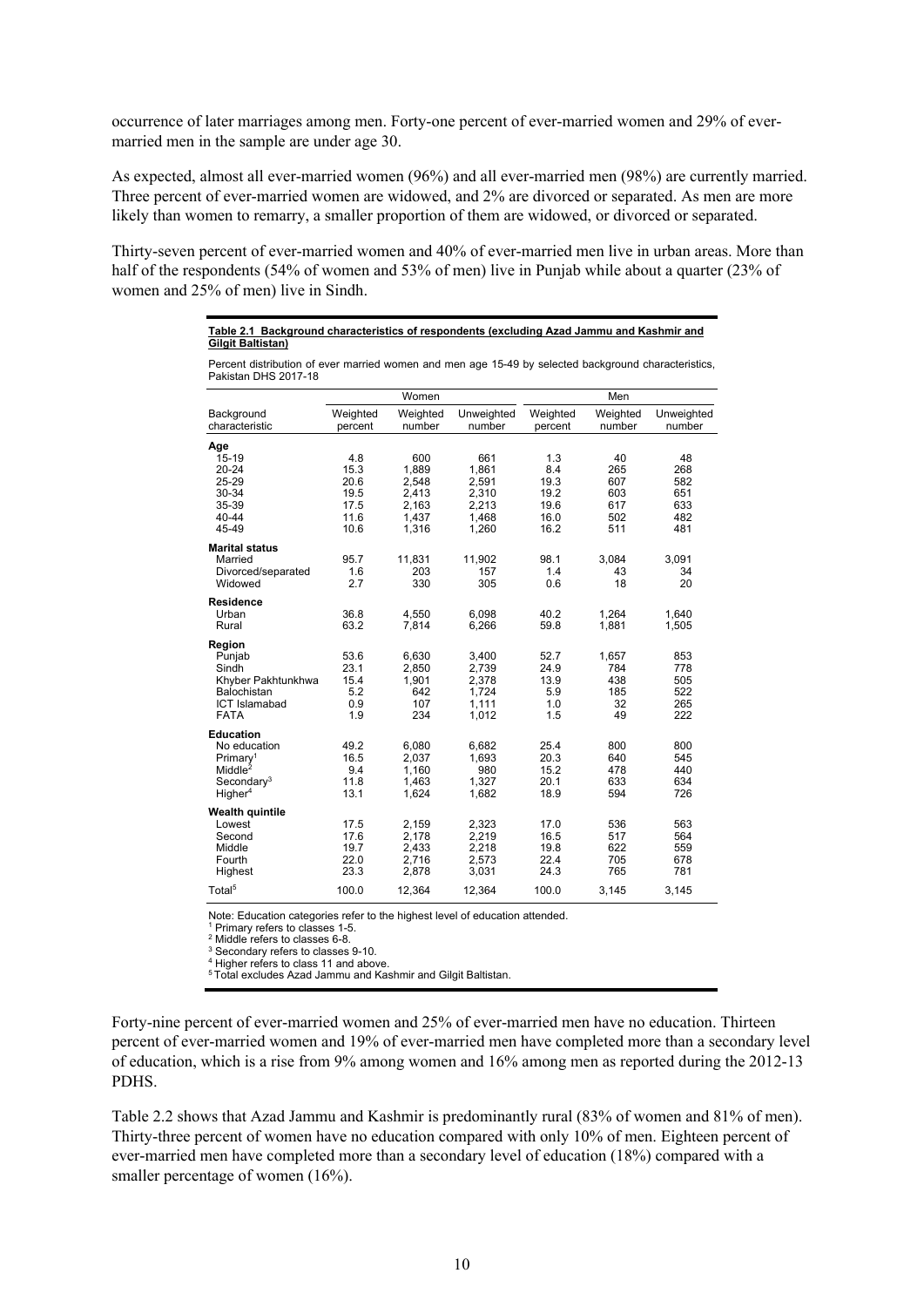#### **Table 2.2 Background characteristics of respondents (Azad Jammu and Kashmir)**

Percent distribution of ever married women and men age 15-49 by selected background characteristics, Pakistan DHS 2017-18

|                              |                     | Women              |                      |                     | Men                |                      |
|------------------------------|---------------------|--------------------|----------------------|---------------------|--------------------|----------------------|
| Background<br>characteristic | Weighted<br>percent | Weighted<br>number | Unweighted<br>number | Weighted<br>percent | Weighted<br>number | Unweighted<br>number |
| Age                          |                     |                    |                      |                     |                    |                      |
| $15 - 19$                    | 1.8                 | 31                 | 30                   | 0.0                 | $\mathbf 0$        | $\mathbf 0$          |
| $20 - 24$                    | 13.5                | 232                | 207                  | 5.7                 | 19                 | 15                   |
| 25-29                        | 21.1                | 363                | 361                  | 16.2                | 54                 | 45                   |
| 30-34                        | 20.4                | 350                | 362                  | 20.3                | 68                 | 69                   |
| 35-39                        | 19.1                | 329                | 338                  | 19.3                | 65                 | 66                   |
| 40-44                        | 12.0                | 206                | 219                  | 15.1                | 51                 | 59                   |
| 45-49                        | 12.1                | 208                | 203                  | 23.4                | 79                 | 82                   |
| <b>Marital status</b>        |                     |                    |                      |                     |                    |                      |
| Married                      | 95.8                | 1,648              | 1,643                | 97.7                | 328                | 327                  |
| Divorced/separated           | 2.1                 | 36                 | 38                   | 1.7                 | 6                  | 6                    |
| Widowed                      | 2.1                 | 35                 | 39                   | 0.5                 | $\overline{2}$     | 3                    |
| <b>Residence</b>             |                     |                    |                      |                     |                    |                      |
| Urban                        | 17.0                | 292                | 846                  | 19.3                | 65                 | 172                  |
| Rural                        | 83.0                | 1,428              | 874                  | 80.7                | 271                | 164                  |
| <b>Education</b>             |                     |                    |                      |                     |                    |                      |
| No education                 | 33.1                | 569                | 480                  | 10.4                | 35                 | 34                   |
| Primary <sup>1</sup>         | 18.0                | 310                | 302                  | 13.7                | 46                 | 46                   |
| Middle <sup>2</sup>          | 16.1                | 276                | 265                  | 22.7                | 76                 | 76                   |
| Secondary <sup>3</sup>       | 17.1                | 294                | 328                  | 34.9                | 117                | 105                  |
| Higher <sup>4</sup>          | 15.7                | 270                | 345                  | 18.3                | 61                 | 75                   |
| <b>Wealth quintile</b>       |                     |                    |                      |                     |                    |                      |
| Lowest                       | 11.3                | 194                | 157                  | 10.2                | 34                 | 29                   |
| Second                       | 24.3                | 419                | 384                  | 18.6                | 63                 | 67                   |
| Middle                       | 28.2                | 485                | 477                  | 35.2                | 118                | 104                  |
| Fourth                       | 21.0                | 361                | 392                  | 14.1                | 47                 | 57                   |
| Highest                      | 15.2                | 261                | 310                  | 21.8                | 73                 | 79                   |
| Total                        | 100.0               | 1,720              | 1,720                | 100.0               | 336                | 336                  |

Note: Education categories refer to the highest level of education attended. 1

 $^1$  Primary refers to classes 1-5.<br><sup>2</sup> Middle refers to classes 6-8.

3 Secondary refers to classes 9-10.<br>4 Higher refers to class 11 and above.

More than eight in ten ever-married women and men live in the rural areas of Gilgit Baltistan (Table 2.3). Fifty-four percent of ever-married women but only 23% of ever-married men had no education. Thirty percent of ever-married men have completed more than a secondary level of education compared with only 14% of ever-married women.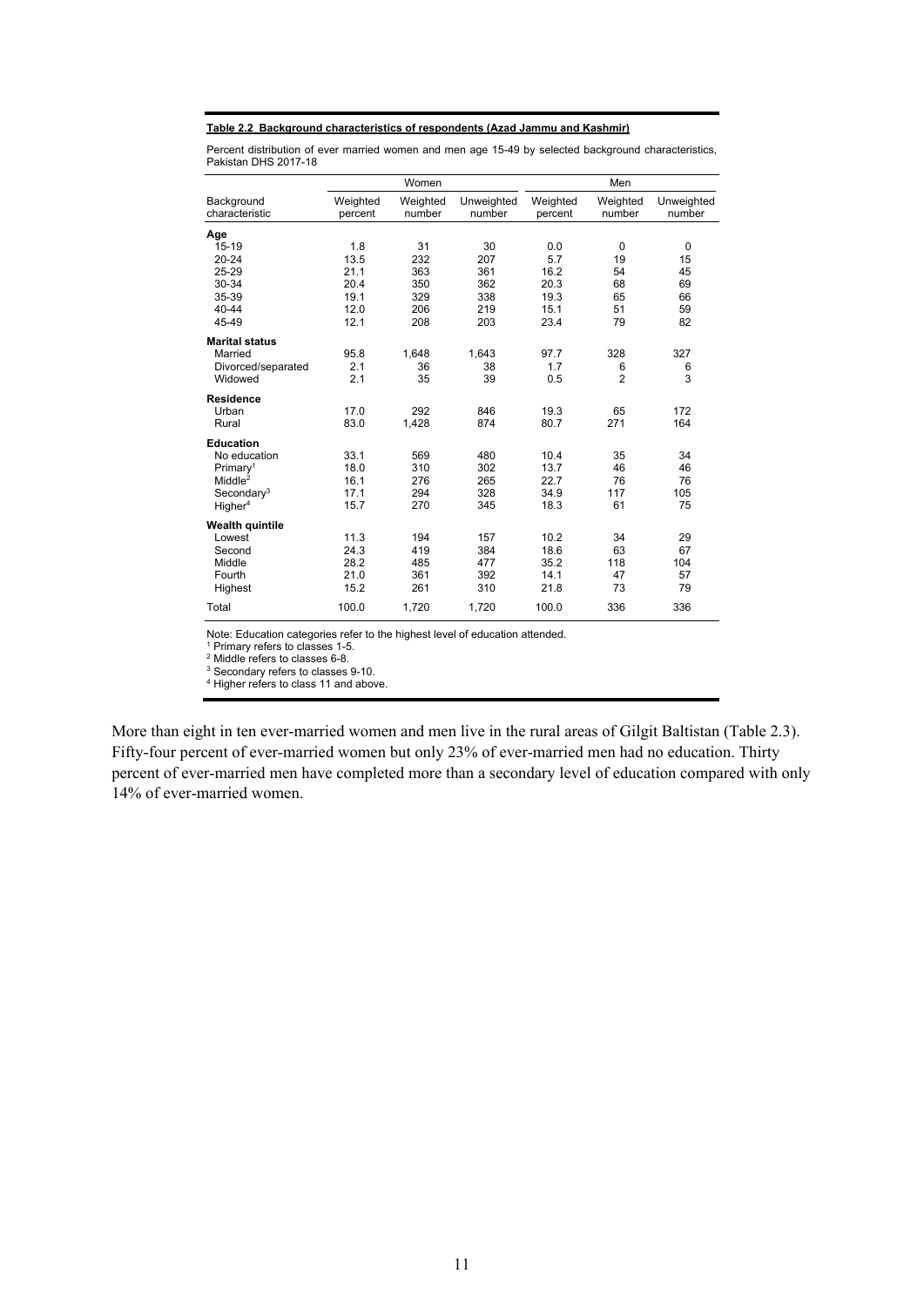#### **Table 2.3 Background characteristics of respondents (Gilgit Baltistan)**

Percent distribution of ever-married women and men age 15-49 by selected background characteristics, Pakistan DHS 2017-18

|                              |                     | Women              |                      |                     | Men                |                      |
|------------------------------|---------------------|--------------------|----------------------|---------------------|--------------------|----------------------|
| Background<br>characteristic | Weighted<br>percent | Weighted<br>number | Unweighted<br>number | Weighted<br>percent | Weighted<br>number | Unweighted<br>number |
| Age                          |                     |                    |                      |                     |                    |                      |
| $15 - 19$                    | 3.7                 | 37                 | 37                   | 0.5                 | 1                  | 1                    |
| $20 - 24$                    | 13.7                | 135                | 152                  | 4.5                 | 9                  | 10                   |
| 25-29                        | 21.7                | 214                | 194                  | 20.5                | 43                 | 45                   |
| 30-34                        | 19.8                | 195                | 181                  | 23.9                | 50                 | 45                   |
| 35-39                        | 18.7                | 184                | 187                  | 18.9                | 40                 | 37                   |
| 40-44                        | 12.3                | 121                | 134                  | 16.6                | 35                 | 39                   |
| 45-49                        | 9.9                 | 97                 | 99                   | 15.1                | 32                 | 33                   |
| <b>Marital status</b>        |                     |                    |                      |                     |                    |                      |
| Married                      | 97.4                | 958                | 957                  | 100.0               | 210                | 210                  |
| Divorced/separated           | 0.9                 | 9                  | 6                    | 0.0                 | 0                  | 0                    |
| Widowed                      | 1.8                 | 17                 | 21                   | 0.0                 | 0                  | $\mathbf 0$          |
| <b>Residence</b>             |                     |                    |                      |                     |                    |                      |
| Urban                        | 17.0                | 168                | 310                  | 19.6                | 41                 | 72                   |
| Rural                        | 83.0                | 816                | 674                  | 80.4                | 169                | 138                  |
| <b>Education</b>             |                     |                    |                      |                     |                    |                      |
| No education                 | 53.9                | 530                | 465                  | 22.8                | 48                 | 35                   |
| Primary <sup>1</sup>         | 11.1                | 110                | 108                  | 19.2                | 40                 | 37                   |
| Middle <sup>2</sup>          | 8.0                 | 78                 | 81                   | 10.9                | 23                 | 25                   |
| Secondary <sup>3</sup>       | 13.2                | 129                | 151                  | 17.3                | 36                 | 43                   |
| Higher <sup>4</sup>          | 13.9                | 137                | 179                  | 29.8                | 63                 | 70                   |
| <b>Wealth quintile</b>       |                     |                    |                      |                     |                    |                      |
| Lowest                       | 36.7                | 361                | 291                  | 38.5                | 81                 | 60                   |
| Second                       | 38.7                | 380                | 354                  | 30.6                | 64                 | 65                   |
| Middle                       | 13.6                | 134                | 173                  | 18.9                | 40                 | 44                   |
| Fourth                       | 6.6                 | 65                 | 96                   | 4.5                 | 9                  | 13                   |
| Highest                      | 4.4                 | 44                 | 70                   | 7.4                 | 16                 | 28                   |
| Total                        | 100.0               | 984                | 984                  | 100.0               | 210                | 210                  |

Note: Education categories refer to the highest level of education attended. 1

<sup>1</sup> Primary refers to classes 1-5.

 $\frac{2}{3}$  Middle refers to classes 6-8.<br> $\frac{3}{3}$  Secondary refers to classes 9-10.

<sup>4</sup> Higher refers to class 11 and above.

#### **3.3 FERTILITY**

To generate data on fertility, all women who were interviewed were asked to report the total number of sons and daughters to whom they had ever given birth. To ensure that all information was reported, women were asked separately about children still living at home, those living elsewhere, and those who had died. A complete pregnancy history was then obtained, including information on the sex, date of birth, and survival status of each child; age at death for children who had died was also recorded. In addition to information on live births, the pregnancy history section incorporated questions on all pregnancies that did not end in a live birth, including information on the day, month, and year the pregnancy ended, the duration of pregnancy, and whether something was done deliberately to end the pregnancy.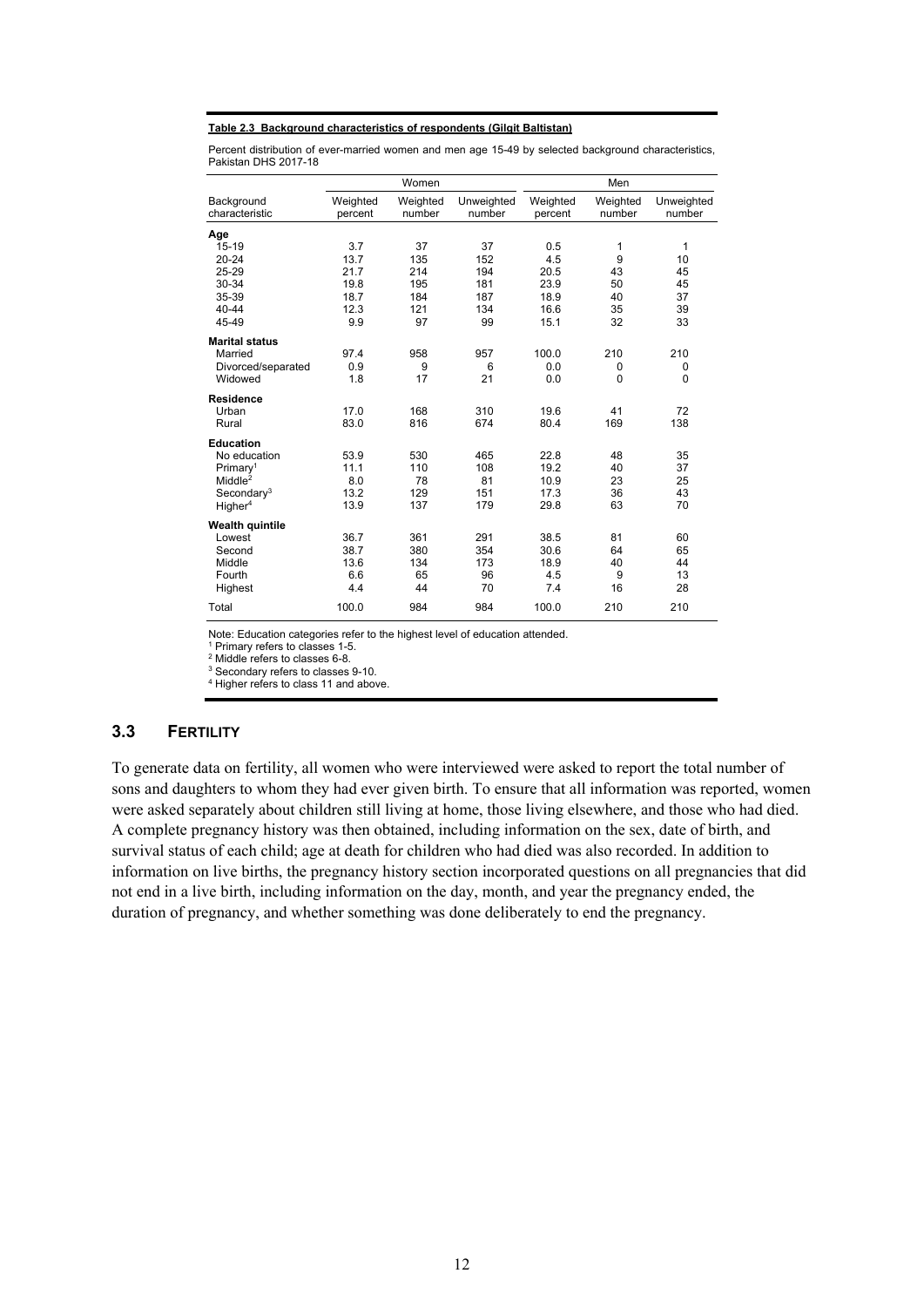Table 3 shows age-specific fertility rates (ASFRs) among women by 5-year age groups for the 3-year period preceding the survey. Age-specific and total fertility rates were calculated directly from the pregnancy history data taking into account live births<sup>2</sup>. The sum of age-specific fertility rates (known as the total fertility rate) is a summary measure of the level of fertility. It can be interpreted as the number of children a woman would have by the end of her childbearing years if she were to pass through those years bearing children at the currently observed age-specific rates. If fertility were to remain constant at current levels, a woman from Pakistan would bear an average of 3.6 children in her lifetime. Fertility is higher among rural women than among urban women; on average, rural women will give birth to about one child more during their reproductive years than urban women (3.9 and 2.9, respectively). As the ASFRs show, fertility peaks at 215 births per 1,000 women age 25-29 and decreases thereafter.

There has been a steady decline in fertility rates over time, from 5.4 births per woman as reported in the 1990-91 PDHS to 3.6 births per woman in the 2017-18 PDHS—a drop of about two births per woman in almost three decades (Figure 1). However, the decline is minimal in the recent period.

 $\overline{a}$ 

#### **Table 3 Current fertility**

Age-specific and total fertility rates, general fertility rate, and the crude birth rate for the 3 years preceding the survey, according to residence, Pakistan DHS 2017-18

|             | Residence |        |        |
|-------------|-----------|--------|--------|
| Age group   | Urban     | Rural  | Total  |
| $10 - 14$   | [0]       | וסז    | [0]    |
| $15 - 19$   | 42        | 47     | 46     |
| $20 - 24$   | 142       | 186    | 171    |
| 25-29       | 200       | 224    | 215    |
| 30-34       | 133       | 177    | 160    |
| 35-39       | 56        | 95     | 79     |
| 40-44       | 11        | 40     | 28     |
| 45-49       | [1]       | $[18]$ | $[12]$ |
| TFR (15-49) | 2.9       | 3.9    | 3.6    |
| <b>CBR</b>  | 26        | 31     | 29     |

Notes: Age-specific fertility rates are per 1,000 women. Estimates in brackets are truncated. Rates are for the period 1-36 months prior to interview. Rates for women age 10-14 are based on retrospective data from women age 15-17. As the survey was based on an ever-married sample, the number of women was increased using a factor based on all de facto women listed in the household who had never been married. The 'all women' factors were based on age in the household level. Women who have never been married are presumed not to have given birth. Excludes Azad Jammu and Kashmir and Gilgit Baltistan.

TFR: Total fertility rate expressed per woman CBR: Crude birth rate expressed per 1,000 population

<sup>&</sup>lt;sup>2</sup> Numerators for the age-specific rates are calculated by summing the births that occurred during the 1-36 months preceding the survey, classified by the 5-year age group of the mother at the time of the birth. The denominators are the numbers of woman-years lived in each 5-year age group during the 1-36 months preceding the survey. Since only ever-married women were interviewed in the PDHS, it was necessary to inflate the number of person-years lived by ever-married women by factors representing the proportion of women who were ever married in each age group. These factors were calculated from the data collected in the household schedule. Never-married women were presumed not to have given birth. In Pakistan, very few births occur outside of marriage, so any underestimation of fertility from this source is likely to be negligible.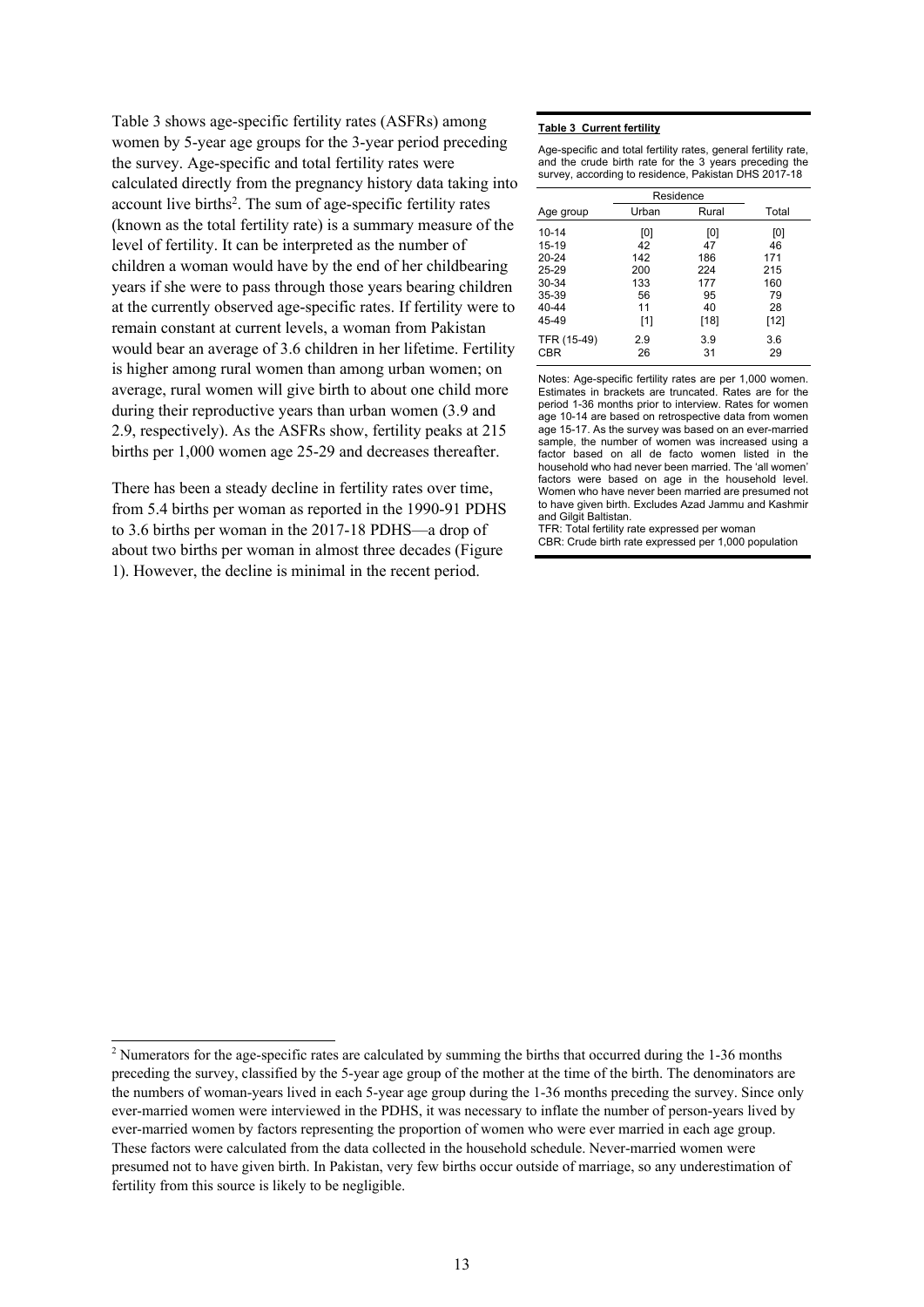



Note: Excludes Azad Jammu and Kashmir and Gilgit Baltistan

Births per woman

Figure 2 provides insight into the declining fertility trends in Pakistan as reflected in the ASFRs. There has been a consistent decrease in fertility among all age groups over the last four DHS surveys, though the decline is less pronounced recently.



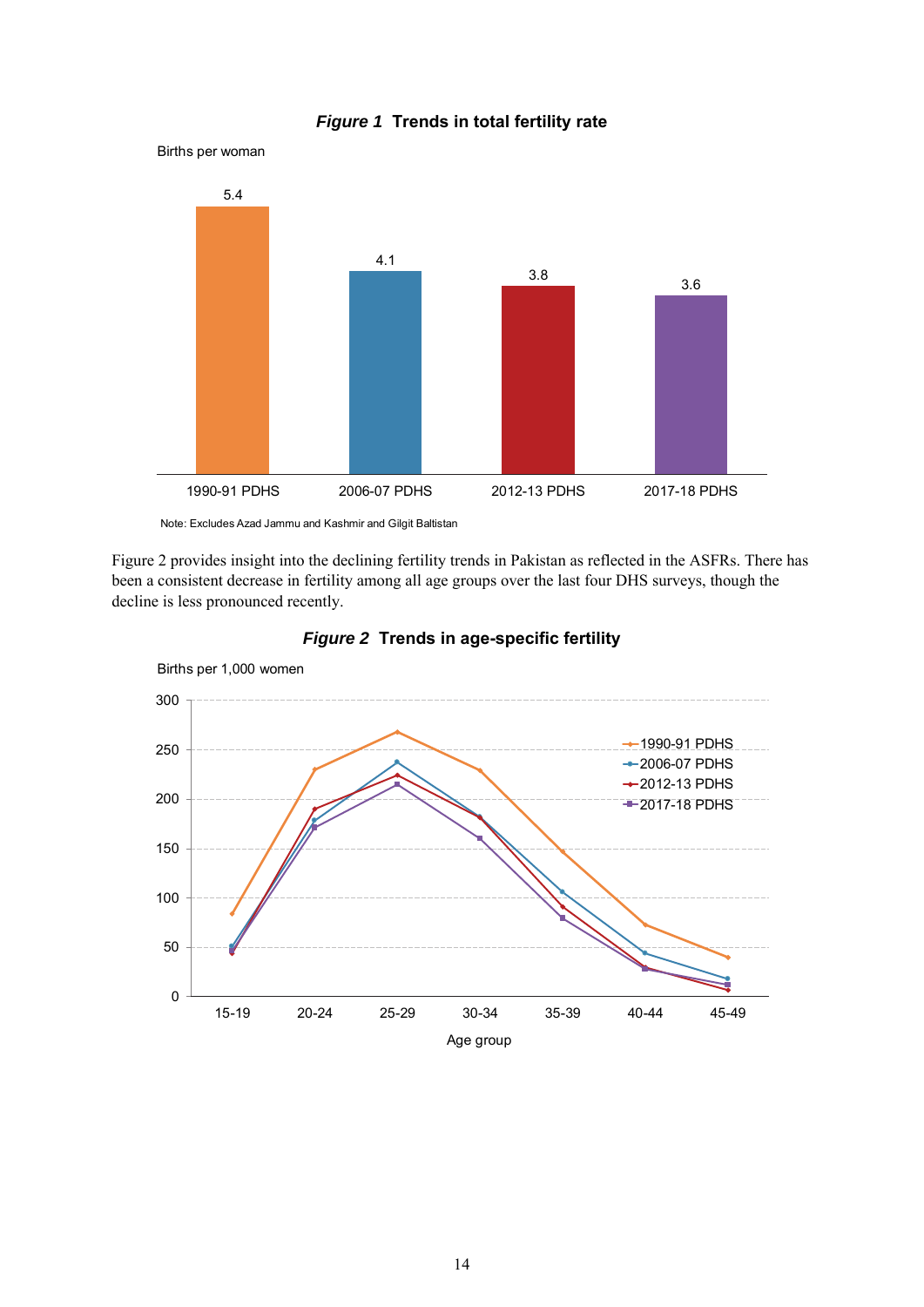Women in ICT Islamabad tend to have fewer children (3.0 births per woman) than those in any other regions. The total fertility rate is highest in Gilgit Baltistan and FATA, with 4.8 births per woman in each region (Figure 3).



*Figure 3* **Total fertility rate by region** 

# **3.4 AGE AT FIRST BIRTH**

Births per woman

The onset of childbearing has a direct bearing on fertility. Early initiation into childbearing lengthens the reproductive period, which in turn increases the chances of higher fertility. Bearing children at a young age also entails risks to the health of the mother and the child.

Table 4 shows the median age at first birth as well as the percentage of women who gave birth by a given exact age, by 5-year age groups of women. The median age at first birth for women age 25-49 is 22.8 years, an increase of 0.6 years in the past 5 years since the 2012-13 PDHS, which was 22.2 years.

| Table 4 Age at first birth |  |
|----------------------------|--|
|----------------------------|--|

Percentage of women age 15-49 who gave birth by exact ages, percentage who have never given birth, and median age at first birth, according to current age, Pakistan DHS 2017-18

|             |     |      | Percentage who gave birth by exact age |      |      | Percentage<br>who have | Number of | Median<br>age at first |
|-------------|-----|------|----------------------------------------|------|------|------------------------|-----------|------------------------|
| Current age | 15  | 18   | 20                                     | 22   | 25   | never<br>given birth   | women     | birth                  |
| $15 - 19$   | 0.3 | na   | na                                     | na   | na   | 94.3                   | 4.398     | a                      |
| 20-24       | 0.8 | 7.4  | 18.6                                   | na   | na   | 65.1                   | 3.816     | a                      |
| 25-29       | 1.3 | 11.7 | 24.2                                   | 39.7 | 57.8 | 32.1                   | 3.189     | 23.6                   |
| 30-34       | 2.3 | 12.2 | 25.9                                   | 42.3 | 64.4 | 14.7                   | 2.644     | 22.9                   |
| 35-39       | 2.1 | 14.0 | 28.1                                   | 45.1 | 64.3 | 10.1                   | 2.268     | 22.8                   |
| 40-44       | 1.9 | 15.3 | 31.7                                   | 50.1 | 70.6 | 6.4                    | 1.475     | 22.0                   |
| 45-49       | 1.3 | 14.3 | 30.8                                   | 49.2 | 69.6 | 4.7                    | 1.342     | 22.1                   |
| 20-49       | 1.6 | 11.6 | 25.0                                   | na   | na   | 29.1                   | 14.735    | a                      |
| 25-49       | 1.8 | 13.1 | 27.2                                   | 44.0 | 63.9 | 16.5                   | 10.919    | 22.8                   |

Note: Excludes Azad Jammu and Kashmir and Gilgit Baltistan

na = Not applicable due to censoring

a = Omitted because less than 50% of women had a birth before reaching the beginning of the age group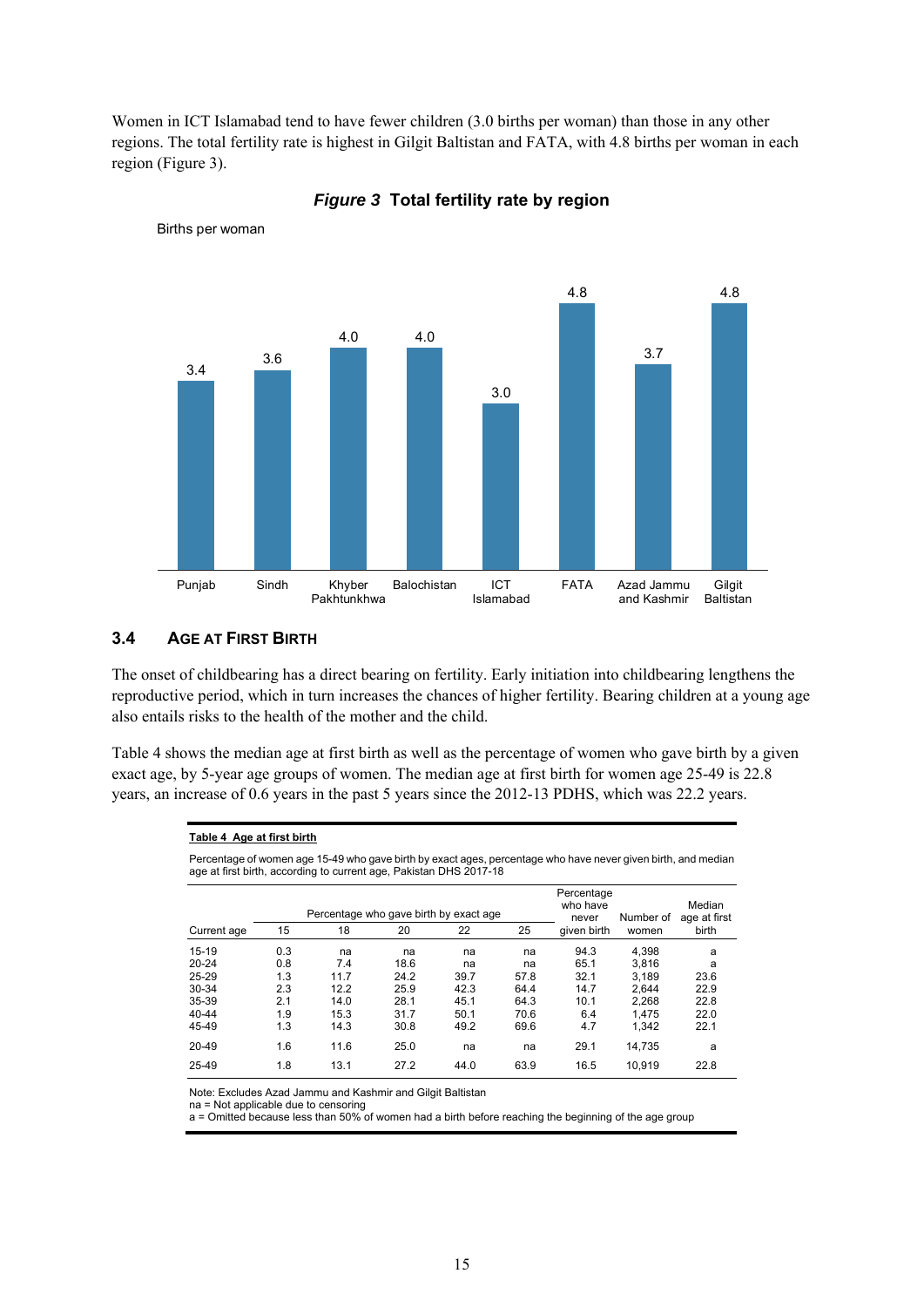#### **3.5 TEENAGE PREGNANCY AND MOTHERHOOD**

The issue of adolescent fertility is important for both health and social reasons. Children born to very young mothers are at increased risk of sickness and death. Teenage mothers are more likely to experience adverse pregnancy outcomes and to be constrained in their ability to pursue educational opportunities than young women who delay childbearing.

Table 5 shows the percentage of women age 15-19 who had given birth or were pregnant with their first child at the time of the survey, according to background characteristics. Overall, 8% of women age 15-19 had begun childbearing: 6% had had a live birth, and 2% were pregnant at the time of the interview. The proportion of teenagers who had begun childbearing rises rapidly with age, from 1% at age 15 to 19% at age 19. Rural teenagers tend to start childbearing earlier than urban teenagers. Teenagers with more than a secondary education and those in the highest wealth quintile tend to start childbearing later than those with no education or with lower levels of education and those in other quintiles.

Fifteen percent of teenagers in Khyber Pakhtunkhwa had begun childbearing as compared with only 6% in Punjab.

| Table 5 Teenage pregnancy and motherhood                                                                                                                                                                            |                                       |                                  |                            |                    |  |  |  |
|---------------------------------------------------------------------------------------------------------------------------------------------------------------------------------------------------------------------|---------------------------------------|----------------------------------|----------------------------|--------------------|--|--|--|
| Percentage of women age 15-19 who have had a live birth or who are pregnant with their first child,<br>and percentage who have begun childbearing, according to background characteristics, Pakistan<br>DHS 2017-18 |                                       |                                  |                            |                    |  |  |  |
|                                                                                                                                                                                                                     | Percentage of women<br>age 15-19 who: |                                  | Percentage who             |                    |  |  |  |
| Background<br>characteristic                                                                                                                                                                                        | Have had a live<br>birth              | Are pregnant<br>with first child | have begun<br>childbearing | Number of<br>women |  |  |  |
| Age                                                                                                                                                                                                                 |                                       |                                  |                            |                    |  |  |  |
| 15                                                                                                                                                                                                                  | 0.4                                   | 0.4                              | 0.8                        | 998                |  |  |  |
| 16                                                                                                                                                                                                                  | 1.4                                   | 1.6                              | 3.0                        | 823                |  |  |  |
| 17                                                                                                                                                                                                                  | 3.0                                   | 2.4                              | 5.4                        | 804                |  |  |  |
| 18<br>19                                                                                                                                                                                                            | 7.9<br>16.8                           | 5.2<br>2.6                       | 13.1<br>19.4               | 986<br>787         |  |  |  |
|                                                                                                                                                                                                                     |                                       |                                  |                            |                    |  |  |  |
| <b>Residence</b>                                                                                                                                                                                                    |                                       |                                  |                            |                    |  |  |  |
| Urban                                                                                                                                                                                                               | 5.0                                   | 1.6                              | 6.6                        | 1,344              |  |  |  |
| Rural                                                                                                                                                                                                               | 6.0                                   | 2.8                              | 8.8                        | 3,042              |  |  |  |
| <b>Education</b>                                                                                                                                                                                                    |                                       |                                  |                            |                    |  |  |  |
| No education                                                                                                                                                                                                        | 10.9                                  | 4.2                              | 15.1                       | 1,326              |  |  |  |
| Primary                                                                                                                                                                                                             | 6.3                                   | 3.1                              | 9.4                        | 686                |  |  |  |
| Middle                                                                                                                                                                                                              | 3.9                                   | 2.0                              | 5.9                        | 761                |  |  |  |
| Secondary<br>Higher                                                                                                                                                                                                 | 2.7<br>(1.1)                          | 1.4<br>(0.3)                     | 4.1<br>(1.3)               | 1,014<br>528       |  |  |  |
|                                                                                                                                                                                                                     |                                       |                                  |                            |                    |  |  |  |
| <b>Wealth quintile</b>                                                                                                                                                                                              |                                       |                                  |                            |                    |  |  |  |
| Lowest                                                                                                                                                                                                              | 7.7                                   | 2.1                              | 9.8                        | 809                |  |  |  |
| Second                                                                                                                                                                                                              | 7.2                                   | 2.9                              | 10.0                       | 858                |  |  |  |
| Middle<br>Fourth                                                                                                                                                                                                    | 6.0<br>4.9                            | 2.8<br>2.8                       | 8.8<br>7.7                 | 994<br>813         |  |  |  |
| Highest                                                                                                                                                                                                             | 3.2                                   | 1.7                              | 4.8                        | 878                |  |  |  |
|                                                                                                                                                                                                                     |                                       |                                  |                            |                    |  |  |  |
| Region                                                                                                                                                                                                              |                                       |                                  |                            |                    |  |  |  |
| Punjab                                                                                                                                                                                                              | 4.3                                   | 2.0                              | 6.2                        | 1,991              |  |  |  |
| Urban<br>Rural                                                                                                                                                                                                      | (3.9)<br>4.9                          | (1.5)<br>2.4                     | (5.4)<br>7.2               | 540<br>1,309       |  |  |  |
| Sindh                                                                                                                                                                                                               | 7.5                                   | 2.4                              | 9.9                        | 854                |  |  |  |
| Urban                                                                                                                                                                                                               | 6.9                                   | 1.8                              | 8.7                        | 473                |  |  |  |
| Rural                                                                                                                                                                                                               | 8.2                                   | 3.0                              | 11.2                       | 387                |  |  |  |
| Khyber Pakhtunkhwa                                                                                                                                                                                                  | 9.2                                   | 5.5                              | 14.8                       | 682                |  |  |  |
| Urban                                                                                                                                                                                                               | 5.9                                   | 3.0                              | 8.9                        | 118                |  |  |  |
| Rural                                                                                                                                                                                                               | 9.9                                   | 6.1                              | 16.0                       | 565                |  |  |  |
| Balochistan                                                                                                                                                                                                         | 9.4                                   | 2.2                              | 11.6                       | 294                |  |  |  |
| Urban                                                                                                                                                                                                               | (6.7)                                 | (1.3)                            | (8.0)                      | 86                 |  |  |  |
| Rural<br>ICT Islamabad                                                                                                                                                                                              | 10.4                                  | 2.5                              | 12.8                       | 212<br>29          |  |  |  |
| <b>FATA</b>                                                                                                                                                                                                         | (3.3)<br>9.8                          | (1.6)<br>3.4                     | (5.0)<br>13.2              | 103                |  |  |  |
|                                                                                                                                                                                                                     |                                       |                                  |                            |                    |  |  |  |
| Total <sup>1</sup>                                                                                                                                                                                                  | 5.7                                   | 2.4                              | 8.1                        | 4,398              |  |  |  |
| Azad Jammu and                                                                                                                                                                                                      |                                       |                                  |                            |                    |  |  |  |
| Kashmir                                                                                                                                                                                                             | 9.2<br>6.7                            | 1.8<br>2.2                       | 10.9<br>9.0                | 146<br>316         |  |  |  |
| Gilgit Baltistan                                                                                                                                                                                                    |                                       |                                  |                            |                    |  |  |  |

Note: As the survey was based on an ever-married sample, the number of women was increased using a factor based on all de facto women listed in the household who had never been married. The 'all women' factors were based on age in the household and background information available at the household level. Women who have never married are assumed to have never been pregnant. Because the number of all women is not normalised, the weighted numbers will not necessarily<br>sum to the 'total'. Figures in parentheses are based on 25-49 unweighted cases.<br><sup>1</sup> Total excludes Azad Jammu and Kashmir and Gil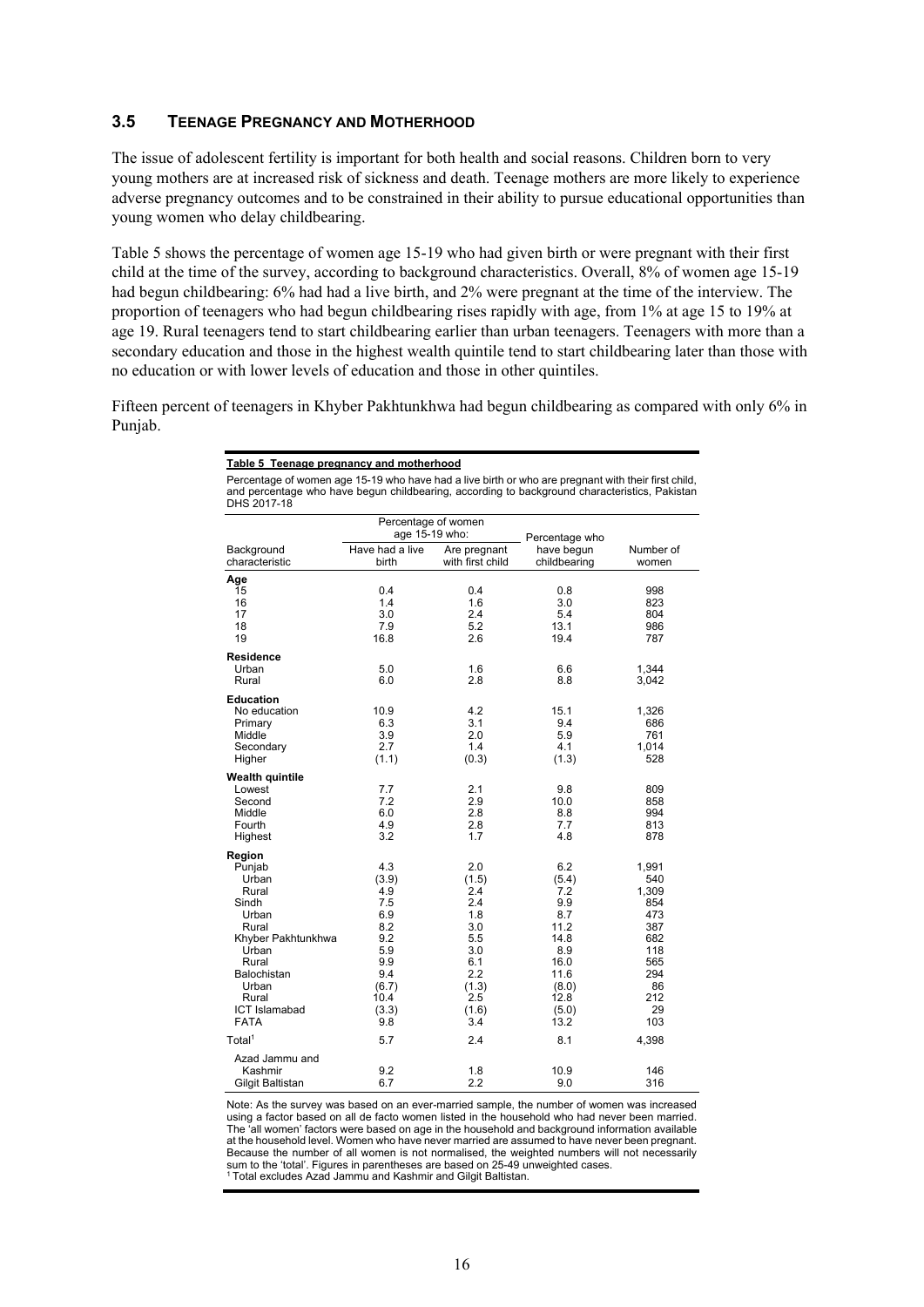#### **3.6 FERTILITY PREFERENCES**

Information on fertility preferences is used to assess the potential demand for family planning services for the purpose of spacing or limiting future childbearing. To elicit information on fertility preferences, several questions were asked of currently married women (pregnant or not) regarding whether they wanted to have another child and, if so, how soon.

Table 6 shows that 26% of women want to have another child soon (within the next 2 years), and 16% want to have another child later (after 2 or more years). Thirty-five percent of women want no more children, while 9% have already been sterilised. Therefore, there is a strong desire among 44% of currently married women to limit childbearing, while 16% want to delay childbearing. Nine percent have not decided if they want another child.

Fertility preferences are closely related to number of living children. Eighty-nine percent of women with no living children want a child soon, compared with only 14% of women with three children. In general, the more children a woman has, the higher is the likelihood that she does not want another child.

#### **Table 6 Fertility preferences by number of living children**

Percent distribution of currently married women age 15-49 by desire for children, according to number of living children, Pakistan DHS 2017-18

|                                 |       |       |                | Number of living children <sup>1</sup> |       |       |       |        |
|---------------------------------|-------|-------|----------------|----------------------------------------|-------|-------|-------|--------|
| Desire for children             |       |       | $\overline{2}$ | 3                                      | 4     | 5     | $6+$  | Total  |
| Have another soon <sup>2</sup>  | 89.0  | 44.0  | 28.5           | 14.1                                   | 7.8   | 5.1   | 3.6   | 25.9   |
| Have another later <sup>3</sup> | 2.8   | 35.5  | 32.2           | 15.6                                   | 6.5   | 6.1   | 2.4   | 15.8   |
| Have another, undecided         |       |       |                |                                        |       |       |       |        |
| when                            | 0.9   | 4.7   | 3.5            | 1.5                                    | 1.0   | 0.5   | 0.7   | 2.0    |
| Undecided                       | 3.9   | 8.0   | 12.8           | 13.6                                   | 8.7   | 7.3   | 8.1   | 9.4    |
| Want no more                    | 0.3   | 5.2   | 19.0           | 42.5                                   | 56.1  | 61.7  | 61.8  | 35.1   |
| Sterilised <sup>4</sup>         | 0.0   | 0.2   | 2.4            | 9.1                                    | 16.5  | 15.6  | 19.0  | 8.8    |
| Declared infecund               | 3.1   | 2.2   | 1.5            | 3.7                                    | 3.2   | 3.7   | 4.2   | 3.0    |
| Total                           | 100.0 | 100.0 | 100.0          | 100.0                                  | 100.0 | 100.0 | 100.0 | 100.0  |
| Number of women                 | 1.312 | 1.726 | 2,091          | 1.957                                  | 1.826 | 1,300 | 1.619 | 11,831 |

Note: Excludes Azad Jammu and Kashmir and Gilgit Baltistan

<sup>1</sup> The number of living children includes the current pregnancy.<br><sup>2</sup> Wants next birth within 2 years

3 Wants to delay next birth for 2 or more years

4 Includes both female and male sterilisation

#### **3.7 FAMILY PLANNING**

Family planning refers to a conscious effort by a couple to limit or space the number of children they have through the use of contraceptive methods. Contraceptive methods are classified as modern or traditional. Modern methods include female sterilisation, male sterilisation, intrauterine contraceptive device (IUD), implants, injectables, the pill, condoms, and lactational amenorrhea method (LAM). Methods such as rhythm, withdrawal, and folk methods are grouped as traditional.

Table 7 shows the percent distribution of currently married women by family planning method they currently use. Overall, 34% of currently married women use a method of family planning, with 25% using a modern method and 9% using a traditional method. Among currently married women, the most popular modern methods are the male condom and female sterilisation (each used by 9%). The contraceptive prevalence rate (CPR) among married women varies with age, rising from 7% among women age 15-19, peaking at 48% for women age 40-44, and then slightly declining to 37% among women age 45-49.

Women in urban areas are more likely to use a contraceptive method than women in rural areas (43% and 29%, respectively). Use of contraceptive methods, both modern as well as traditional methods, increases with education and wealth. For instance, 22% of currently married women with no education used a modern method of contraception compared with 30% of women with secondary or higher level of education. Similarly, 7% of currently married women with no education used a traditional method compared with 14% with a higher level of education who used a traditional method.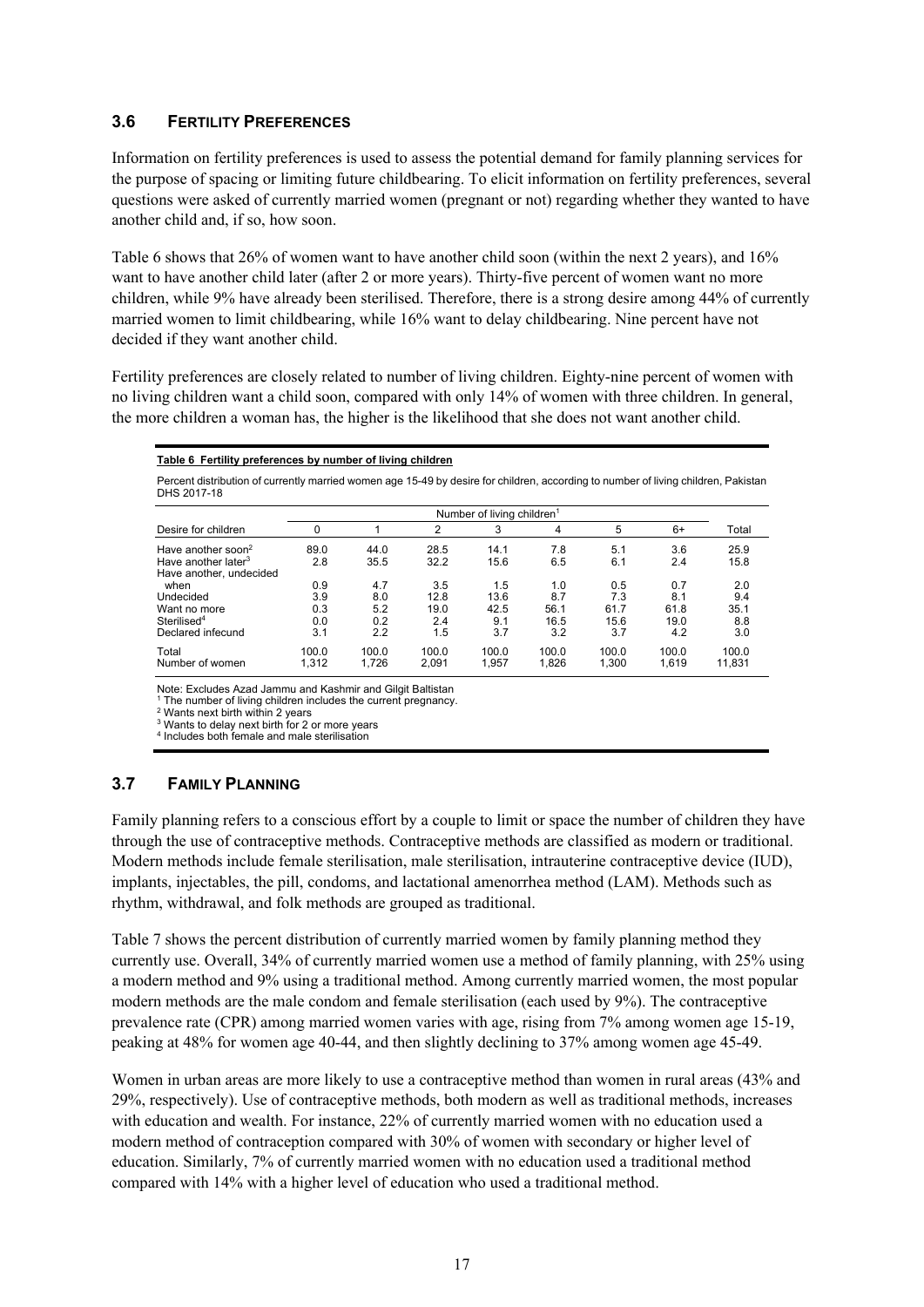Table 7 Current use of contraception according to background characteristics **Table 7 Current use of contraception according to background characteristics** 

| Percent distribution of currently married women age 15-49, by contraceptive method currently |                       | characteristic<br>Background  | Number of living children<br>744<br>$\circ$ | <b>a</b><br><b>a</b> ndong<br>andong<br>andong<br>45-49                             | Residence<br>Urban<br>Rural                   | No education<br>Secondary<br>Education<br>Primary<br>Middle<br>Higher | Wealth quintile<br>Highest<br>Second<br>Lowest<br>Middle<br>Fourth | Khyber Pakhtunkhwa<br>ICT Islamabad<br>FATA<br>Balochistan<br>Region<br>Punjab<br>Urban<br>Urban<br>Urban<br>Urban<br>Rural<br><b>Rural</b><br>Rural<br>Rural<br>Sindh | Total <sup>2</sup>   |
|----------------------------------------------------------------------------------------------|-----------------------|-------------------------------|---------------------------------------------|-------------------------------------------------------------------------------------|-----------------------------------------------|-----------------------------------------------------------------------|--------------------------------------------------------------------|------------------------------------------------------------------------------------------------------------------------------------------------------------------------|----------------------|
|                                                                                              |                       | method<br>Any                 | ० २१ स<br>० २ स २०<br>० २ स २०              | ておめ44482 とは Selestad                                                                | $r \dot{v}$ 4<br>್ಲ. ಜ                        | 82824<br>82824                                                        | 822334<br>22234                                                    | cianonia de cianona<br>cianonia de cianonia<br>cianonia de cianonia                                                                                                    | N<br>र्प्र           |
|                                                                                              |                       | method<br>modern<br>Any       | ပစ်ပို့ အိမ်<br>ပစ်ပို့                     | りょうしている<br>こうのである                                                                   | $\infty$<br><u>ಇನ</u>                         | 623662<br>28388                                                       | 12228<br>12228                                                     | このあみあめのひびははにはないというのかけるという。                                                                                                                                             | 25.0                 |
|                                                                                              |                       | Female<br>sterilisa-<br>tion  | $0.400$<br>$0.400$                          | oowgork<br>Oowgork                                                                  | $\sim$ $\sim$<br>တ် ထဲ                        | a o c c c c<br>a o c c c c                                            | 40400<br>∼ன்ன்ன்                                                   | OLOOOOdwawwa-01                                                                                                                                                        | $\infty$<br>$\infty$ |
|                                                                                              |                       | sterilisa-<br>Male<br>tion    | 8888                                        | 0000558                                                                             | $\frac{1}{20}$                                | 53858                                                                 | 0.0.007<br>66666                                                   | <u>rrrooooroooono</u><br>oooooooooooooo                                                                                                                                | $\overline{c}$       |
|                                                                                              |                       | 툰                             | 5728<br>0728                                | <b>53755525</b><br>0.41250                                                          | $\frac{15}{11}$                               | errer                                                                 | 24728                                                              |                                                                                                                                                                        |                      |
| used,                                                                                        |                       | ₿                             | 00001<br>00 01 01                           | $\omega \in \omega \leq \omega + \frac{1}{2}$<br>$\sim$ $\sim$ $\sim$ $\sim$ $\sim$ | $\sim$ $-$<br>N N                             | rogod<br>$-$ 0 $-$ 0 0                                                | 4-40-<br>$ \alpha$ $\alpha$ $\alpha$                               | 999211272492799                                                                                                                                                        | $\sim$               |
|                                                                                              | Modern method         | Inject-<br>ables              | 0.0004                                      | $\omega \omega \omega \omega - \omega \omega$<br>- ผ่ผ่ ต่ ผ่ ผ่ -                  | o o<br>$ \infty$                              | $300 - 89$                                                            | cicio cio<br><b>mmmno</b>                                          | coorodworw-occ<br>cocunsulation de                                                                                                                                     | ഹ<br>$\sim$          |
|                                                                                              |                       | Implants                      | $\circ$ $\circ$ $\circ$ $\sim$<br>0000      | <b>common</b><br>0000000                                                            | न न<br>$\circ$                                | $0.01 - 0.4$<br>00000                                                 | $0.04$ $N$<br>-0000                                                | $\begin{array}{c} 0.0007777777740 \\ 0.0007770000000 \end{array}$                                                                                                      | $\circ$              |
| according to background characteristics, Pakistan DHS                                        |                       | condom<br>Male                | oriz<br>oriz                                | sabaish<br>Sabawar                                                                  | $\infty$ $-$<br>$\overline{a}$ $\overline{b}$ | 4 0 0 0 0 0<br>4 0 0 0 0 0<br>4 0 0 0 0                               | $-0.957$                                                           | C G g g c L L o T g n g q d g q<br>C G g g g d c C d c d c d c d c                                                                                                     | N<br>တ               |
|                                                                                              |                       | ŠΣ                            | arma<br>0000                                | 0 の へ の の の 0<br>0000000                                                            | $\sim$ $\sim$<br>$\circ$                      | $N \times U$<br>ooooo                                                 | 00000                                                              | <i>N-WN400000NN6</i> 0<br>oooooooooooooo                                                                                                                               | $\sim$<br>$\circ$    |
|                                                                                              |                       | Other <sup>1</sup>            | 0005<br>0000                                | 0000000                                                                             | $\overline{\phantom{0}}$<br>o o               | 99995<br>ooooo                                                        | 99989<br>ooooo                                                     | TN995995999999<br>Goooooooooooo                                                                                                                                        | $\circ$<br>Õ         |
| 2017-18                                                                                      |                       | Any tradi<br>tional<br>method | 0.007                                       | nono 4 co<br><u> - 859556</u>                                                       | 5<br>5<br>က ထ                                 | $78798$<br>$-2798$                                                    | 04405<br>$\omega$ $\alpha$ $\alpha$ $\overline{a}$ $\overline{a}$  |                                                                                                                                                                        | $\sim$<br>တ          |
|                                                                                              |                       | Rhythm                        | 0.047                                       | ogonggan<br>oottogga                                                                | $\frac{0.9}{0.9}$                             | ottan                                                                 | scourt                                                             |                                                                                                                                                                        | Q                    |
|                                                                                              | method<br>Traditional | With-<br>drawal               | o co i b<br>O co i b                        | no w m m u u<br><u>- 4 ၀ ၃ ၃ ၃</u> ၈                                                | ო დ<br>வு                                     | $-4000$<br>sign                                                       | 0.4000<br>$\alpha$ $\alpha$ $\alpha$ $\alpha$                      | oi diring o chi cin ng ng ng sa                                                                                                                                        | $\infty$             |
|                                                                                              |                       | Other                         | 8258<br>889                                 | 8888555                                                                             | 55                                            | coooo<br>coooo                                                        | NONOT<br>OOOOO                                                     | 55555585855588                                                                                                                                                         | $\overline{c}$       |
|                                                                                              |                       | Not<br>currently<br>using     | ತ್ತಿದ್ದ ಕ್ಷ<br>ಅಧ್ಯಕ್ಷ                      | seresses<br>Seresses                                                                | 57.5<br>70.6                                  | 7<br>8388<br>20070                                                    | といいに<br>といいに<br>という                                                | いたいいてあれのあためは 3488の 24828                                                                                                                                               | œ<br>65.             |
|                                                                                              |                       | Total                         | 00000<br>00000<br>PRPP                      |                                                                                     | 100.0                                         | 000000<br>000000<br>000000                                            | 000000<br>000000<br>PRPPP                                          |                                                                                                                                                                        | 100.0                |
|                                                                                              |                       | Number<br>of women            | ←் ை்ல                                      | tangutt<br>paragan<br>paragan<br>paragan                                            | 4,350<br>7,481                                | 5,728<br>1,947<br>1,428<br>1,579                                      | 0657<br>0657502<br>202022                                          |                                                                                                                                                                        | 11,831               |

18

# Continued... *Continued…*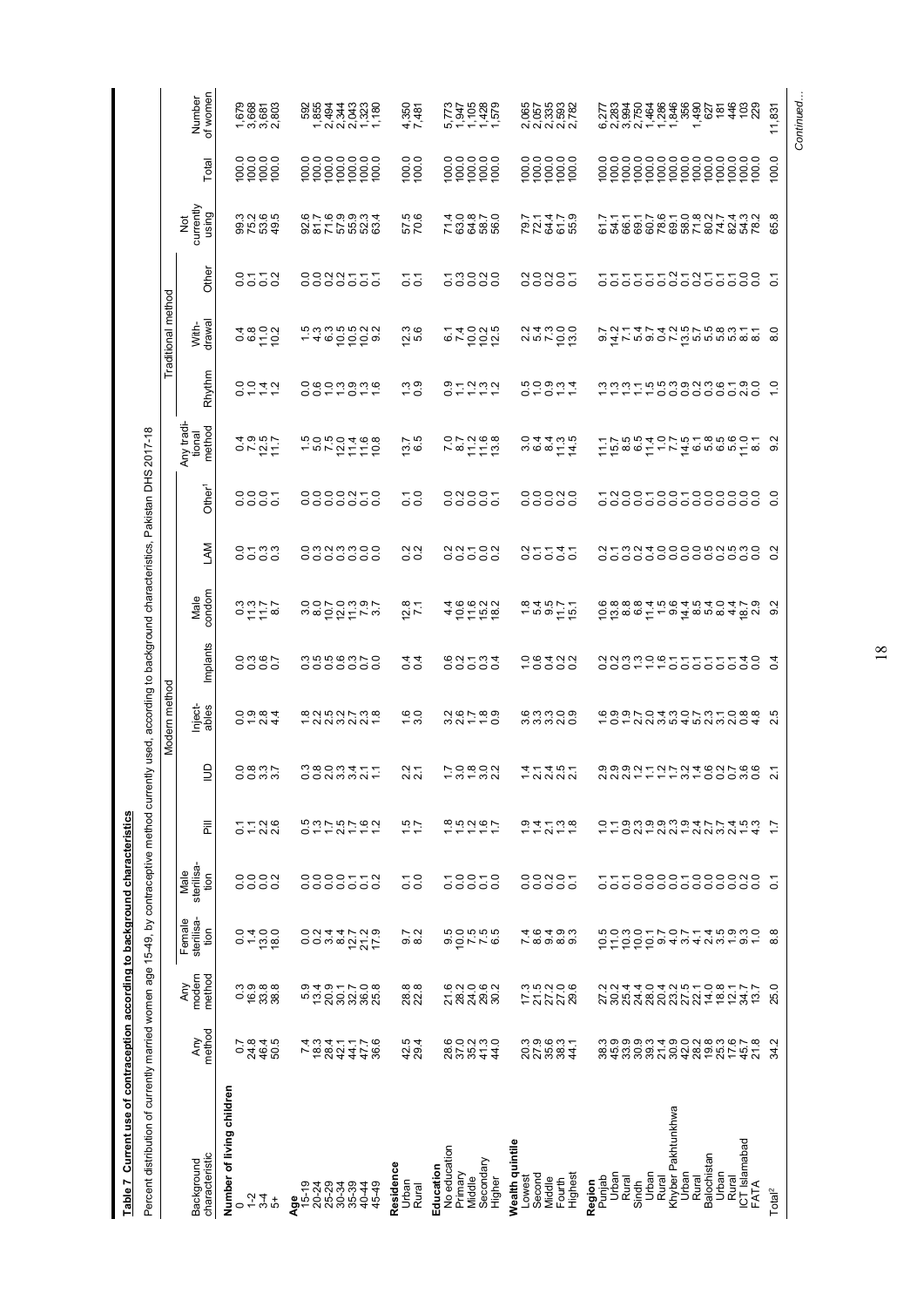| Table 7-Continued                                                                                                                                                                                                                                                            |                  |                         |                                            |              |               |              |                        |              |                      |              |                    |                                |        |                    |              |                               |                         |                    |
|------------------------------------------------------------------------------------------------------------------------------------------------------------------------------------------------------------------------------------------------------------------------------|------------------|-------------------------|--------------------------------------------|--------------|---------------|--------------|------------------------|--------------|----------------------|--------------|--------------------|--------------------------------|--------|--------------------|--------------|-------------------------------|-------------------------|--------------------|
|                                                                                                                                                                                                                                                                              |                  |                         |                                            |              |               |              | Modern method          |              |                      |              |                    |                                |        | Traditional method |              |                               |                         |                    |
| haracteristic<br>Background                                                                                                                                                                                                                                                  | method<br>Any    | method<br>Any<br>modern | sterilisa-<br>sterilisa-<br>Female<br>tion | Male<br>tion | $\bar{a}$     |              | Inject-<br>ables       | Implants     | Male<br>condom       | LAM          | Other <sup>1</sup> | Any tradi-<br>tional<br>method | Rhythm | With-<br>drawal    | Other        | Not<br>currently<br>using     | Total                   | Number<br>of women |
| Azad Jammu and Kashmir<br>Urban                                                                                                                                                                                                                                              | 27.6             | 23.6<br>ี<br>ดู1        |                                            |              | $\frac{2}{2}$ |              |                        |              |                      |              |                    |                                |        |                    |              |                               |                         |                    |
| Gilgit Baltistan<br>Rural                                                                                                                                                                                                                                                    | $35.0$<br>$39.0$ | 18.2<br>30.2            |                                            |              | 0.5<br>4.2    | 2196<br>2125 | 5 5 5 5 7<br>5 6 7 6 7 | sant<br>sing | $7 - 64$<br>$7 - 64$ | 5358<br>5355 | onoo<br>oooo       |                                | いいけい   | 7 9 9 7<br>9 9 9 7 | ooom<br>oooo | 7 8 7 9<br>7 8 9 9<br>7 8 7 9 | 00000<br>00000<br>00000 | 1<br>8200<br>8800  |
| Note: If more than one method is used, only the most effective method is considered in this<br>Includes emergency contraception and standard days method<br><sup>2</sup> Total excludes Azad Jammu and Kashmir and Gilgit Baltistan.<br>$AM =$ Lactational amenormoea method |                  |                         |                                            |              |               | tabulation   |                        |              |                      |              |                    |                                |        |                    |              |                               |                         |                    |

 $\overline{\phantom{a}}$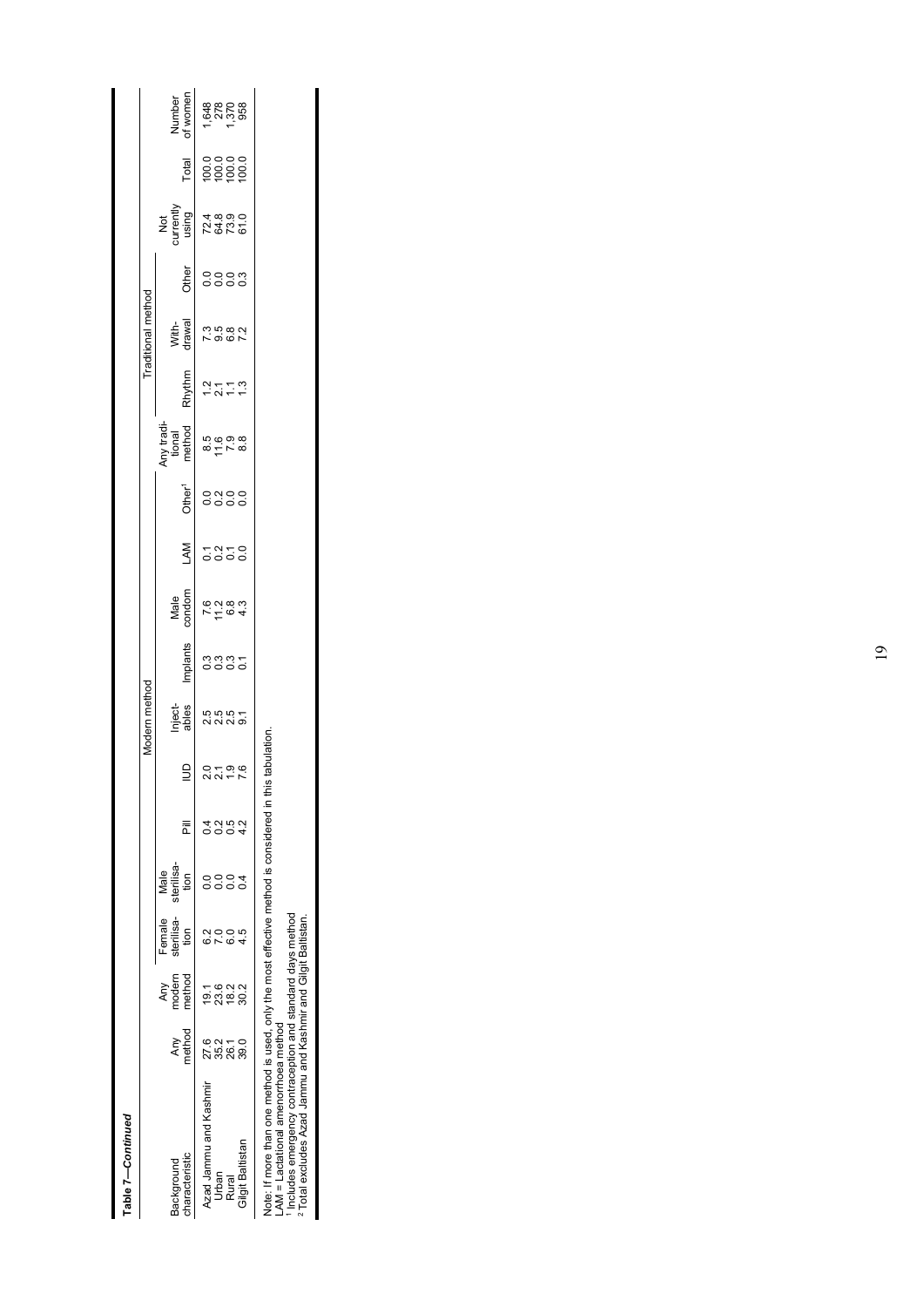The use of contraceptive methods has remained stagnant over the past 5 years (34% in the 2017-18 PDHS and 35% in the 2012-13 PDHS). An earlier rise in use of contraceptive methods was witnessed between 2006-07 PDHS and 2012-13 PDHS, mostly attributed to an increase in the use of traditional methods from 4% to 9% (NIPS and ICF International, 2013). The 2017-18 PDHS revealed that about 14% of currently married women had husbands living elsewhere (data not shown), which could impact the use of contraception.

# **3.8 NEED AND DEMAND FOR FAMILY PLANNING**

Unmet need for family planning refers to fecund women who are not using contraception, but who wish to postpone their next birth (spacing) or stop childbearing altogether (limiting). An estimate of the size and composition of the population of women who have an unmet need for family planning services is useful for planning purposes in reproductive health programmes.

The criteria used within The DHS Program to identify women with an unmet need for family planning have recently been revised (Bradley et al. 2012). The revised definition was employed in determining the percentage of women who have an unmet need for family planning (Table 8).

Specifically, women are considered to have an unmet need for spacing if they are:

- At risk of becoming pregnant, not using contraception, and either do not want to become pregnant within the next 2 years or are unsure if or when they want to become pregnant
- Pregnant with a mistimed pregnancy
- Postpartum amenorrheic for up to 2 years following a mistimed birth and not using contraception

Women are considered to have an unmet need for limiting if they are:

- At risk of becoming pregnant, not using contraception, and want no (more) children
- **Pregnant with an unwanted pregnancy**
- **•** Postpartum amenorrheic for up to 2 years following an unwanted birth and not using contraception

Women who are classified as infecund have no unmet need because they are not at risk of becoming pregnant.

Women using contraception are considered to have a met need. Women using contraception who say they want no (more) children are considered to have a met need for limiting, and women who are using contraception and say they want to delay having a child or are unsure if or when they want a (another) child are considered to have a met need for spacing.

Finally, total demand, percentage of demand satisfied, and percentage of demand satisfied by modern methods are defined as follows:

- **Total demand for family planning:** the sum of unmet need (for spacing and limiting) and total contraceptive use
- **Percentage of demand satisfied:** total contraceptive use divided by the sum of unmet need and total contraceptive use
- **Percentage of demand satisfied by modern methods:** use of modern contraceptive methods divided by the sum of unmet need and total contraceptive use

Table 8 presents data on unmet need, met need, and total demand for family planning among currently married women. These indicators help evaluate the extent to which family planning programmes in Pakistan meet the demand for services. Seventeen percent of currently married women have an unmet need for family planning services. Thirty-four percent of married women are currently using a contraceptive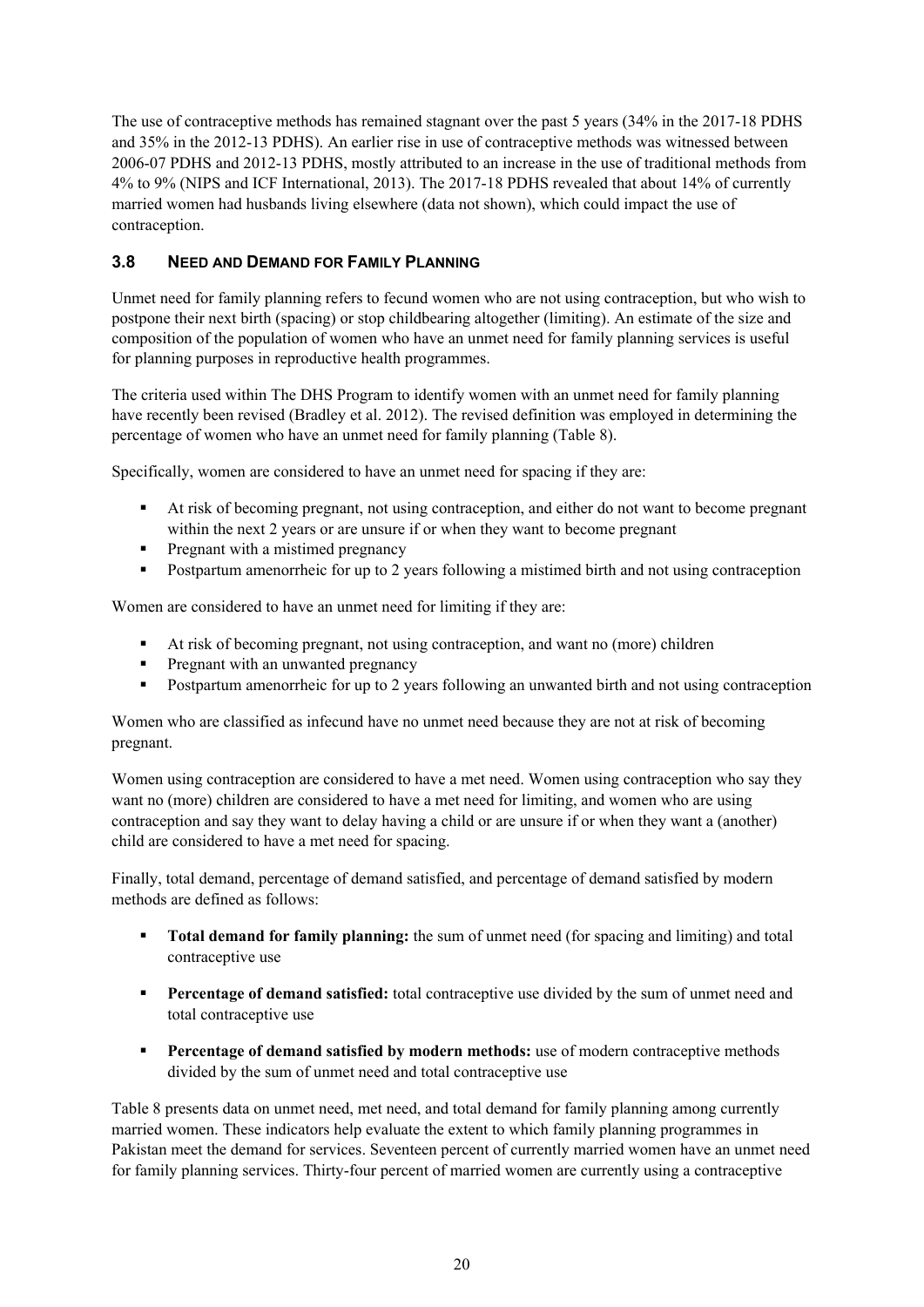method. Therefore, 52% of currently married women have a demand for family planning. At present, 66% of the potential demand for family planning is being met. Thus, if all married women who said they want to space or limit their children were to use family planning methods, the CPR would increase from 34% to 52%.

#### **Table 8 Need and demand for family planning among currently married women**

Percentage of currently married women age 15-49 with unmet need for family planning, percentage with met need for family planning, percentage with met need for family planning who are using modern methods, percentage with demand for family planning, percentage of the demand for family planning that is satisfied, and percentage of the demand for family planning that is satisfied with modern methods, according to background characteristics, Pakistan DHS 2017-18

|                              | Unmet need             | Met need for family planning<br>(currently using) |                                | <b>Total demand</b>                 |                    | Percentage of demand<br>satisfied <sup>1</sup> |                                |
|------------------------------|------------------------|---------------------------------------------------|--------------------------------|-------------------------------------|--------------------|------------------------------------------------|--------------------------------|
| Background<br>characteristic | for family<br>planning | All methods                                       | Modern<br>methods <sup>2</sup> | for family<br>planning <sup>3</sup> | Number of<br>women | All methods                                    | Modern<br>methods <sup>2</sup> |
|                              |                        |                                                   |                                |                                     |                    |                                                |                                |
| Age<br>15-19                 | 17.9                   | 7.4                                               | 5.9                            | 25.3                                | 592                | 29.2                                           | 23.3                           |
| 20-24                        | 18.6                   | 18.3                                              | 13.4                           | 36.9                                | 1,855              | 49.7                                           | 36.2                           |
| 25-29                        | 20.4                   | 28.4                                              | 20.9                           | 48.8                                | 2,494              | 58.2                                           | 42.9                           |
|                              |                        |                                                   |                                |                                     |                    |                                                |                                |
| 30-34<br>35-39               | 20.3                   | 42.1<br>44.1                                      | 30.1                           | 62.4                                | 2,344              | 67.5                                           | 48.3                           |
| 40-44                        | 16.9<br>10.9           | 47.7                                              | 32.7<br>36.0                   | 61.0<br>58.6                        | 2,043<br>1,323     | 72.3<br>81.3                                   | 53.5<br>61.5                   |
| 45-49                        | 10.5                   | 36.6                                              | 25.8                           | 47.1                                | 1,180              | 77.7                                           | 54.8                           |
|                              |                        |                                                   |                                |                                     |                    |                                                |                                |
| Residence                    |                        |                                                   |                                |                                     |                    |                                                |                                |
| Urban                        | 14.8                   | 42.5                                              | 28.8                           | 57.3                                | 4,350              | 74.2                                           | 50.2                           |
| Rural                        | 18.8                   | 29.4                                              | 22.8                           | 48.1                                | 7,481              | 61.0                                           | 47.5                           |
| <b>Education</b>             |                        |                                                   |                                |                                     |                    |                                                |                                |
| No education                 | 19.3                   | 28.6                                              | 21.6                           | 47.9                                | 5,773              | 59.7                                           | 45.0                           |
| Primary                      | 14.4                   | 37.0                                              | 28.2                           | 51.3                                | 1,947              | 72.0                                           | 55.0                           |
| Middle                       | 18.7                   | 35.2                                              | 24.0                           | 53.9                                | 1,105              | 65.3                                           | 44.4                           |
| Secondary                    | 14.7                   | 41.3                                              | 29.6                           | 56.0                                | 1,428              | 73.7                                           | 52.9                           |
| Higher                       | 15.0                   | 44.0                                              | 30.2                           | 59.0                                | 1,579              | 74.6                                           | 51.3                           |
| <b>Wealth quintile</b>       |                        |                                                   |                                |                                     |                    |                                                |                                |
| Lowest                       | 22.1                   | 20.3                                              | 17.3                           | 42.4                                | 2,065              | 47.9                                           | 40.9                           |
| Second                       | 20.4                   | 27.9                                              | 21.5                           | 48.3                                | 2,057              | 57.8                                           | 44.6                           |
| Middle                       | 17.0                   | 35.6                                              | 27.2                           | 52.6                                | 2,335              | 67.7                                           | 51.8                           |
| Fourth                       | 15.5                   | 38.3                                              | 27.0                           | 53.9                                | 2,593              | 71.2                                           | 50.2                           |
| Highest                      | 13.4                   | 44.1                                              | 29.6                           | 57.5                                | 2,782              | 76.6                                           | 51.4                           |
| Region                       |                        |                                                   |                                |                                     |                    |                                                |                                |
| Punjab                       | 15.8                   | 38.3                                              | 27.2                           | 54.0                                | 6,277              | 70.8                                           | 50.3                           |
| Urban                        | 14.7                   | 45.9                                              | 30.2                           | 60.6                                | 2,283              | 75.8                                           | 49.9                           |
| Rural                        | 16.4                   | 33.9                                              | 25.4                           | 50.3                                | 3,994              | 67.4                                           | 50.6                           |
| Sindh                        | 17.7                   | 30.9                                              | 24.4                           | 48.6                                | 2,750              | 63.6                                           | 50.2                           |
| Urban                        | 13.7                   | 39.3                                              | 28.0                           | 53.0                                | 1,464              | 74.2                                           | 52.7                           |
| Rural                        | 22.3                   | 21.4                                              | 20.4                           | 43.6                                | 1,286              | 49.0                                           | 46.7                           |
| Khyber Pakhtunkhwa           | 20.5                   | 30.9                                              | 23.2                           | 51.4                                | 1,846              | 60.1                                           | 45.1                           |
| Urban                        | 15.6                   | 42.0                                              | 27.5                           | 57.5                                | 356                | 72.9                                           | 47.8                           |
| Rural                        | 21.7                   | 28.2                                              | 22.1                           | 49.9                                | 1,490              | 56.5                                           | 44.3                           |
| Balochistan                  | 21.6                   | 19.8                                              | 14.0                           | 41.5                                | 627                | 47.9                                           | 33.8                           |
| Urban                        | 23.7                   | 25.3                                              | 18.8                           | 49.0                                | 181                | 51.5                                           | 38.3                           |
| Rural                        | 20.8                   | 17.6                                              | 12.1                           | 38.4                                | 446                | 46.0                                           | 31.5                           |
| <b>ICT Islamabad</b>         | 17.3                   | 45.7                                              | 34.7                           | 62.9                                | 103                | 72.6                                           | 55.1                           |
| <b>FATA</b>                  | 17.0                   | 21.8                                              | 13.7                           | 38.8                                | 229                | 56.1                                           | 35.3                           |
| Total <sup>4</sup>           | 17.3                   | 34.2                                              | 25.0                           | 51.5                                | 11,831             | 66.4                                           | 48.6                           |
| Azad Jammu and               |                        |                                                   |                                |                                     |                    |                                                |                                |
| Kashmir                      | 21.9                   | 27.6                                              | 19.1                           | 49.6                                | 1,648              | 55.7                                           | 38.5                           |
| Urban                        | 17.8                   | 35.2                                              | 23.6                           | 53.1                                | 278                | 66.4                                           | 44.5                           |
| Rural                        | 22.8                   | 26.1                                              | 18.2                           | 48.8                                | 1,370              | 53.4                                           | 37.2                           |
| Gilgit Baltistan             | 26.0                   | 39.0                                              | 30.2                           | 65.0                                | 958                | 60.0                                           | 46.4                           |
|                              |                        |                                                   |                                |                                     |                    |                                                |                                |

Note: Numbers in this table correspond to the revised definition of unmet need described in Bradley et al. 2012.<br>1 Percentage of demand satisfied is met need divided by total demand.

<sup>1</sup> Percentage of demand satisfied is met need divided by total demand.<br><sup>2</sup> Modern methods include female sterilisation, male sterilisation, pill, IUD, injectables, implants, male condom, emergency contraception, standard days method (SDM), lactational amenorrhoea method (LAM), and other modern methods.<br><sup>3</sup> Total demand is the sum of unmet need and met need.<br><sup>4</sup> Total excludes Azad Jammu and Kashmir and Gilgit Baltistan.

The unmet need for family planning is higher in rural areas (19%) than in urban areas (15%). Women in the lowest wealth quintile have the highest unmet need (22%) for family planning, and unmet need decreases with wealth.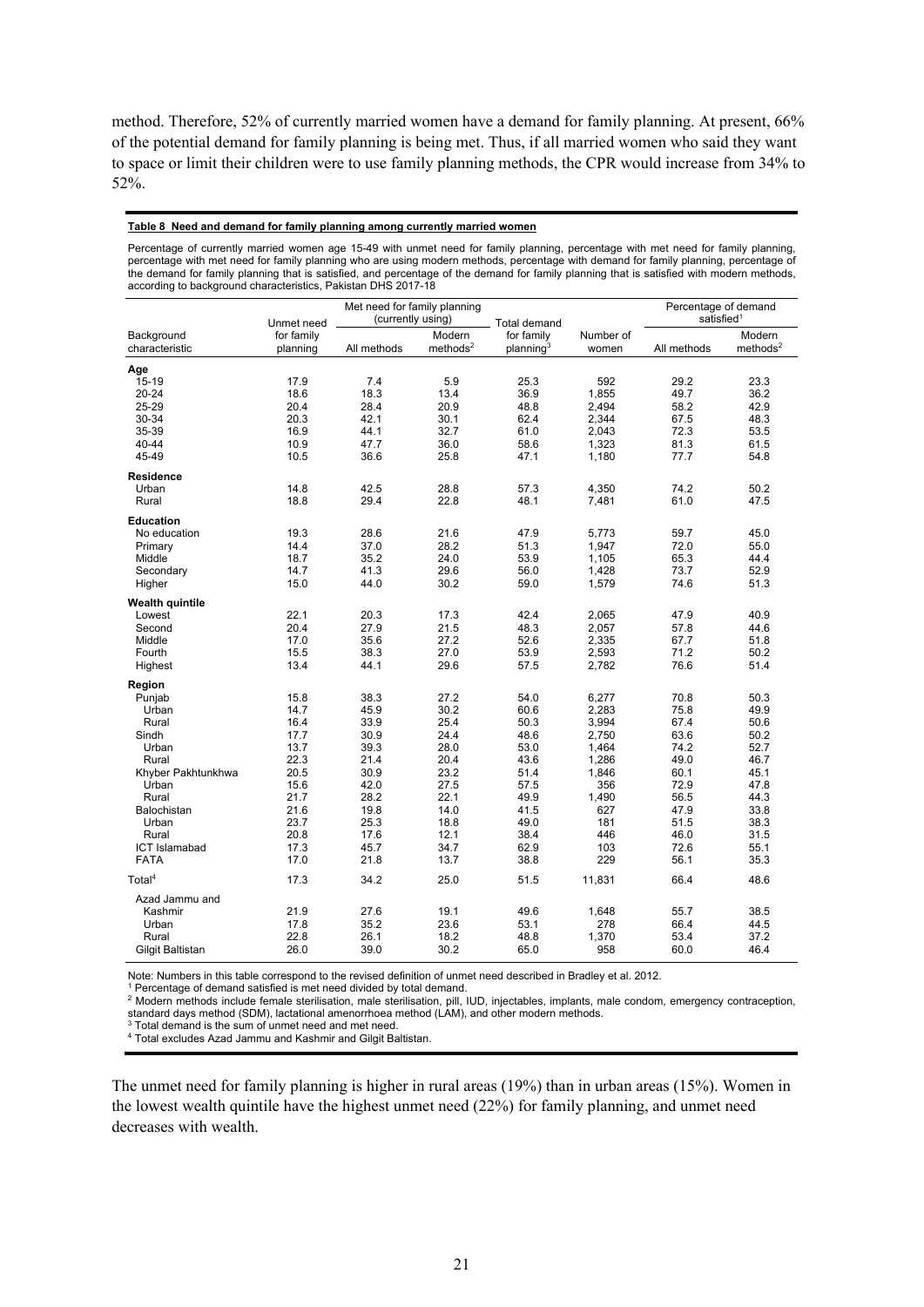There has been a slight decline in unmet need for family planning, from 20% in 2012-13 to 17% in 2017- 18 (Figure 4). However, the use of modern methods and the percentage of women with demand satisfied with modern methods have remained largely unchanged in the last 5 years.

#### *Figure 4* **Trends in unmet need, modern contraceptive use, and percentage of demand satisfied with modern methods**



The unmet need for family planning is highest in Gilgit Baltistan (26%) followed by Balochistan and Azad Jammu and Kashmir (both at 22%) (Figure 5). ICT Islamabad has the highest percentage of women with demand for contraception satisfied with modern methods (55%) followed by Punjab and Sindh (both 50%).

#### *Figure 5* **Unmet need, modern contraceptive use, and percentage of demand satisfied with modern methods, by region**

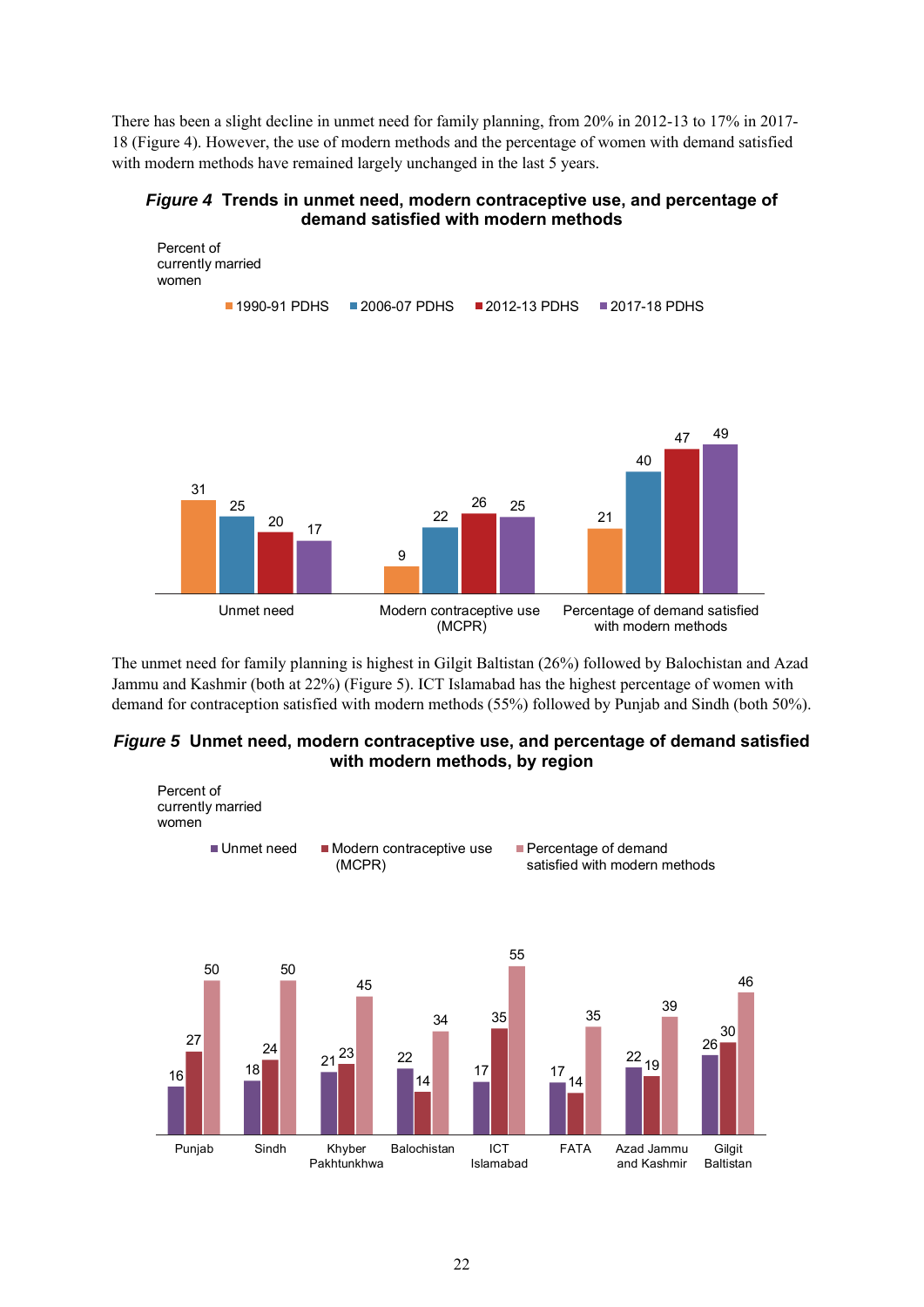#### **3.9 EARLY CHILDHOOD MORTALITY**

Infant and child mortality rates are basic indicators of a country's socioeconomic situation and quality of life (UNDP 2007). Estimates of child mortality are based on information collected in the pregnancy history section of the Woman's Questionnaire, which includes questions about a woman's aggregate childbearing experience (that is, the number of sons and daughters who live with her, live elsewhere, or have died, and the number of pregnancies that did not end in a live birth). Table 9 presents estimates for three successive 5-year periods prior to the 2017-18 PDHS. The rates are estimated directly from the information in the pregnancy history on a child's birth date, survivorship status, and age at death for children who died. This information is used to directly estimate the following five mortality rates:

| <b>Neonatal mortality:</b>     | the probability of dying within the first month of life           |
|--------------------------------|-------------------------------------------------------------------|
| <b>Postneonatal mortality:</b> | the difference between infant and neonatal mortality              |
| Infant mortality:              | the probability of dying before the first birthday                |
| Child mortality:               | the probability of dying between the first and the fifth birthday |
| Under-5 mortality:             | the probability of dying between birth and the fifth birthday     |

All rates are expressed per 1,000 live births, except for child mortality, which is expressed per 1,000 children surviving to age 12 months.

As shown in Table 9, during the 5 years immediately preceding the survey, the infant mortality rate was 62 deaths per 1,000 live births. The child mortality rate was 13 deaths per 1,000 children surviving to age 12 months, while the overall under-5 mortality rate was 74 deaths per 1,000 live births. Eighty-four percent of all deaths among children under age 5 in Pakistan take place before a child's first birthday, with 57% occurring during the first month of life (42 deaths per 1,000 live births).

| Table 9 Early childhood mortality rates                                                                                            |                               |                                                 |                                       |                                          |                                  |
|------------------------------------------------------------------------------------------------------------------------------------|-------------------------------|-------------------------------------------------|---------------------------------------|------------------------------------------|----------------------------------|
| Neonatal, postneonatal, infant, child and under-5 mortality rates for 5-year periods preceding the<br>survey, Pakistan DHS 2017-18 |                               |                                                 |                                       |                                          |                                  |
| Years preceding<br>the survey                                                                                                      | Neonatal<br>mortality<br>(NN) | Postneonatal<br>mortality<br>(PNN) <sup>1</sup> | Infant<br>mortality<br>(1 <b>q</b> o) | Child<br>mortality<br>(4q <sub>1</sub> ) | Under-5<br>mortality<br>$(5q_0)$ |
| $0 - 4$<br>$5-9$<br>$10 - 14$                                                                                                      | 42<br>46<br>43                | 20<br>21<br>23                                  | 62<br>68<br>66                        | 13<br>15<br>13                           | 74<br>81<br>78                   |

Note: Excludes Azad Jammu and Kashmir and Gilgit Baltistan

<sup>1</sup> Computed as the difference between the infant and neonatal mortality rates

The results in Table 9 can be used to assess the trend in early childhood mortality in Pakistan. However, it should be noted that the rates in the table are derived from retrospective data in the 2017-18 PDHS. Thus, they are subject to omission and misreporting of the date of birth and age at death, which becomes more common for events further back in time. Another way of looking at the trends in mortality levels involves comparing estimates from surveys conducted at different points in time.

The 2017-18 PDHS documents a pattern of decreasing childhood mortality in the last 3 decades, based on results from the 1990-91, 2006-07, 2012-13, and 2017-18 PDHS surveys (Figure 6). The overall under-5 mortality rate declined steadily from 112 deaths per 1,000 live births during the 5 years immediately preceding the 1990-91 PDHS to 74 deaths per 1,000 live births in the most recent 5-year period. Infant mortality decreased from 86 to 62 deaths per 1,000 live births over the same periods. Though the neonatal mortality stagnated at 55 deaths per 1,000 live births for nearly a decade, as reported by 2006-07 PDHS and 2012-13 PDHS, it has declined to 42 deaths per 1,000 live births in the most recent 5-year period.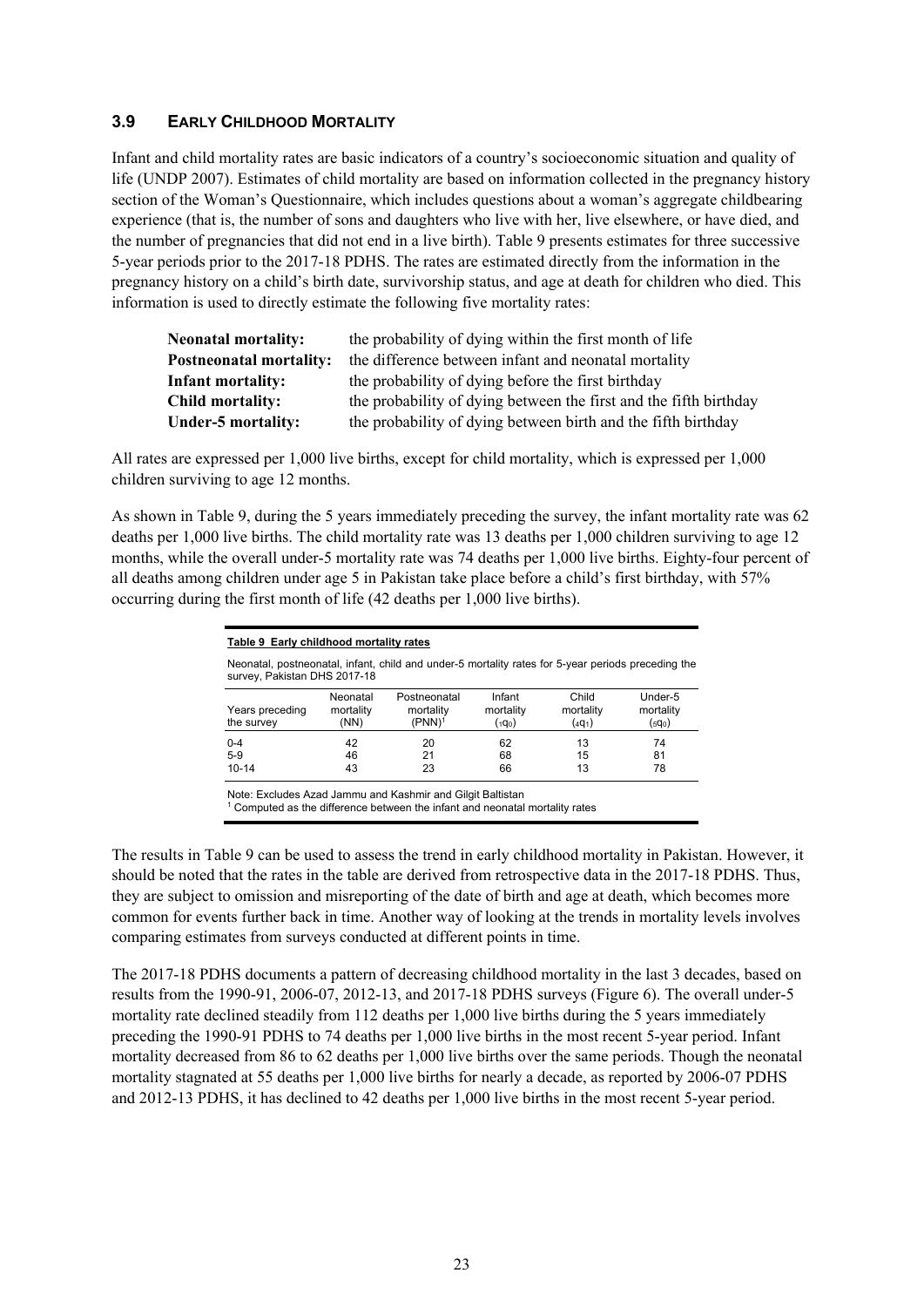

# *Figure 6* **Trends in childhood mortality**

#### **3.10 MATERNAL CARE**

Proper care during pregnancy and delivery is important for the health of both the mother and the baby. In the 2017-18 PDHS, women who had given birth in the 5 years preceding the survey were asked a number of questions about maternal care. Mothers were asked whether they had obtained antenatal care during the pregnancy for their most recent live birth in the 5 years preceding the survey and whether they had received tetanus toxoid injections while pregnant. For each live birth over the same period, mothers were also asked what type of assistance they received at the time of delivery. Finally, women who had a live birth in the 2 years before the survey were asked if they had received a postnatal check-up within 2 days of delivery. Table 10 summarises information on the coverage of these maternal health services.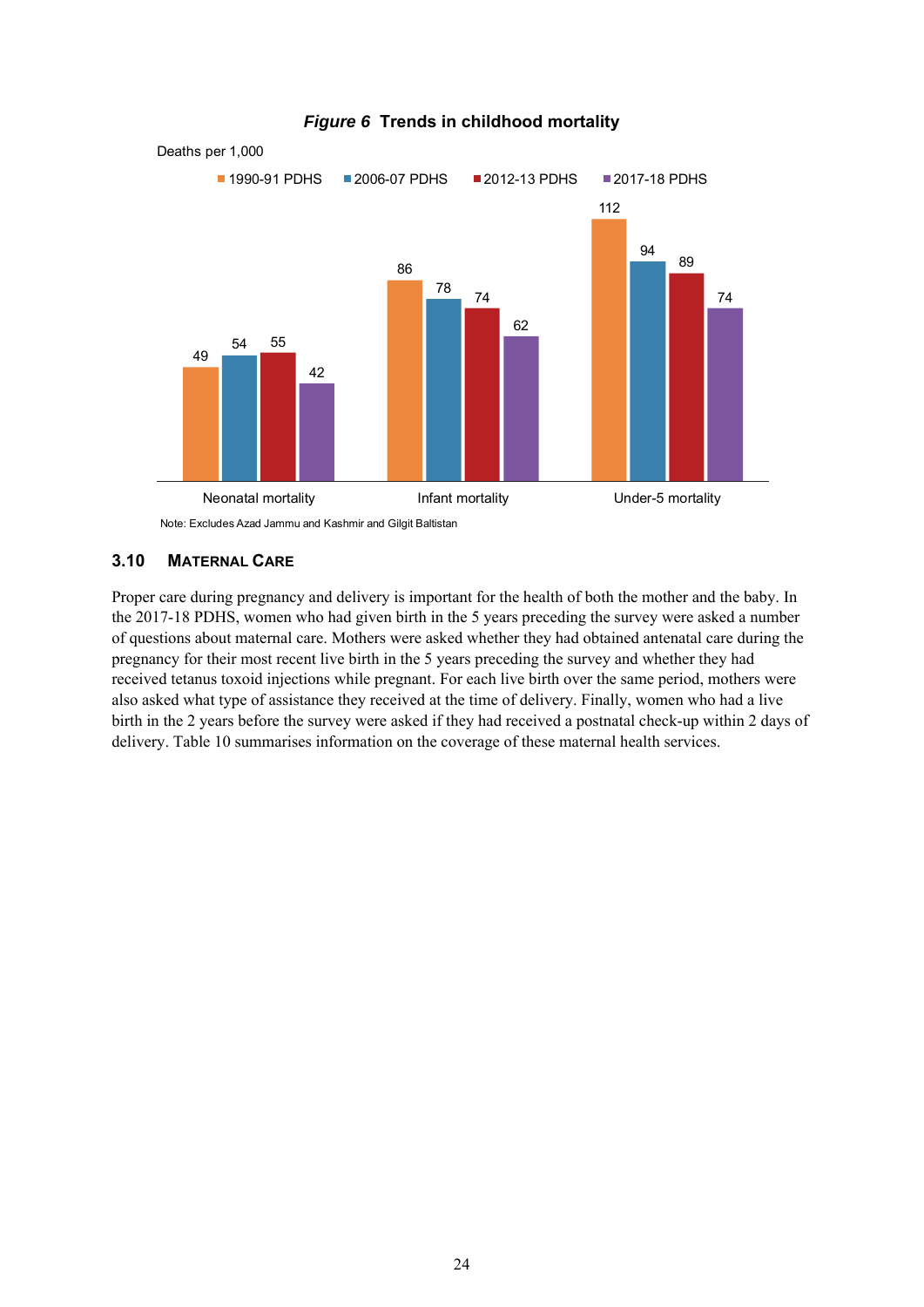#### **Table 10 Maternal care indicators**

Among women age 15-49 who had a live birth in the 5 years preceding the survey, percentage who received antenatal care from a skilled provider for the most recent live birth, percentage with four or more ANC visits for the most recent live birth, and percentage whose most recent live birth was protected against neonatal tetanus; among all live births in the 5 years before the survey, percentage delivered by a skilled provider and percentage delivered in a health facility; and among women age 15-49 who had a live birth in the 2 years preceding the survey, percentage who received a postnatal check during the first 2 days after giving birth, according to background characteristics, Pakistan DHS 2017-18

| survey<br>survey                                                                                                                                                                                                                                                                                                                                                                                                                                                                                      | Women who had a live birth<br>in the 2 years preceding the<br>survey            |  |
|-------------------------------------------------------------------------------------------------------------------------------------------------------------------------------------------------------------------------------------------------------------------------------------------------------------------------------------------------------------------------------------------------------------------------------------------------------------------------------------------------------|---------------------------------------------------------------------------------|--|
| Percentage<br>whose most<br>Percentage<br>recent live<br>receiving ante-<br>birth was<br>Percentage<br>postnatal<br>delivered by a<br>Percentage<br>natal care<br>Percentage<br>protected<br>check during<br>from a skilled<br>with 4+ ANC<br>skilled<br>Background<br>against neo-<br>Number of<br>delivered in a<br>the first 2 days<br>Number of<br>characteristic<br>provider <sup>1</sup><br>visits<br>natal tetanus <sup>2</sup><br>provider <sup>1</sup><br>health facility<br>births<br>women | Percentage of<br>women with a<br>Number of<br>after birth <sup>3</sup><br>women |  |
| Mother's age at birth                                                                                                                                                                                                                                                                                                                                                                                                                                                                                 |                                                                                 |  |
| 43.4<br>$20$<br>84.8<br>60.7<br>491<br>68.2<br>65.9<br>972                                                                                                                                                                                                                                                                                                                                                                                                                                            | 52.9<br>358                                                                     |  |
| 20-34<br>87.7<br>53.6<br>71.4<br>5,370<br>70.4<br>8,482<br>67.1                                                                                                                                                                                                                                                                                                                                                                                                                                       | 63.6<br>3,154                                                                   |  |
| 35-49<br>77.5<br>42.5<br>57.8<br>849<br>61.8<br>58.7<br>1,040                                                                                                                                                                                                                                                                                                                                                                                                                                         | 54.2<br>424                                                                     |  |
| Residence                                                                                                                                                                                                                                                                                                                                                                                                                                                                                             |                                                                                 |  |
| 94.3<br>70.7<br>80.0<br>2,248<br>83.8<br>81.1<br>3,351<br>Urban                                                                                                                                                                                                                                                                                                                                                                                                                                       | 76.0<br>1,296                                                                   |  |
| 82.1<br>62.6<br>59.2<br>Rural<br>41.7<br>63.3<br>4,463<br>7,143                                                                                                                                                                                                                                                                                                                                                                                                                                       | 54.5<br>2,639                                                                   |  |
| Mother's education                                                                                                                                                                                                                                                                                                                                                                                                                                                                                    |                                                                                 |  |
| 75.7<br>52.0<br>No education<br>31.6<br>3,212<br>55.8<br>51.8<br>5,178                                                                                                                                                                                                                                                                                                                                                                                                                                | 47.8<br>1,867                                                                   |  |
| 92.8<br>53.1<br>77.4<br>1,097<br>70.8<br>62.1<br>Primary<br>67.4<br>1,746                                                                                                                                                                                                                                                                                                                                                                                                                             | 618                                                                             |  |
| 984<br>Middle<br>95.4<br>67.5<br>84.3<br>663<br>80.2<br>78.0<br>68.7                                                                                                                                                                                                                                                                                                                                                                                                                                  | 394                                                                             |  |
| 96.3<br>74.4<br>86.8<br>828<br>88.7<br>86.2<br>1,268<br>Secondary                                                                                                                                                                                                                                                                                                                                                                                                                                     | 80.9<br>500                                                                     |  |
| 99.4<br>86.6<br>90.6<br>911<br>94.1<br>93.0<br>1,319<br>85.1<br>Higher                                                                                                                                                                                                                                                                                                                                                                                                                                | 556                                                                             |  |
| Wealth quintile                                                                                                                                                                                                                                                                                                                                                                                                                                                                                       |                                                                                 |  |
| 22.9<br>43.8<br>42.8<br>67.7<br>1,389<br>46.6<br>2,280<br>44.1<br>Lowest                                                                                                                                                                                                                                                                                                                                                                                                                              | 800                                                                             |  |
| 78.4<br>32.9<br>59.4<br>55.7<br>1,955<br>Second<br>1,184<br>52.1<br>47.0                                                                                                                                                                                                                                                                                                                                                                                                                              | 694                                                                             |  |
| Middle<br>90.8<br>47.6<br>70.1<br>1,316<br>70.4<br>66.0<br>2,079                                                                                                                                                                                                                                                                                                                                                                                                                                      | 56.6<br>816                                                                     |  |
| 80.3<br>1,420<br>82.3<br>2,136<br>94.7<br>65.8<br>79.7<br>Fourth                                                                                                                                                                                                                                                                                                                                                                                                                                      | 788<br>70.8                                                                     |  |
| 98.2<br>84.4<br>89.0<br>1,403<br>93.1<br>91.8<br>2,044<br>Highest                                                                                                                                                                                                                                                                                                                                                                                                                                     | 86.7<br>837                                                                     |  |
| Region                                                                                                                                                                                                                                                                                                                                                                                                                                                                                                |                                                                                 |  |
| 92.3<br>Punjab<br>56.2<br>81.0<br>3,453<br>71.3<br>68.9<br>5,492<br>66.4                                                                                                                                                                                                                                                                                                                                                                                                                              | 2,077                                                                           |  |
| 83.4<br>96.1<br>72.5<br>85.3<br>1,172<br>80.5<br>1,759<br>Urban                                                                                                                                                                                                                                                                                                                                                                                                                                       | 692<br>78.0                                                                     |  |
| Rural<br>90.4<br>47.9<br>78.8<br>2,281<br>65.6<br>63.5<br>3,733<br>60.7                                                                                                                                                                                                                                                                                                                                                                                                                               | 1,385                                                                           |  |
| 85.7<br>61.9<br>1,571<br>74.8<br>71.8<br>2,420<br>Sindh<br>54.1                                                                                                                                                                                                                                                                                                                                                                                                                                       | 71.0<br>909                                                                     |  |
| Urban<br>94.5<br>76.8<br>77.7<br>733<br>89.6<br>88.7<br>1,076                                                                                                                                                                                                                                                                                                                                                                                                                                         | 81.7<br>418                                                                     |  |
| Rural<br>77.9<br>34.2<br>48.2<br>838<br>63.0<br>58.2<br>1,345                                                                                                                                                                                                                                                                                                                                                                                                                                         | 491<br>61.8                                                                     |  |
| 58.9<br>67.4<br>1,684<br>Khyber Pakhtunkhwa<br>80.1<br>44.6<br>1,101<br>61.8                                                                                                                                                                                                                                                                                                                                                                                                                          | 630<br>43.0                                                                     |  |
| 92.2<br>80.9<br>198<br>79.2<br>295<br>Urban<br>56.8<br>71.6                                                                                                                                                                                                                                                                                                                                                                                                                                           | 56.9<br>106                                                                     |  |
| Rural<br>77.4<br>42.0<br>54.1<br>903<br>64.9<br>59.7<br>1,389                                                                                                                                                                                                                                                                                                                                                                                                                                         | 524<br>40.2                                                                     |  |
| 55.5<br>23.1<br>26.7<br>377<br>38.2<br>34.6<br>572<br>Balochistan                                                                                                                                                                                                                                                                                                                                                                                                                                     | 37.9<br>197                                                                     |  |
| 76.8<br>37.1<br>39.2<br>59.4<br>172<br>Urban<br>111<br>55.2                                                                                                                                                                                                                                                                                                                                                                                                                                           | 49.0<br>62                                                                      |  |
| Rural<br>46.6<br>17.2<br>21.5<br>267<br>29.0<br>25.8<br>400                                                                                                                                                                                                                                                                                                                                                                                                                                           | 32.8<br>136                                                                     |  |
| 93.6<br>80.2<br>79.8<br>54<br>86.6<br>84.0<br>77<br>78.1<br>ICT Islamabad                                                                                                                                                                                                                                                                                                                                                                                                                             | 32                                                                              |  |
| 52.1<br><b>FATA</b><br>71.0<br>25.6<br>38.5<br>156<br>49.1<br>248                                                                                                                                                                                                                                                                                                                                                                                                                                     | 90<br>31.8                                                                      |  |
| Total <sup>4</sup><br>86.2<br>51.4<br>68.9<br>6,711<br>69.3<br>66.2<br>10,494                                                                                                                                                                                                                                                                                                                                                                                                                         | 61.6<br>3,935                                                                   |  |
| Azad Jammu and                                                                                                                                                                                                                                                                                                                                                                                                                                                                                        |                                                                                 |  |
| 89.6<br>46.5<br>80.0<br>906<br>64.1<br>62.3<br>1,390<br>Kashmir<br>57.7                                                                                                                                                                                                                                                                                                                                                                                                                               | 545                                                                             |  |
| Urban<br>97.2<br>72.5<br>87.0<br>135<br>88.4<br>87.2<br>203                                                                                                                                                                                                                                                                                                                                                                                                                                           | 76<br>79.9                                                                      |  |
| Rural<br>88.3<br>41.9<br>78.8<br>771<br>60.0<br>58.0<br>1,186                                                                                                                                                                                                                                                                                                                                                                                                                                         | 54.2<br>470                                                                     |  |
| 64.2<br>668<br>79.6<br>34.9<br>64.4<br>62.3<br>1,070<br>Gilgit Baltistan                                                                                                                                                                                                                                                                                                                                                                                                                              | 374<br>39.6                                                                     |  |

Note: If more than one source of assistance was mentioned, only the provider with the highest qualifications is considered in this tabulation.<br><sup>1</sup> Skilled provider includes doctor, nurse, midwife, lady health visitor, and

 Includes mothers with two injections during the pregnancy of her most recent live birth, or two or more injections (the last within 3 years of the most recent live birth), or three or more injections (the last within 5 years of the most recent live birth), or four or more injections (the last within 10 years of the most recent live birth), or five or more injections at any time prior to the last live birth

 $3$  Includes women who received a check from a doctor, midwife, nurse, lady health visitor, community midwife, lady health worker, or traditional birth attendant  $4$  Total excludes Azad Jammu and Kashmir and Gilgit Baltis

#### *3.10.1 Antenatal Care*

Antenatal care (ANC) from a skilled provider is important to monitor pregnancy and reduce morbidity and mortality risks for the mother and child during pregnancy, at delivery, and during the postnatal period (42 days after delivery). The 2017-18 PDHS results show that 86% of women who gave birth in the 5 years preceding the survey received antenatal care from a skilled provider at least once for their last birth. Fiftyone percent of women had four or more ANC visits.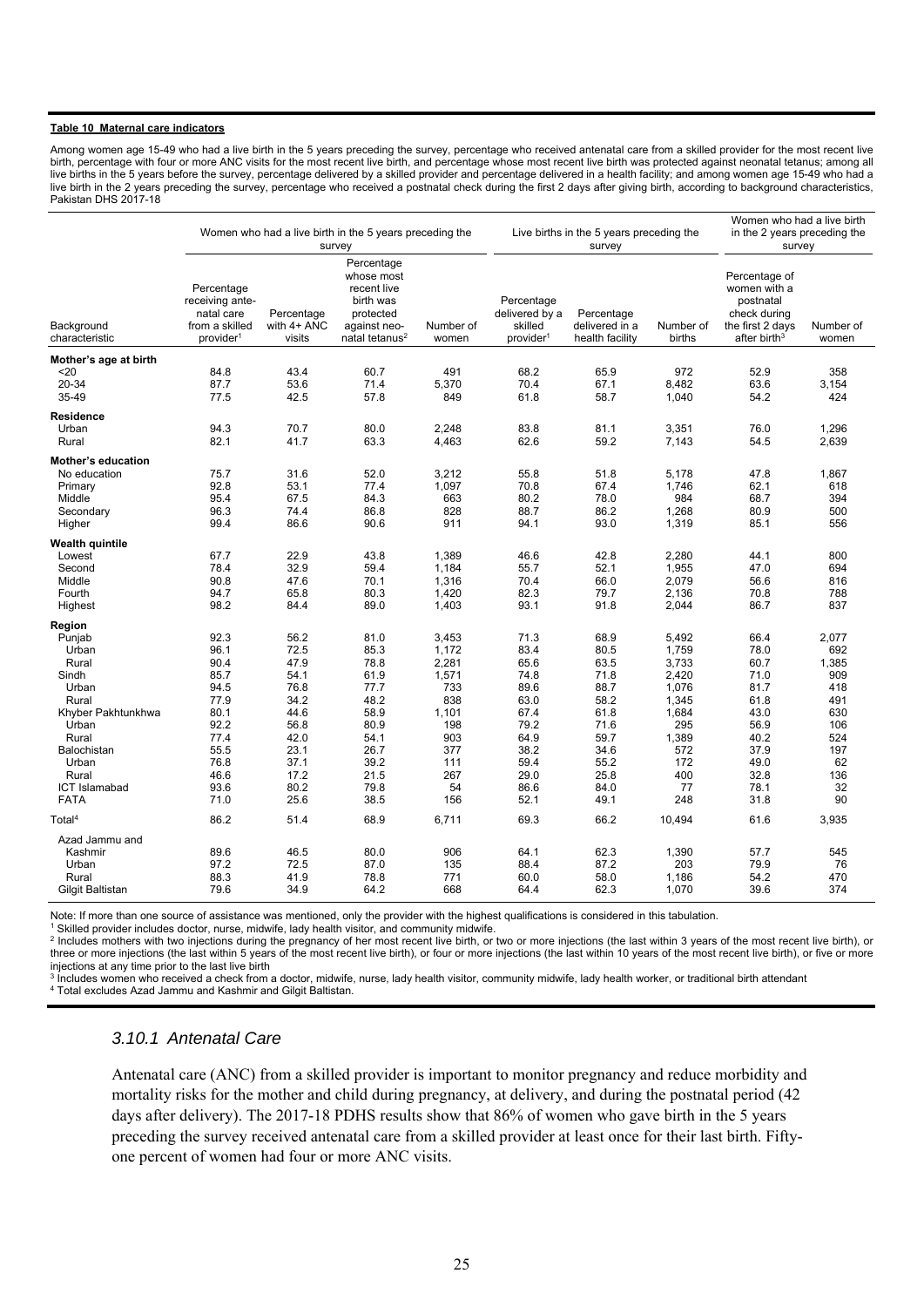Urban women were more likely than rural women to have received ANC from a skilled provider (94% and 82%, respectively) and to have had four or more ANC visits (71% and 42%, respectively). Women with more education are more likely than those who have less education to receive ANC from a skilled provider. For instance, 76% of women with no education received ANC from a skilled provider, compared with more than 95% of women with middle or higher level of education. The proportion of women who receive ANC from a skilled provider increases steadily with wealth.

### *3.10.2 Tetanus Toxoid*

Tetanus toxoid injections are given during pregnancy to prevent neonatal tetanus, a major cause of early infant death in many developing countries. Often the cause is failure to observe hygienic procedures during delivery. Table 10 shows that 69% of women with a birth in the 5 years before the survey received sufficient doses of tetanus toxoid to protect their last birth against neonatal tetanus. The percentage varies with level of education and wealth. Women with no education and those belonging to the lowest wealth quintile are substantially less likely to have had their last birth protected from tetanus. For instance, 52% of women with no education had their last birth protected from tetanus compared with 91% of women with a higher level of education.

# *3.10.3 Delivery Care*

Access to proper medical attention and hygienic conditions during delivery can reduce the risk of complications and infections that may lead to death or serious illness for the mother, baby, or both (Van Lerberghe and De Brouwere 2001; WHO 2006). Survey data show that in Pakistan, 69% of the births in the 5 years preceding the survey were delivered by a skilled provider, and 66% were delivered in a health facility (Table 10).

Urban women are far more likely to benefit from skilled delivery care than rural women. Eighty-four percent of births to urban mothers were assisted by a skilled provider, and 81% were delivered in a health facility, as compared with 63% and 59%, respectively, of births to rural women.

Mothers' educational status is highly related to whether their delivery is assisted by a skilled provider and whether the birth is delivered in a health facility. For example, 56% of births to mothers with no education were assisted by a skilled provider, and 52% were delivered in a health facility, as compared with 94% and 93%, respectively, of births to mothers with a higher level of education. A similar relationship is observed with wealth.

There has been steady improvement of the maternal health care indicator for women receiving ANC from a skilled provider, which increased from 26% in 1990-91 to 86% in 2017-18 (Figure 7). Similar improvement in the percentage of deliveries at health facilities has been witnessed; these deliveries increased from 13% to 66%. Also, the percentage of births attended by skilled providers increased from 17% to 69% over the same period of time.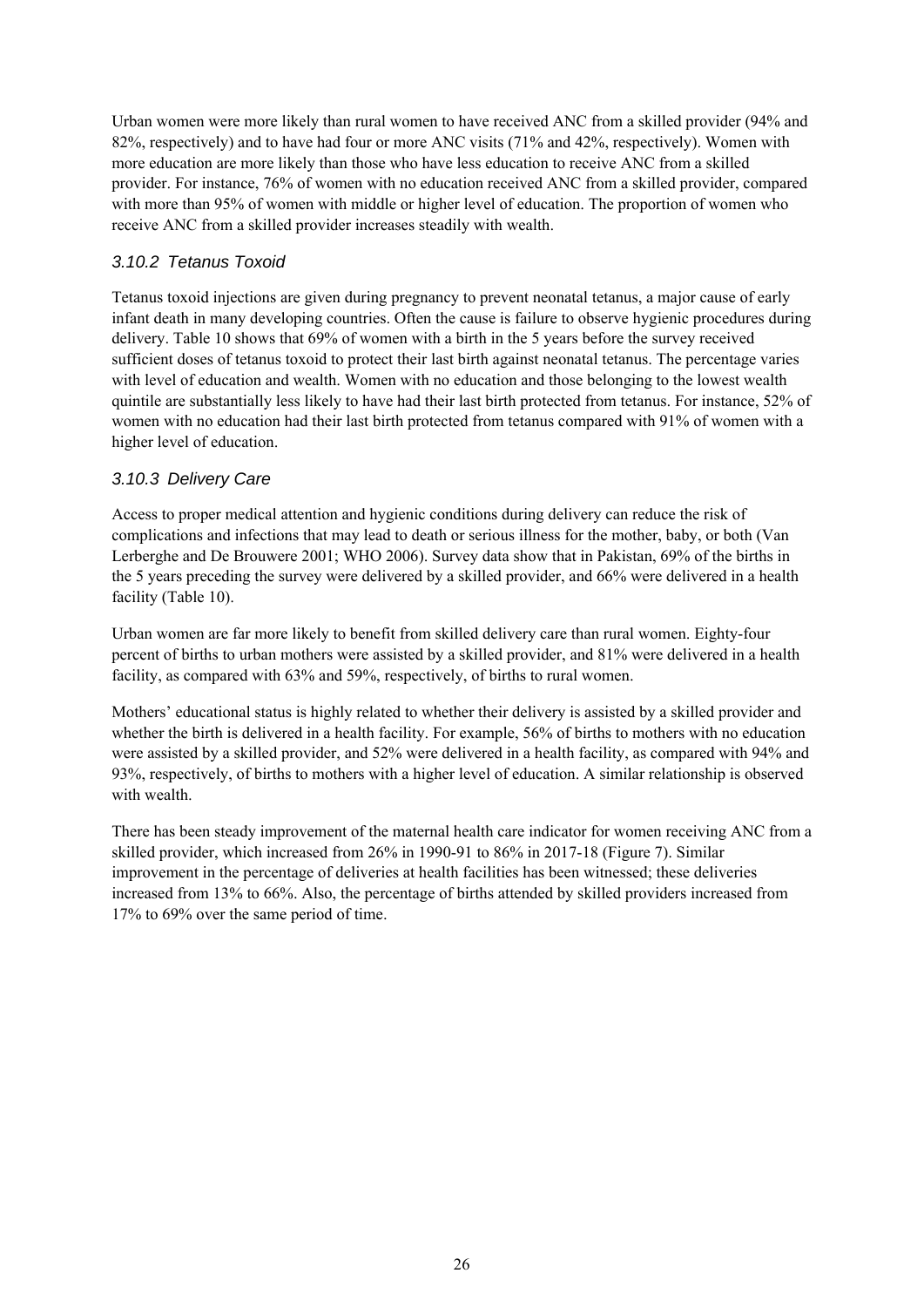

#### *Figure 7* **Trends in maternal health care**

Note: Excludes Azad Jammu and Kashmir and Gilgit Baltistan

Women in ICT Islamabad (94%) and Punjab (92%) are more likely to receive antenatal care from a skilled provider and to receive more than four ANC visits than women in other regions (Table 10 and Figure 8). Only 56% of women in Balochistan receive ANC from a skilled provider, which is still an improvement in the last five years when it was 31% (NIPS and ICF International, 2013). However, only 23% of women in Balochistan receive four or more ANC visits as compared with 80% of women in ICT Islamabad.



#### *Figure 8* **Maternal health care by region**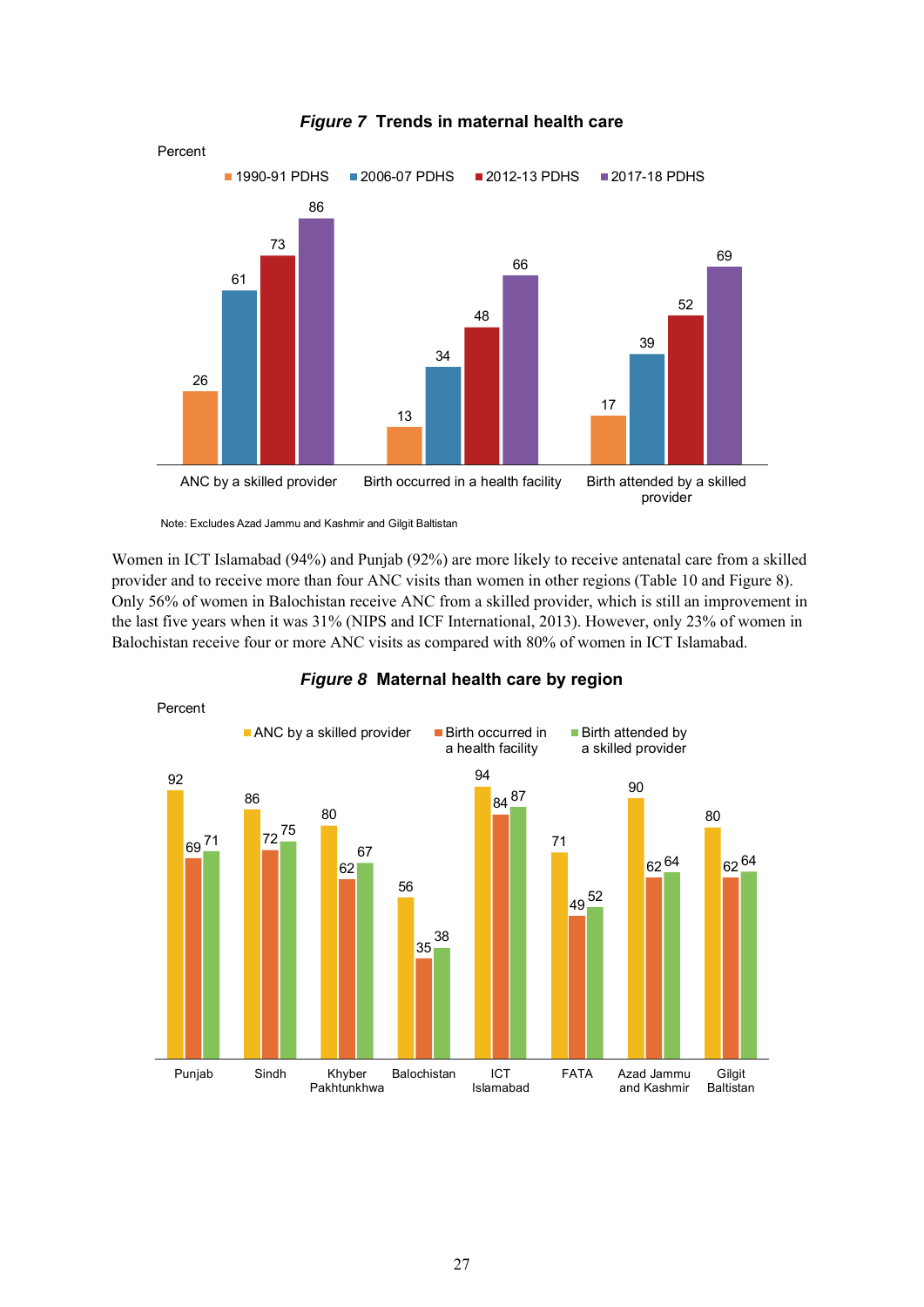Eighty-seven percent of births in ICT Islamabad were assisted by a skilled provider, compared with only 38% of those in Balochistan. However, this is still an improvement for Balochistan, a region where the 2012-13 PDHS reported only 18% of the births were assisted by a skilled provider (NIPS and ICF International, 2013).

# *3.10.4 Postnatal Care for the Mother*

A large proportion of maternal and neonatal deaths occur during the first 48 hours after delivery. Thus, prompt postnatal care (PNC) for both the mother and the child is important to treat any complications arising from the delivery, as well as to provide the mother with important information on how to care for herself and her child. Safe motherhood programmes recommend that all women receive a check of their health within 2 days after delivery.

To assess the extent of postnatal care utilisation, respondents were asked, for their last birth in the 2 years preceding the survey, whether they had received a check-up after delivery and the timing of the first checkup. As shown earlier in Table 10, 62% of women reported having received a PNC check-up in the first 2 days after birth.

The proportion of women receiving a postnatal check-up within 2 days of delivery is higher in urban areas than rural areas (76% and 55%, respectively) and increases with increasing education and wealth.

# **3.11 CHILD HEALTH AND NUTRITION**

The 2017-18 PDHS collected data on a number of key child health indicators, including vaccinations of young children, nutritional status as assessed by anthropometry, infant feeding practices, and treatment practices when a child is ill.

### *3.11.1 Vaccination of Children*

Universal immunisation of children against six common vaccine-preventable diseases, namely, tuberculosis, diphtheria, whooping cough (pertussis), tetanus, polio, and measles, is crucial to reducing infant and child mortality. The vaccine given in Pakistan against diphtheria, whooping cough, and tetanus (DPT) also protects against hepatitis B (HepB) and *Haemophilus influenzae* type b (Hib), and is called the DPT-HepB-Hib or pentavalent vaccine. Pentavalent was introduced in Pakistan in 2009. In 2012, Pakistan introduced pneumococcal conjugate vaccine (PCV), which protects against *Streptococcus pneumoniae*  bacteria that can cause severe pneumonia, meningitis, and other illnesses. In 2015, Pakistan also introduced as part of its national routine immunisation schedule one dose of inactivated poliomyelitis vaccine (IPV), to be given to infants at 14 weeks. The IPV does not replace the oral polio vaccine, but rather is used with the oral polio vaccine to strengthen a child's immune system and protect against polio.

Pakistan has established a schedule for the administration of all basic childhood vaccines based on the World Health Organization (WHO) guidelines. Historically, an important measure of vaccination coverage has been the proportion of children age 12-23 months who have received all 'basic' vaccinations. A child is considered to have received all basic vaccinations if he or she has received a BCG vaccination against tuberculosis; three doses of DPT vaccine to prevent diphtheria, pertussis, and tetanus; at least three doses of polio vaccine; and one dose of measles vaccine. These vaccinations should be received during the first year of life. BCG should be given shortly after birth or at first clinical contact. Polio vaccine should be given at approximately age 6 weeks, 10 weeks, and 14 weeks. Pentavalent vaccine should also be given at approximately age 6, 10, and 14 weeks. Measles vaccine should be given at or soon after the child reaches age 9 months.

A second, more critical, measure of vaccination coverage is the proportion of children age 12-23 months and 24-35 months who have received all age-appropriate vaccinations. A child age 12-23 months is considered to have received all age-appropriate vaccinations if the child has received all basic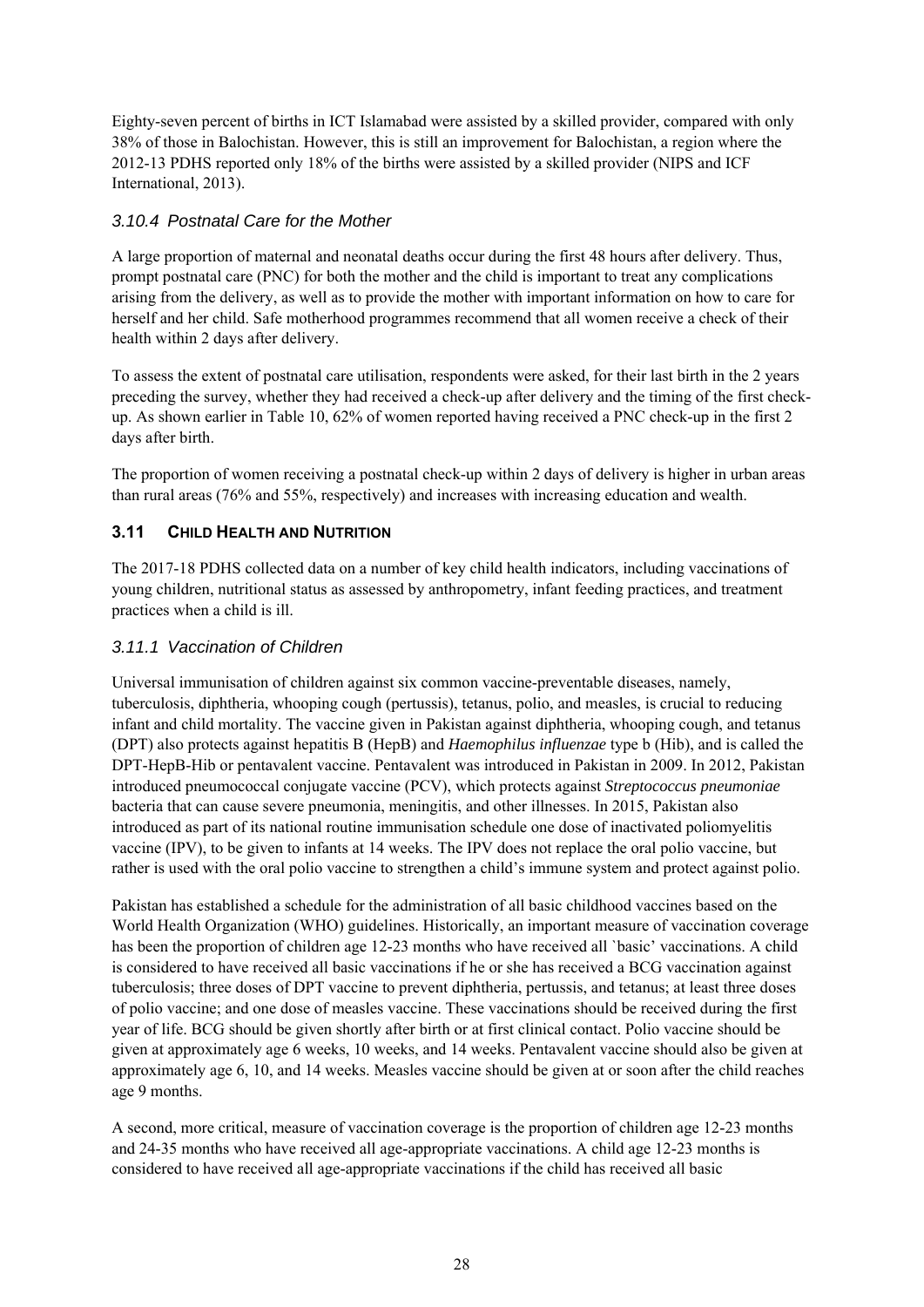vaccinations, plus a birth dose of polio vaccine, one dose of inactivated polio vaccine, and three doses of pneumococcal vaccine (also given at age 6, 10, and 14 weeks). Similarly, a child who is age 24-35 months has received all age-appropriate vaccinations if they have received a second dose of measles/measles, mumps, and rubella (MMR) given at 15 months in addition to all the age-appropriate vaccinations relevant for a child age 12-23 months.

In the 2017-18 PDHS, information on vaccination coverage was obtained in two ways—from health cards and from mothers' verbal reports. All mothers were asked to show the interviewer the cards in which vaccination dates are recorded for all children born since January 2014. If the card was available, the interviewer then recorded from the card the dates of each vaccination received. In cases in which the card indicated the child had not received all basic vaccinations, the mother was asked whether the child had received other vaccinations that were not recorded on the card, and, if so, they too were recorded. If there was no card, or if the mother was unable to show the card to the interviewer, the child's vaccination information was based on the mother's recall. The mother was asked to recall whether the child had received BCG, polio, pentavalent, PCV, IPV, and measles vaccines. If she indicated that the child had received the polio, pentavalent, PCV, or measles vaccines, she was asked about the number of doses that the child received. The results presented in Table 11 are based on the vaccination card and, for those children without a card, information provided by the mother. In the 2017-18 PDHS, vaccination cards were seen for 63% of the children age 12-23 months and 48% of the children age 24-35 months (data not shown).

Table 11 presents data on vaccination coverage among children 12-23 months and 24-35 months, by background information. Children age 12-23 months are the youngest cohort to have reached the age by which a child should have received all basic vaccinations. Overall, 66% of children age 12-23 months have received all basic vaccinations, and 51% have received all age-appropriate vaccinations. Four percent of children age 12-23 months have not received any vaccinations.

Basic vaccination coverage differs slightly by residence. Urban children are more likely to receive all basic vaccinations than rural children (71% versus 63%). A similar pattern is seen for all age-appropriate vaccinations (56% and 49%, respectively). Vaccination coverage improves with mother's education and wealth. Overall, 88% percent of children have received BCG, 86% have received the first dose of pentavalent, and 95% have received polio 1. Seventy-five percent and 86% of children have received the third dose of the pentavalent and polio vaccines, respectively. Coverage of vaccination against measles is 73%.

Among children age 24-35 months, 67% have received the measles, mumps, and rubella vaccine. Overall, 40% of children in this cohort have received all age-appropriate vaccinations. Coverage is lower for those living in rural areas than those in urban areas (37% versus 45%).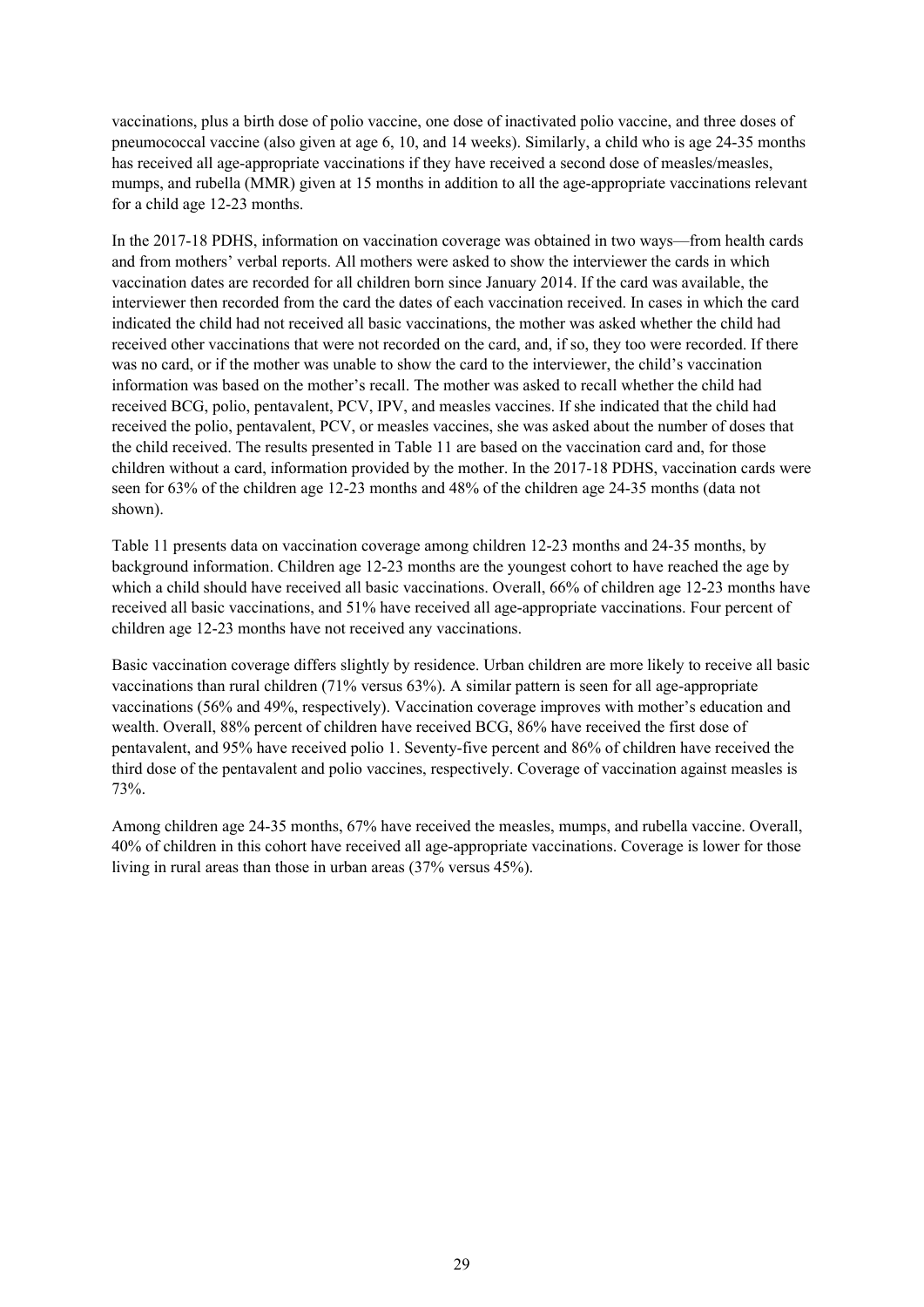Percentage of children age 12-23 months and children age 24-35 months who received specific vaccines at any time before the survey (according to a vaccination card or the mother's report), percentage with all basic vaccina Percentage of children age 24-35 months who received specific vaccines at any time before the survey (according to a vaccination card or the mother's report), percentage with all basic vaccinations, and percentage with all age appropriate vaccinations, according to background characteristics, Pakistan DHS 2017-18

| 945<br>974<br>5927<br>83는 28<br><u> ភ្នំ</u> ប្តូន<br>ភ្នំប្តូន<br>44.8<br>37.1<br>244000<br>284000<br>858877<br>85877<br>ad da cidade da cidad<br>cidade como contrado<br>cidade da cidade<br>42.7<br>36.4<br>$44.88$<br>$44.88$<br>69.7<br>000309<br>00030<br>0004<br>78.2<br>61.5<br>0 m to to to<br>8 0 10 10 10<br>4 8 8 8 8 8<br>8885744845457787888857448600<br>1,009<br>966<br>678<br>97<br>ទីនូងនូ<br>ន្ធខ្លួនឆ្លូ<br>88384<br>88384<br>$4.3$<br>$4.3$<br>のすの 80<br>へんぷん<br>က္ တ<br>က က<br>いのひりのこと こうこう<br>64400<br>64400<br>oo - o o o q 4 4 4 8 2 8 4 7 6<br>O Q - o o o q 4 4 4 8 2 8 4 7<br>1892<br>2892<br>6000461583600964<br>60063455836055<br>57.5<br>57.5<br>56.1<br>48.8<br>52357<br>2020<br>2020<br>24092<br>28092<br>0<br>000000<br>00000<br>70.8<br>63.0<br>884588<br>888668<br>o c r c o c r c c c c c c c<br>o c r c c c c c c c c c c c c<br>o c r c c c c c c c c c c c<br>68.1<br>85258<br>86255<br>69066-<br>68883<br>83867566884883<br>75.7<br>70.5<br>78.9<br>70.2<br>455288<br>45528<br>76.7<br>75.75<br>75.75<br>76.6<br>72.6<br>683889<br>68888<br>8885746986868884<br>88857468568688<br>77625<br>77627<br>81.9<br>70.9<br>0.0 0.0 N<br>0.0 0.0 N<br>0.0 N D<br>88282878688884<br>8828287788889<br>89.0<br>77.0<br>660140<br>68838<br>87898<br>87598<br>82.4<br>79.4<br>ತ್ತಾವನ<br>ತಾವನ<br>88837<br>8887<br>91.8<br>81.8<br>86.7<br>83.6<br>2007-04<br>0007-04<br>00000<br>322332<br>33835<br>RRR5844444884568<br>64.4<br>63.2<br>8855<br>8855<br>70.3<br>60.3<br>$487870$<br>$76770$<br>$46770$<br>$400000$<br>$400000$<br>85.9<br>85<br>84.9<br>86.9<br>200202<br>200209<br>200209<br>0 0 0 0<br>8 8 8 8<br>8 8 8 8<br>7577<br>5<br>2005 C<br>5000<br>8<br>8 8 8 8 9 9<br>9 9 9 9 9<br>333767<br>338374<br>9999888998976998<br>545459854595698<br>445095745098745<br>90.7<br>89.7<br>90.7<br>89.4<br>94.6<br>95.0<br>999999<br>209999<br>2099<br>g 9 8 9 2 3 3 3 3 4 5 5 6 9 2<br>0 7 4 7 6 6 9 4 6 4 6 6 7 7 8 7<br>94.5<br>95.9<br>00000<br>9940<br>0000<br>88.3<br>80.3<br>882892<br>48952<br>89888578756488<br>89828578756488<br>82.0<br>84.0<br>aaar<br>aaar<br>4 T C 8 8 8<br>2 P 8 8 8 9<br>8 8 8 8 4 4 4 5 5 6 5 6 6 4 8 4<br>8 8 8 8 4 4 5 5 6 7 8 6 7 8 4<br>2758<br>2776<br>82.3<br>71.8<br>82929<br>82829<br>322899<br>13289<br>77.6<br>888588568846728<br>Graduacia di Liuti<br>نی نی<br>888875<br>ಇಂಬ4<br>89.7<br>79.2<br>- - - - - -<br>8 8 8 8 8 8<br>661173<br>66255<br>ಹೆ ಹ<br>6 8 8 9 9<br>4 6 6 9 9 9<br>s<br>sexestetetesexts<br>sexestetetesexts<br>82587<br>1929<br>1929<br>7.8988<br>7.8988<br>87.9<br>84.9<br>92.1<br>83.4<br>98886<br>8886<br>0.07 + 0.0<br>0.08 0.09<br>0.09 0.09<br>7.3835<br>7.3835<br>88.7<br>93.7<br>84.7<br><b>Chyber Pakhtunkhwa</b> | characteristic | <b>BCG</b> | ۳    | DPT-HepB-Hib<br>$\sim$ | က    | $\circ$ | Polio <sup>1</sup> | $\sim$ | S   | Children 12-23 months:<br>$\geq$ |      | Pneumococcal   | S    | Measles | All basic<br>vaccina-<br>tions <sup>2</sup> | All age<br>appro-<br>priate<br>vaccina-<br>tions <sup>3</sup> | vaccina-<br>tions<br>ş | of children<br>Number | Veasles<br>mumps<br>rubella<br>and | Children 24-35 months:<br>All age-<br>appro-<br>priate<br>tions <sup>4</sup><br>tions <sup>4</sup> | of children<br>Number |
|-------------------------------------------------------------------------------------------------------------------------------------------------------------------------------------------------------------------------------------------------------------------------------------------------------------------------------------------------------------------------------------------------------------------------------------------------------------------------------------------------------------------------------------------------------------------------------------------------------------------------------------------------------------------------------------------------------------------------------------------------------------------------------------------------------------------------------------------------------------------------------------------------------------------------------------------------------------------------------------------------------------------------------------------------------------------------------------------------------------------------------------------------------------------------------------------------------------------------------------------------------------------------------------------------------------------------------------------------------------------------------------------------------------------------------------------------------------------------------------------------------------------------------------------------------------------------------------------------------------------------------------------------------------------------------------------------------------------------------------------------------------------------------------------------------------------------------------------------------------------------------------------------------------------------------------------------------------------------------------------------------------------------------------------------------------------------------------------------------------------------------------------------------------------------------------------------------------------------------------------------------------------------------------------------------------------------------------------------------------------------------------------------------------------------------------------------------------------------------------------------------------------------------------------------------------------------------------------------------------------------------------------------------------------------------------------------------------------------|----------------|------------|------|------------------------|------|---------|--------------------|--------|-----|----------------------------------|------|----------------|------|---------|---------------------------------------------|---------------------------------------------------------------|------------------------|-----------------------|------------------------------------|----------------------------------------------------------------------------------------------------|-----------------------|
|                                                                                                                                                                                                                                                                                                                                                                                                                                                                                                                                                                                                                                                                                                                                                                                                                                                                                                                                                                                                                                                                                                                                                                                                                                                                                                                                                                                                                                                                                                                                                                                                                                                                                                                                                                                                                                                                                                                                                                                                                                                                                                                                                                                                                                                                                                                                                                                                                                                                                                                                                                                                                                                                                                                         |                |            |      |                        |      |         |                    |        |     |                                  |      |                |      |         |                                             |                                                               |                        |                       |                                    |                                                                                                    |                       |
|                                                                                                                                                                                                                                                                                                                                                                                                                                                                                                                                                                                                                                                                                                                                                                                                                                                                                                                                                                                                                                                                                                                                                                                                                                                                                                                                                                                                                                                                                                                                                                                                                                                                                                                                                                                                                                                                                                                                                                                                                                                                                                                                                                                                                                                                                                                                                                                                                                                                                                                                                                                                                                                                                                                         |                |            |      |                        |      |         |                    |        |     |                                  |      |                |      |         |                                             |                                                               |                        |                       |                                    |                                                                                                    |                       |
|                                                                                                                                                                                                                                                                                                                                                                                                                                                                                                                                                                                                                                                                                                                                                                                                                                                                                                                                                                                                                                                                                                                                                                                                                                                                                                                                                                                                                                                                                                                                                                                                                                                                                                                                                                                                                                                                                                                                                                                                                                                                                                                                                                                                                                                                                                                                                                                                                                                                                                                                                                                                                                                                                                                         |                |            |      |                        |      |         |                    |        |     |                                  |      |                |      |         |                                             |                                                               |                        |                       |                                    |                                                                                                    |                       |
|                                                                                                                                                                                                                                                                                                                                                                                                                                                                                                                                                                                                                                                                                                                                                                                                                                                                                                                                                                                                                                                                                                                                                                                                                                                                                                                                                                                                                                                                                                                                                                                                                                                                                                                                                                                                                                                                                                                                                                                                                                                                                                                                                                                                                                                                                                                                                                                                                                                                                                                                                                                                                                                                                                                         |                |            |      |                        |      |         |                    |        |     |                                  |      |                |      |         |                                             |                                                               |                        |                       |                                    |                                                                                                    |                       |
|                                                                                                                                                                                                                                                                                                                                                                                                                                                                                                                                                                                                                                                                                                                                                                                                                                                                                                                                                                                                                                                                                                                                                                                                                                                                                                                                                                                                                                                                                                                                                                                                                                                                                                                                                                                                                                                                                                                                                                                                                                                                                                                                                                                                                                                                                                                                                                                                                                                                                                                                                                                                                                                                                                                         |                |            |      |                        |      |         |                    |        |     |                                  |      |                |      |         |                                             |                                                               |                        |                       |                                    |                                                                                                    |                       |
|                                                                                                                                                                                                                                                                                                                                                                                                                                                                                                                                                                                                                                                                                                                                                                                                                                                                                                                                                                                                                                                                                                                                                                                                                                                                                                                                                                                                                                                                                                                                                                                                                                                                                                                                                                                                                                                                                                                                                                                                                                                                                                                                                                                                                                                                                                                                                                                                                                                                                                                                                                                                                                                                                                                         |                | 87.9       | 86.3 | œ<br>82                | 75.4 | 83.2    | 94.9               | 89.8   | 85. | 63.8                             | 85.2 | $\overline{5}$ | 74.7 | ್ಲ      | 65.6                                        | 51.3                                                          | $\overline{3.7}$       | 1,975                 | 66.6                               | 39.5                                                                                               | 1,919                 |

*Continued…* 

Continued...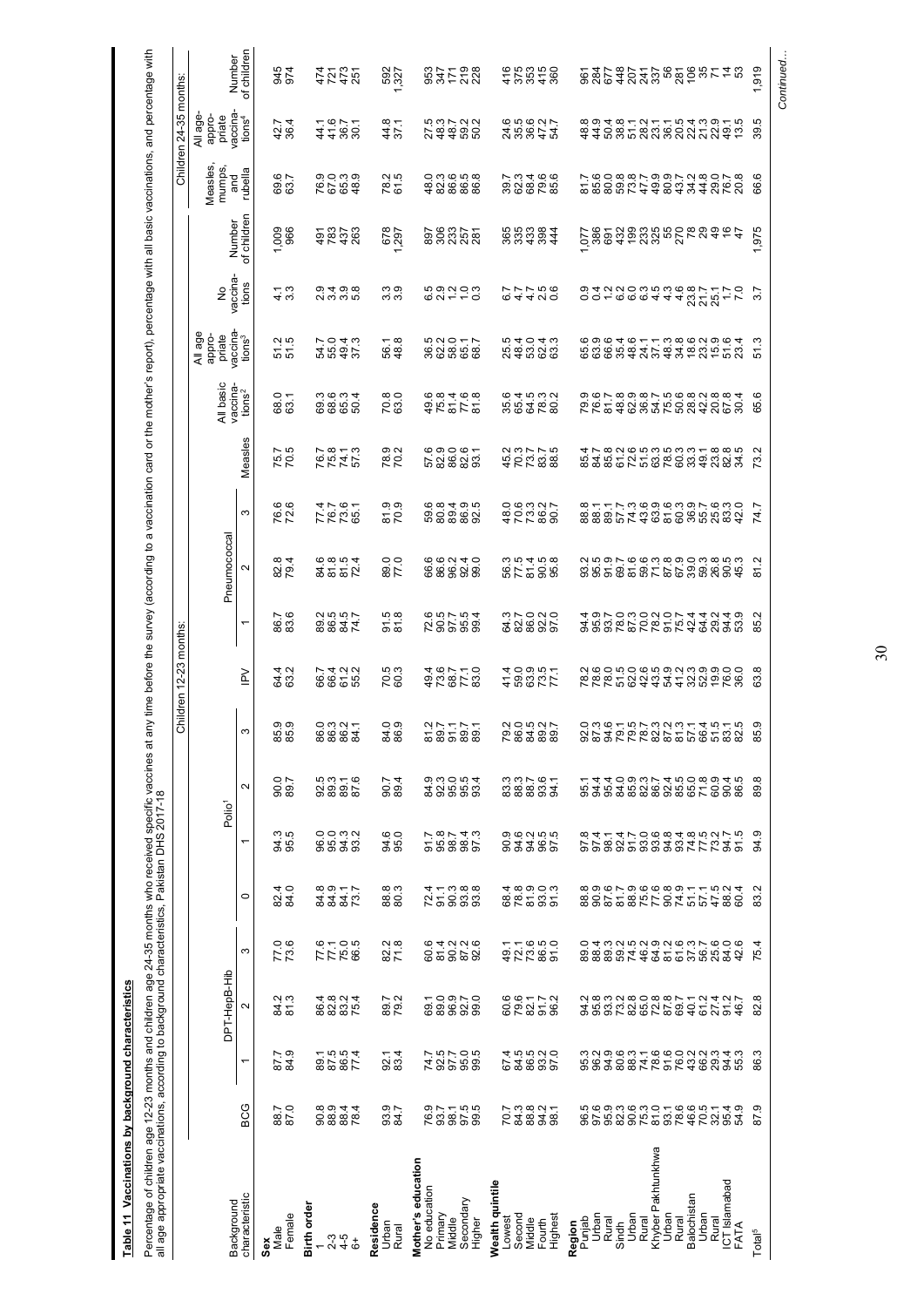| of children<br>Number<br>ಗ<br>ಜಿ ಜೆನ್ನೆ<br>All age<br>appro-<br>priate<br>vaccina-<br>tions <sup>4</sup><br>000100<br>000000<br>00000<br>Measles,<br>numps,<br>rubella<br>and<br>75776<br>75776<br>Number<br>of children<br>vaccina-<br>tions<br>ş<br>0.0077<br>vaccina-<br>All age<br>appro-<br>priate<br>tions <sup>3</sup><br>8 8 8 2<br>8 8 8 2<br>9 8 9 2<br>All basic<br>vaccina-<br>tions <sup>2</sup><br>7875<br>2875<br>Measles<br>6 9 7 7<br>8 8 7 6<br>8 8 6<br>8<br>8<br>8<br>9<br>9 9 7 0<br>9 9 8 9<br>ო<br>Pneumococcal<br>88887<br>8887<br>$\mathbf{\Omega}$<br>5<br>2882<br>28<br>824264<br>8284<br>$\geq$<br>92.8<br>91.5<br>73.2<br>51.7<br>95.5<br>98.1<br>95.1<br>87.5<br>$\sim$<br>Polio <sup>1</sup><br>98.2<br>88.9<br>98.4<br>100.0<br>9926<br>426<br>92.7<br>್ತೆ ಇ.ಗ<br>ಹೆ ದಿ ದಿ<br>61.1<br>DPT-HepB-Hib<br>8<br>88<br>88<br>70.9<br>ς<br>91.7<br>99.7<br>72.6<br>90.5<br>80G<br>97.7<br>100.0<br>974<br>804<br>Azad Jammu and<br>Gilgit Baltistan<br>characteristic<br>Background<br>Kashmir<br>Urban<br>Rural |  |  |  |  | Children 12-23 months: |  |  |  |  | Children 24-35 months: |  |
|-------------------------------------------------------------------------------------------------------------------------------------------------------------------------------------------------------------------------------------------------------------------------------------------------------------------------------------------------------------------------------------------------------------------------------------------------------------------------------------------------------------------------------------------------------------------------------------------------------------------------------------------------------------------------------------------------------------------------------------------------------------------------------------------------------------------------------------------------------------------------------------------------------------------------------------------------------------------------------------------------------------------------------------------|--|--|--|--|------------------------|--|--|--|--|------------------------|--|
|                                                                                                                                                                                                                                                                                                                                                                                                                                                                                                                                                                                                                                                                                                                                                                                                                                                                                                                                                                                                                                           |  |  |  |  |                        |  |  |  |  |                        |  |
|                                                                                                                                                                                                                                                                                                                                                                                                                                                                                                                                                                                                                                                                                                                                                                                                                                                                                                                                                                                                                                           |  |  |  |  |                        |  |  |  |  |                        |  |
|                                                                                                                                                                                                                                                                                                                                                                                                                                                                                                                                                                                                                                                                                                                                                                                                                                                                                                                                                                                                                                           |  |  |  |  |                        |  |  |  |  |                        |  |
|                                                                                                                                                                                                                                                                                                                                                                                                                                                                                                                                                                                                                                                                                                                                                                                                                                                                                                                                                                                                                                           |  |  |  |  |                        |  |  |  |  |                        |  |
|                                                                                                                                                                                                                                                                                                                                                                                                                                                                                                                                                                                                                                                                                                                                                                                                                                                                                                                                                                                                                                           |  |  |  |  |                        |  |  |  |  |                        |  |
|                                                                                                                                                                                                                                                                                                                                                                                                                                                                                                                                                                                                                                                                                                                                                                                                                                                                                                                                                                                                                                           |  |  |  |  |                        |  |  |  |  |                        |  |

2 BCG, three doses of DPT-HepB-Hib (pentavalent), three doses of oral polio vaccine (excluding polio vaccine given at birth), and one dose of measles

3 BCG, three doses of DPT-HepB-Hib, four doses of oral polio vaccine, one dose of inactivated polio vaccine, three doses of pneumococcal vaccine, and one dose of measles

° BCC, tiree doses of DFT-Help5-nib (periradient), tiree doses of dation point vactine (excluding point vaccine given at binit), and one dose of measles<br>^ BCC, three doses of DFT-HepB-Hib, four doses of oral polio vaccine, 4 BCG, three doses of DPT-HepB-Hib, four doses of oral polio vaccine, one dose of inactivated polio vaccine, three doses of pneumococcal vaccine, and two doses of measles/measles, mumps, and rubella

5 Total excludes Azad Jammu and Kashmir and Gilgit Baltistan.

 $\mathbf I$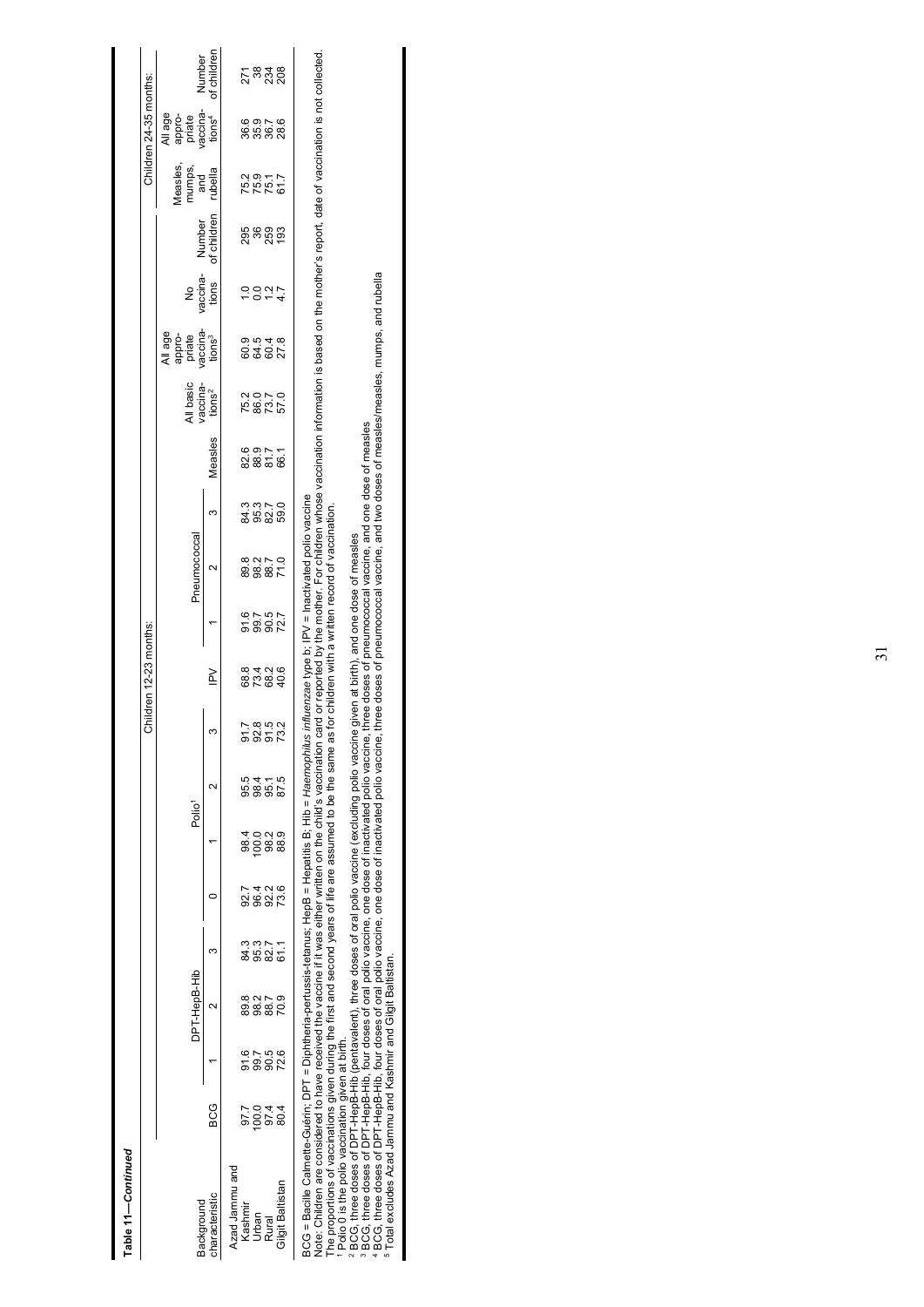Figure 9 indicates that vaccination coverage has improved over the past 5 years from 54% to 66%. Overall, 4% of children 12-23 months have not received any of the basic vaccinations, a slight reduction in the past 5 years.



*Figure 9* **Trends in childhood vaccinations** 

Note: Excludes Azad Jammu and Kashmir and Gilgit Baltistan

As shown in Figure 10, children in Punjab (80%) are more likely to receive all basic vaccinations compared with children in Balochistan (29%) and FATA (30%). This percentage in Balochistan represents an improvement over the past 5 years, because previously only 16% of children had received all basic vaccinations, as reported in the 2012-13 PDHS (NIPS and ICF International 2013).



*Figure 10* **Vaccination coverage by region**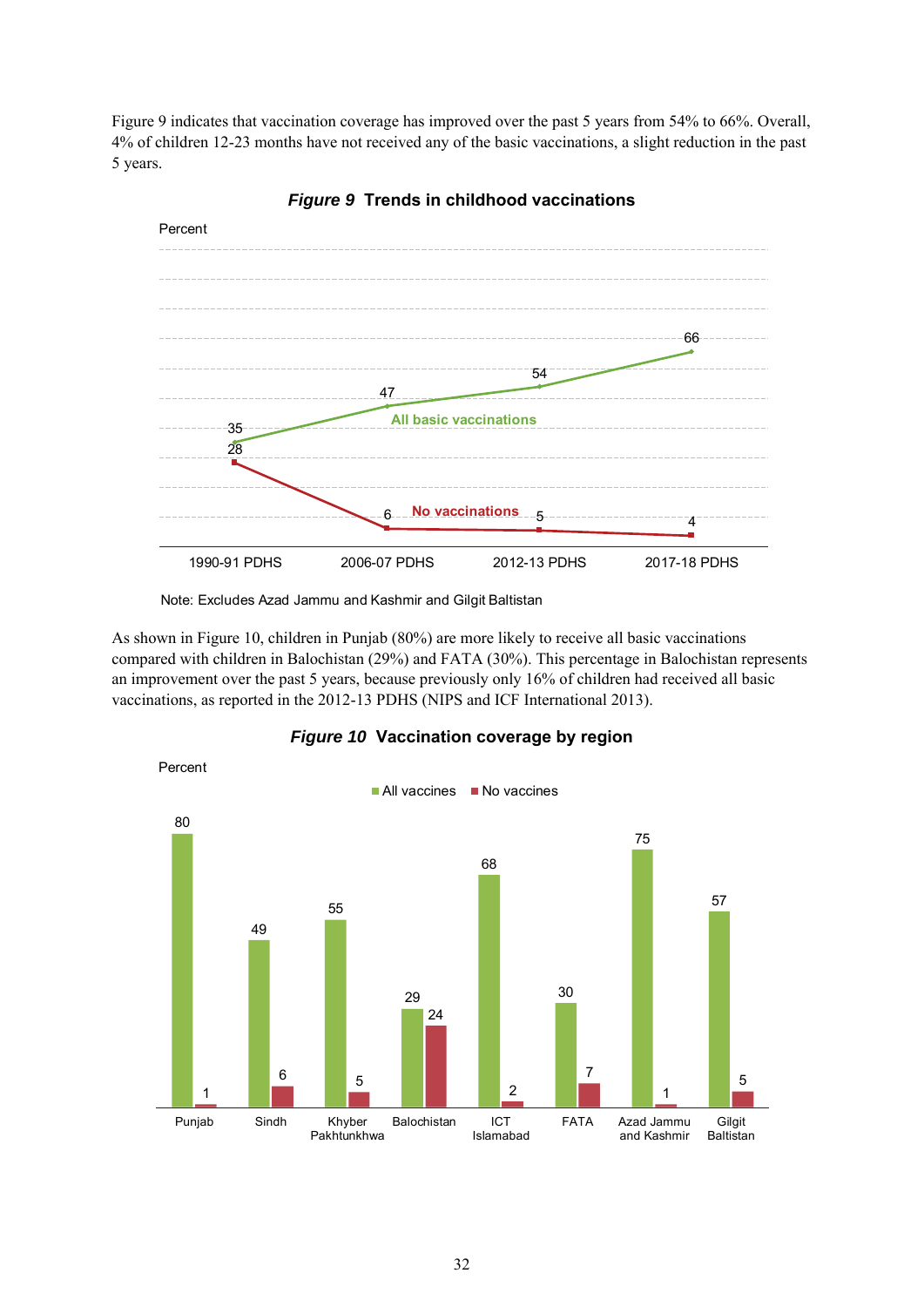#### *3.11.2 Childhood Acute Respiratory Infection, Fever, and Diarrhoea*

Acute respiratory infection (ARI), fever, and dehydration from diarrhoea are important contributing causes of childhood morbidity and mortality in developing countries (WHO 2003). Prompt medical attention when a child has the symptoms of these illnesses is, therefore, crucial in reducing child deaths. In the 2017-18 PDHS, for each child under age 5, mothers were asked if the child had experienced a cough accompanied by short, rapid breathing, or difficulty in breathing as a result of a chest-related problem (symptoms of ARI); a fever; or an episode of diarrhoea in the 2 weeks preceding the survey. Respondents were also asked if treatment was sought when the child was ill. Overall, 14% of children under age 5 showed symptoms of ARI, 38% had a fever, and 19% experienced diarrhoea in the 2 weeks preceding the survey (data not shown). It should be noted that the morbidity data collected are subjective because they are based on a mother's perception of illness without validation by medical personnel.

#### **Table 12 Treatment for acute respiratory infection, fever, and diarrhoea**

Among children under age 5 who had symptoms of acute respiratory infection (ARI) or had fever in the 2 weeks preceding the survey, percentage for whom advice or treatment was sought, and among children under age 5 who had diarrhoea during the 2 weeks preceding the survey, percentage for whom advice or treatment was sought, percentage given a fluid made from oral rehydration salt (ORS) packets or given pre-packaged ORS fluid, percentage given zinc, and percentage given ORS and zinc, according to background characteristics, Pakistan DHS 2017-18

|                                                                                                                                                                        | Children with symptoms of                                                                                    |                                                                                                      |                                                                                                              |                                                                                                 |                                                                                                              |                                                                                                              |                                                                                                          |                                                                                                   |                                                                                            |
|------------------------------------------------------------------------------------------------------------------------------------------------------------------------|--------------------------------------------------------------------------------------------------------------|------------------------------------------------------------------------------------------------------|--------------------------------------------------------------------------------------------------------------|-------------------------------------------------------------------------------------------------|--------------------------------------------------------------------------------------------------------------|--------------------------------------------------------------------------------------------------------------|----------------------------------------------------------------------------------------------------------|---------------------------------------------------------------------------------------------------|--------------------------------------------------------------------------------------------|
|                                                                                                                                                                        | ARI <sup>1</sup>                                                                                             |                                                                                                      | Children with fever                                                                                          |                                                                                                 |                                                                                                              |                                                                                                              | Children with diarrhoea                                                                                  |                                                                                                   |                                                                                            |
| Background<br>characteristic                                                                                                                                           | Percentage for<br>whom advice<br>or treatment<br>was sought <sup>2</sup>                                     | Number of<br>children                                                                                | Percentage for<br>whom advice<br>or treatment<br>was sought <sup>2</sup>                                     | Number of<br>children                                                                           | Percentage for<br>whom advice<br>or treatment<br>was sought <sup>2</sup>                                     | Percentage<br>given fluid<br>from ORS<br>packet or pre-<br>packaged                                          | Percentage<br>given zinc                                                                                 | Percentage<br>given ORS<br>and zinc                                                               | Number of<br>children                                                                      |
| Age in months                                                                                                                                                          |                                                                                                              |                                                                                                      |                                                                                                              |                                                                                                 |                                                                                                              |                                                                                                              |                                                                                                          |                                                                                                   |                                                                                            |
| < 6<br>$6 - 11$<br>12-23<br>24-35<br>36-47<br>48-59                                                                                                                    | 82.1<br>88.9<br>88.6<br>77.8<br>83.9<br>85.3                                                                 | 156<br>142<br>328<br>241<br>283<br>203                                                               | 76.3<br>87.6<br>84.4<br>80.5<br>81.3<br>80.9                                                                 | 384<br>388<br>896<br>729<br>681<br>608                                                          | 64.6<br>75.7<br>77.9<br>67.3<br>63.2<br>72.1                                                                 | 17.1<br>36.8<br>45.8<br>38.3<br>36.7<br>39.9                                                                 | 6.1<br>9.1<br>14.2<br>14.0<br>12.7<br>17.2                                                               | 2.6<br>4.8<br>9.5<br>9.4<br>8.8<br>11.1                                                           | 246<br>254<br>553<br>384<br>267<br>170                                                     |
| Sex                                                                                                                                                                    |                                                                                                              |                                                                                                      |                                                                                                              |                                                                                                 |                                                                                                              |                                                                                                              |                                                                                                          |                                                                                                   |                                                                                            |
| Male<br>Female                                                                                                                                                         | 84.6<br>84.4                                                                                                 | 685<br>668                                                                                           | 83.6<br>80.3                                                                                                 | 1,851<br>1,835                                                                                  | 72.0<br>70.0                                                                                                 | 38.2<br>36.6                                                                                                 | 12.7<br>12.2                                                                                             | 8.8<br>7.0                                                                                        | 993<br>880                                                                                 |
| Residence<br>Urban<br>Rural                                                                                                                                            | 87.4<br>83.2                                                                                                 | 407<br>946                                                                                           | 85.3<br>80.3                                                                                                 | 1,200<br>2,486                                                                                  | 75.3<br>69.0                                                                                                 | 39.2<br>36.6                                                                                                 | 13.7<br>11.9                                                                                             | 8.5<br>7.7                                                                                        | 608<br>1,266                                                                               |
| <b>Mother's education</b><br>No education<br>Primary<br>Middle<br>Secondary<br>Higher                                                                                  | 80.7<br>86.0<br>88.4<br>88.9<br>92.2                                                                         | 672<br>269<br>136<br>158<br>119                                                                      | 80.4<br>82.2<br>81.7<br>84.1<br>84.5                                                                         | 1,576<br>675<br>420<br>541<br>474                                                               | 69.6<br>71.5<br>77.4<br>69.8<br>71.2                                                                         | 37.9<br>34.7<br>38.3<br>37.8<br>38.8                                                                         | 10.3<br>13.7<br>10.7<br>19.6<br>12.5                                                                     | 7.8<br>6.4<br>5.8<br>10.7<br>9.8                                                                  | 828<br>341<br>215<br>249<br>241                                                            |
| <b>Wealth quintile</b><br>Lowest<br>Second<br>Middle<br>Fourth<br>Highest                                                                                              | 73.4<br>83.7<br>88.5<br>89.6<br>91.4                                                                         | 326<br>303<br>256<br>240<br>229                                                                      | 76.3<br>81.1<br>84.0<br>83.8<br>84.2                                                                         | 723<br>686<br>712<br>821<br>743                                                                 | 66.1<br>68.1<br>68.3<br>78.2<br>74.2                                                                         | 40.7<br>35.4<br>33.9<br>38.2<br>39.8                                                                         | 12.4<br>9.1<br>12.5<br>14.5<br>13.7                                                                      | 10.0<br>8.2<br>6.8<br>7.2<br>8.2                                                                  | 336<br>356<br>429<br>394<br>359                                                            |
| Region<br>Punjab<br>Urban<br>Rural<br>Sindh<br>Urban<br>Rural<br>Khyber Pakhtunkhwa<br>Urban<br>Rural<br>Balochistan<br>Urban<br>Rural<br>ICT Islamabad<br><b>FATA</b> | 86.7<br>89.0<br>85.7<br>85.4<br>89.6<br>83.3<br>84.3<br>86.4<br>83.7<br>62.2<br>70.4<br>56.1<br>83.6<br>70.6 | 662<br>204<br>458<br>334<br>112<br>222<br>260<br>59<br>201<br>58<br>25<br>33<br>$\overline{7}$<br>32 | 85.9<br>88.1<br>84.9<br>85.2<br>83.8<br>86.3<br>72.2<br>82.2<br>69.9<br>60.0<br>69.3<br>55.3<br>73.8<br>62.9 | 2,079<br>674<br>1,406<br>764<br>346<br>418<br>581<br>112<br>470<br>159<br>53<br>105<br>28<br>75 | 75.5<br>79.9<br>73.4<br>74.0<br>71.1<br>77.6<br>59.7<br>65.0<br>58.7<br>65.0<br>70.2<br>62.5<br>67.9<br>48.2 | 34.2<br>32.3<br>35.1<br>52.0<br>49.3<br>55.3<br>31.2<br>36.9<br>30.2<br>51.0<br>57.4<br>47.8<br>43.6<br>23.9 | 13.0<br>15.9<br>11.7<br>15.4<br>10.0<br>22.1<br>9.1<br>11.1<br>8.7<br>9.4<br>15.6<br>6.4<br>12.1<br>10.8 | 7.3<br>9.1<br>6.4<br>11.8<br>6.9<br>18.0<br>6.5<br>7.0<br>6.4<br>7.6<br>13.8<br>4.6<br>9.4<br>8.2 | 1,048<br>334<br>715<br>328<br>181<br>146<br>340<br>53<br>287<br>95<br>31<br>64<br>15<br>48 |
| Total <sup>3</sup>                                                                                                                                                     | 84.5                                                                                                         | 1,353                                                                                                | 81.9                                                                                                         | 3,686                                                                                           | 71.1                                                                                                         | 37.4                                                                                                         | 12.5                                                                                                     | 8.0                                                                                               | 1,874                                                                                      |
| Azad Jammu and<br>Kashmir<br>Urban<br>Rural<br>Gilgit Baltistan                                                                                                        | 80.8<br>88.7<br>79.7<br>76.3                                                                                 | 224<br>29<br>195<br>119                                                                              | 78.8<br>84.9<br>77.7<br>70.7                                                                                 | 574<br>89<br>485<br>365                                                                         | 71.4<br>74.5<br>70.9<br>64.9                                                                                 | 56.1<br>57.0<br>55.9<br>52.1                                                                                 | 9.7<br>15.5<br>8.7<br>23.2                                                                               | 8.9<br>14.6<br>8.0<br>19.6                                                                        | 187<br>27<br>159<br>159                                                                    |

1 Symptoms of ARI include short, rapid breathing, which was chest-related, and/or difficult breathing, which was chest-related.

<sup>2</sup> Excludes advice or treatment from a traditional practitioner <sup>3</sup> Total excludes Azad Jammu and Kashmir and Gilgit Baltistan.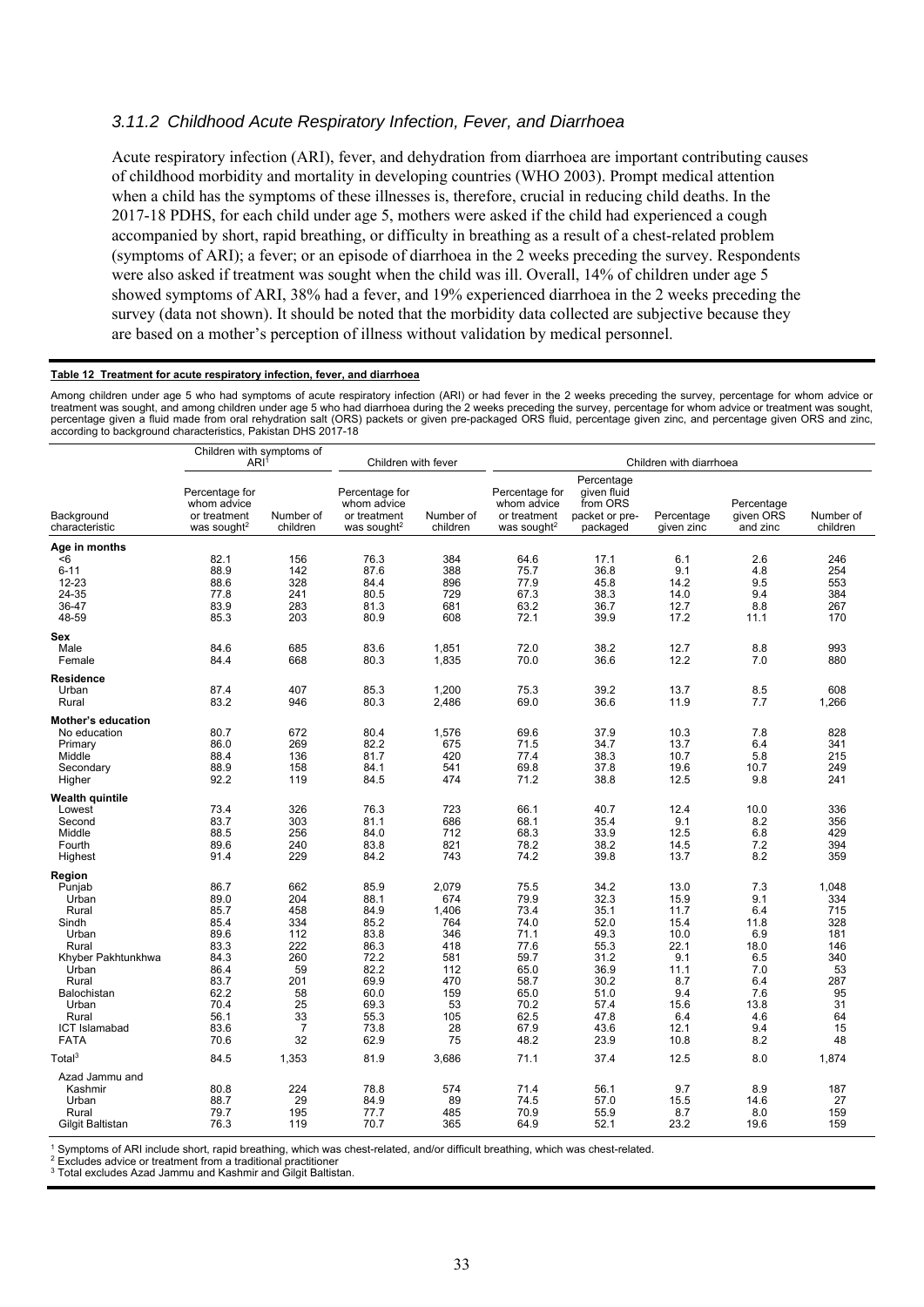Table 12 shows that treatment from a health facility or provider was sought for 85% of children with ARI symptoms and 82% of those with a fever. Treatment was sought from a health facility or health provider for 71% of children with diarrhoea. Thirty-seven percent of children with diarrhoea received a rehydration solution from an oral rehydration salt (ORS) packet; 13% of children with diarrhoea were given zinc supplements, and 8% received both ORS and zinc supplements.

#### *3.11.3 Nutritional Status of Children*

Anthropometric measurements (weight and height) for young children were collected in the 2017-18 PDHS to provide outcome measures of nutritional status. Each team of interviewers carried a scale and measuring board. Measurements were made using lightweight SECA scales (with digital screens) designed and manufactured under the authority of the United Nations Children's Fund (UNICEF). The measuring boards were specially made by Shorr Productions for use in survey settings. As recommended by WHO, evaluation of nutritional status in this report is based on a comparison of three indices for children in this survey with indices reported for a reference population of well-nourished children (WHO Multicentre Growth Reference Study Group 2006). The three indices (height-for-age, weight-for-height, and weightfor-age) are expressed as standard deviation units from the median for the reference group. Children who fall below minus two standard deviations (-2 SD) from the median of the reference population are regarded as moderately malnourished, while those who fall below minus three standard deviations (-3 SD) from the reference population median are considered severely malnourished. Marked differences, especially with regard to height-for-age and weight-for-age, are often seen between different subgroups of children within a country.

Every effort was made to successfully carry out the measurement of eligible children. A total of 4,794 children under age 5 (unweighted) in the entire PDHS subsample of households were eligible for anthropometric measurement. Table 13 and Figure 11 focus on the 90% for whom complete and credible anthropometric and age data were collected.

Table 13 shows nutritional status for children under age 5 according to the three anthropometric indices, by background characteristics. Height-for-age is a measure of linear growth. A child who is below -2 SD from the reference median for height-for-age is considered short for his or her age, or stunted, a condition reflecting the cumulative effect of chronic malnutrition. Thirty-eight percent of children in Pakistan are stunted (below -2 SD), and 17% are severely stunted (below -3 SD). Stunting increases with age, peaking at 48% among children age 24-35 months (Figure 11). A higher proportion of children in rural areas (41%) than urban areas (31%) are stunted. Children of women with no education are more likely to be stunted than those whose mothers are educated. Stunting is inversely related with wealth quintile; 57% of children in the lowest wealth quintile are stunted, as compared with 22% of children in the highest quintile.

Weight-for-height describes current nutritional status. A child who is below -2 SD from the reference median for weight-for-height is considered too thin for his or her height, or wasted, a condition reflecting acute or recent nutritional deficits. Overall, 7% of children are wasted and 2% are severely wasted.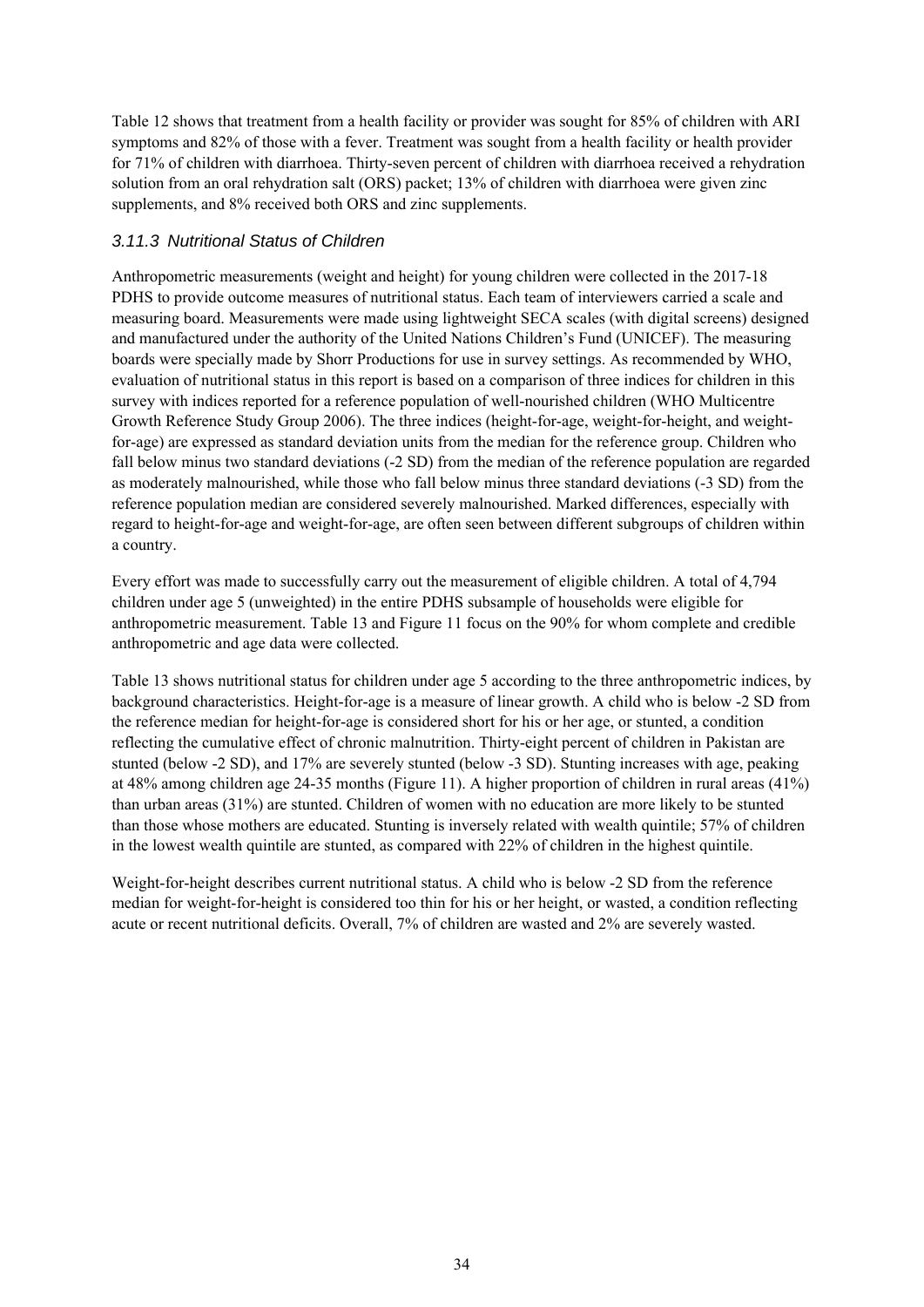| ċ |
|---|
|   |
| Ï |
|   |
|   |
|   |
|   |
|   |
|   |
|   |
|   |
|   |

Percentage of children under age 5 classified as malnourished according to three anthropometric indices of nutritional status: height-for-age, weight-for-height, and weight-for-age, according to background characteristics, Percentage of children under age 5 classified as malnourished according to three anthropometric indices of nutritional status: height-for-age, weight-for-height, and weight-for-age, according to background characteristics,

| Age in months<br>characteristic<br>Background<br>$9 - 11$<br>$6-8$<br>$\frac{6}{5}$ |                               |                                          | Height-for-age <sup>1</sup> |                                |                                                                                                                                                                                                                                                                                                                         |                                           | Weight-for-height            |                                                                                                                                                                                                                                                                                           |                             |                                                                                                                                            |                                              | Weight-for-age                     |                                                                                                                                                                                     |  |
|-------------------------------------------------------------------------------------|-------------------------------|------------------------------------------|-----------------------------|--------------------------------|-------------------------------------------------------------------------------------------------------------------------------------------------------------------------------------------------------------------------------------------------------------------------------------------------------------------------|-------------------------------------------|------------------------------|-------------------------------------------------------------------------------------------------------------------------------------------------------------------------------------------------------------------------------------------------------------------------------------------|-----------------------------|--------------------------------------------------------------------------------------------------------------------------------------------|----------------------------------------------|------------------------------------|-------------------------------------------------------------------------------------------------------------------------------------------------------------------------------------|--|
|                                                                                     | Percentage<br>below<br>$-3SD$ | Percentage<br>below<br>2 SD <sup>2</sup> | Z-score<br>Mean<br>(SD)     | er of<br>children<br>Numb<br>Z | Percentage<br>Delow<br>-3 SD                                                                                                                                                                                                                                                                                            | Percentage<br>below<br>-2 SD <sup>2</sup> | Percentage<br>above<br>+2 SD | Mean<br>Z-score<br>(SD)                                                                                                                                                                                                                                                                   | Number of<br>children       | Percentage<br>below<br>3 SD                                                                                                                | Φ<br>Percentag<br>below<br>2 SD <sup>2</sup> | Percentage<br>above<br>+2 SD       | Mean<br>Z-Score<br>(SD)                                                                                                                                                             |  |
|                                                                                     |                               |                                          |                             |                                |                                                                                                                                                                                                                                                                                                                         |                                           |                              |                                                                                                                                                                                                                                                                                           |                             |                                                                                                                                            |                                              |                                    |                                                                                                                                                                                     |  |
|                                                                                     | $\frac{7}{10}$                | 21238<br>21238                           |                             |                                |                                                                                                                                                                                                                                                                                                                         |                                           |                              |                                                                                                                                                                                                                                                                                           |                             |                                                                                                                                            |                                              |                                    |                                                                                                                                                                                     |  |
|                                                                                     |                               |                                          |                             |                                |                                                                                                                                                                                                                                                                                                                         |                                           |                              |                                                                                                                                                                                                                                                                                           |                             |                                                                                                                                            |                                              |                                    |                                                                                                                                                                                     |  |
|                                                                                     | 12.7                          |                                          |                             |                                |                                                                                                                                                                                                                                                                                                                         |                                           |                              |                                                                                                                                                                                                                                                                                           |                             |                                                                                                                                            |                                              |                                    |                                                                                                                                                                                     |  |
| $12 - 17$                                                                           |                               |                                          |                             |                                |                                                                                                                                                                                                                                                                                                                         |                                           |                              |                                                                                                                                                                                                                                                                                           |                             |                                                                                                                                            |                                              |                                    |                                                                                                                                                                                     |  |
| $18 - 23$                                                                           |                               | 39.0                                     | ۹ ۹ ۹ ۹ ۹ ۲<br>۹ ۹ ۹ ۹ ۲    |                                |                                                                                                                                                                                                                                                                                                                         |                                           |                              |                                                                                                                                                                                                                                                                                           |                             |                                                                                                                                            |                                              |                                    |                                                                                                                                                                                     |  |
|                                                                                     |                               |                                          |                             |                                |                                                                                                                                                                                                                                                                                                                         |                                           |                              |                                                                                                                                                                                                                                                                                           |                             |                                                                                                                                            |                                              |                                    |                                                                                                                                                                                     |  |
| 24-35<br>36-47                                                                      | 18.5<br>18.70.99<br>19.70.99  | $48.7$<br>$49.7$                         | 7907                        | 488278888                      | <b>この829851</b><br>この820851                                                                                                                                                                                                                                                                                             |                                           |                              |                                                                                                                                                                                                                                                                                           |                             |                                                                                                                                            |                                              | d g l 4 g 6 l 6<br>4 9 2 4 6 6 2 9 |                                                                                                                                                                                     |  |
| 48-59                                                                               |                               |                                          |                             |                                |                                                                                                                                                                                                                                                                                                                         |                                           | 82970834<br>83481081         | $\begin{array}{l} \phi \stackrel{\alpha}{\circ} \phi \stackrel{\alpha}{\circ} \tau \stackrel{\tau}{\circ} \alpha \stackrel{\alpha}{\circ} \phi \\ \phi \stackrel{\alpha}{\circ} \phi \stackrel{\alpha}{\circ} \phi \stackrel{\tau}{\circ} \phi \stackrel{\alpha}{\circ} \phi \end{array}$ |                             | $\begin{array}{l} \alpha \circ \alpha \circ \alpha \circ \alpha \\ \alpha \circ \alpha \circ \alpha \circ \alpha \circ \alpha \end{array}$ |                                              |                                    | $\begin{array}{c}\n\overline{r} & \rightarrow & \infty & \infty & \infty & \infty & \infty \\ \overline{r} & \rightarrow & \infty & \infty & \infty & \infty & \infty\n\end{array}$ |  |
| Sex                                                                                 |                               |                                          |                             |                                |                                                                                                                                                                                                                                                                                                                         |                                           |                              |                                                                                                                                                                                                                                                                                           |                             |                                                                                                                                            |                                              |                                    |                                                                                                                                                                                     |  |
| Female<br>Male                                                                      | 18.6<br>16.1                  | 38.2                                     | $-1.6$<br>$-1.5$            | 1,802<br>1,720                 | $\frac{7}{21}$                                                                                                                                                                                                                                                                                                          | 7.6<br>6.6                                | 23<br>26                     | ၁ ၁<br>၁ ၁                                                                                                                                                                                                                                                                                | 1,734                       | $\frac{8.7}{8.0}$                                                                                                                          | 24.0<br>22.1                                 | $\frac{1}{2}$<br>$\overline{0.7}$  | 7.7                                                                                                                                                                                 |  |
|                                                                                     |                               |                                          |                             |                                |                                                                                                                                                                                                                                                                                                                         |                                           |                              |                                                                                                                                                                                                                                                                                           |                             |                                                                                                                                            |                                              |                                    |                                                                                                                                                                                     |  |
| Mother's interview status<br>Interviewed                                            | 17.2                          | 37.4                                     | $-1.6$                      | 3,440                          | 2.3                                                                                                                                                                                                                                                                                                                     | 7.0                                       | 2.5                          | $-0.3$                                                                                                                                                                                                                                                                                    | 3,445                       | 8.2                                                                                                                                        | 22.8                                         | $\frac{1}{2}$                      | 두                                                                                                                                                                                   |  |
| Not interviewed, but in<br>household                                                | (27.4)                        | (57.1)                                   | (2.3)                       | 29                             | (1.7)                                                                                                                                                                                                                                                                                                                   | (3.4)                                     | (0.9)                        | $(-0.1)$                                                                                                                                                                                                                                                                                  | 45                          | (17.4)                                                                                                                                     | (34.3)                                       | $\overline{0}$ .                   | (1.5)                                                                                                                                                                               |  |
| Not interviewed, not in<br>household <sup>3</sup>                                   | (24.1)                        | (38.9)                                   | (1.8)                       | R,                             | (10.0)                                                                                                                                                                                                                                                                                                                  | (16.5)                                    | (0.1)                        | (0.6)                                                                                                                                                                                                                                                                                     | 57                          | (14.1)                                                                                                                                     | (36.3)                                       | (0.0)                              | (1.3)                                                                                                                                                                               |  |
| Residence<br>Urban                                                                  | 12.0                          |                                          |                             |                                |                                                                                                                                                                                                                                                                                                                         |                                           |                              |                                                                                                                                                                                                                                                                                           |                             |                                                                                                                                            |                                              |                                    |                                                                                                                                                                                     |  |
| Rural                                                                               | 19.9                          | 40.9<br>30.7                             | $7 - 7$                     | <b>5 လ</b><br>$1,38$<br>2,38   | $24$<br>24                                                                                                                                                                                                                                                                                                              | $6.7$<br>7.3                              | 3.2                          | က္ က္<br>၃ ၃                                                                                                                                                                                                                                                                              | 1,134<br>2,413              | 5.0<br>5.0                                                                                                                                 | $18.8$<br>25.1                               | $\frac{0.8}{0.8}$                  | $77$<br>$77$                                                                                                                                                                        |  |
| Mother's education <sup>4</sup>                                                     |                               |                                          |                             |                                |                                                                                                                                                                                                                                                                                                                         |                                           |                              |                                                                                                                                                                                                                                                                                           |                             |                                                                                                                                            |                                              |                                    |                                                                                                                                                                                     |  |
| No education                                                                        | 25.2<br>13.3                  |                                          |                             |                                |                                                                                                                                                                                                                                                                                                                         |                                           |                              |                                                                                                                                                                                                                                                                                           | -<br>2002<br>-<br>2004<br>- |                                                                                                                                            |                                              |                                    |                                                                                                                                                                                     |  |
| Primary                                                                             |                               | 482856<br>48285                          | 9 9 9 9 9 7<br>9 7 7 7 9    | 1<br>660<br>1000<br>1000       | $\begin{array}{c} 6 & 8 \\ 2 & 6 \\ 3 & 6 \\ 6 & 7 \\ 7 & 8 \\ 8 & 9 \\ 10 & 10 \\ 10 & 10 \\ 10 & 10 \\ 10 & 10 \\ 10 & 10 \\ 10 & 10 \\ 10 & 10 \\ 10 & 10 \\ 10 & 10 \\ 10 & 10 \\ 10 & 10 \\ 10 & 10 & 10 \\ 10 & 10 & 10 \\ 10 & 10 & 10 \\ 10 & 10 & 10 \\ 10 & 10 & 10 \\ 10 & 10 & 10 \\ 10 & 10 & 10 \\ 10 & $ |                                           | 9.52172<br>11236             | ddddo<br>444 w 1                                                                                                                                                                                                                                                                          |                             | 0<br>0 1 0 4 0 0<br>0 1 0 4 0 0                                                                                                            | 5<br>200703<br>20070                         | 0.07522                            | circosa<br>Circosa                                                                                                                                                                  |  |
| Middle                                                                              |                               |                                          |                             |                                |                                                                                                                                                                                                                                                                                                                         |                                           |                              |                                                                                                                                                                                                                                                                                           |                             |                                                                                                                                            |                                              |                                    |                                                                                                                                                                                     |  |
| Secondary<br>Higher                                                                 |                               |                                          |                             |                                |                                                                                                                                                                                                                                                                                                                         |                                           |                              |                                                                                                                                                                                                                                                                                           |                             |                                                                                                                                            |                                              |                                    |                                                                                                                                                                                     |  |
|                                                                                     |                               |                                          |                             |                                |                                                                                                                                                                                                                                                                                                                         |                                           |                              |                                                                                                                                                                                                                                                                                           |                             |                                                                                                                                            |                                              |                                    |                                                                                                                                                                                     |  |
| Wealth quintile                                                                     |                               |                                          |                             |                                |                                                                                                                                                                                                                                                                                                                         |                                           |                              |                                                                                                                                                                                                                                                                                           |                             |                                                                                                                                            |                                              |                                    |                                                                                                                                                                                     |  |
| Lowest                                                                              | 9<br>93 9 21<br>92 21         | 5<br>5 3 3 3 2<br>5 3 3 2                | نه نه نه<br>نه خان          | 222756<br>2007<br>2007         |                                                                                                                                                                                                                                                                                                                         | 9 て 8 よ 6 8<br>9 て 6 て 8                  | 0.0.0.10.00<br>1.1.0.00      | cido de de<br>de de de                                                                                                                                                                                                                                                                    | 1788DF<br>1788              |                                                                                                                                            | ねあおけい<br>おおおけい                               | いいいりょう                             | $\frac{1}{2}$ $\frac{1}{2}$ $\frac{1}{2}$ $\frac{1}{2}$ $\frac{1}{2}$ $\frac{1}{2}$ $\frac{1}{2}$ $\frac{1}{2}$ $\frac{1}{2}$                                                       |  |
| Second                                                                              |                               |                                          |                             |                                |                                                                                                                                                                                                                                                                                                                         |                                           |                              |                                                                                                                                                                                                                                                                                           |                             |                                                                                                                                            |                                              |                                    |                                                                                                                                                                                     |  |
| Middle<br>Fourth                                                                    |                               |                                          |                             |                                |                                                                                                                                                                                                                                                                                                                         |                                           |                              |                                                                                                                                                                                                                                                                                           |                             |                                                                                                                                            |                                              |                                    |                                                                                                                                                                                     |  |
| Highest                                                                             | $12.1$<br>7.2                 |                                          | 49                          |                                |                                                                                                                                                                                                                                                                                                                         |                                           |                              |                                                                                                                                                                                                                                                                                           |                             |                                                                                                                                            |                                              |                                    |                                                                                                                                                                                     |  |

Continued…

Continued...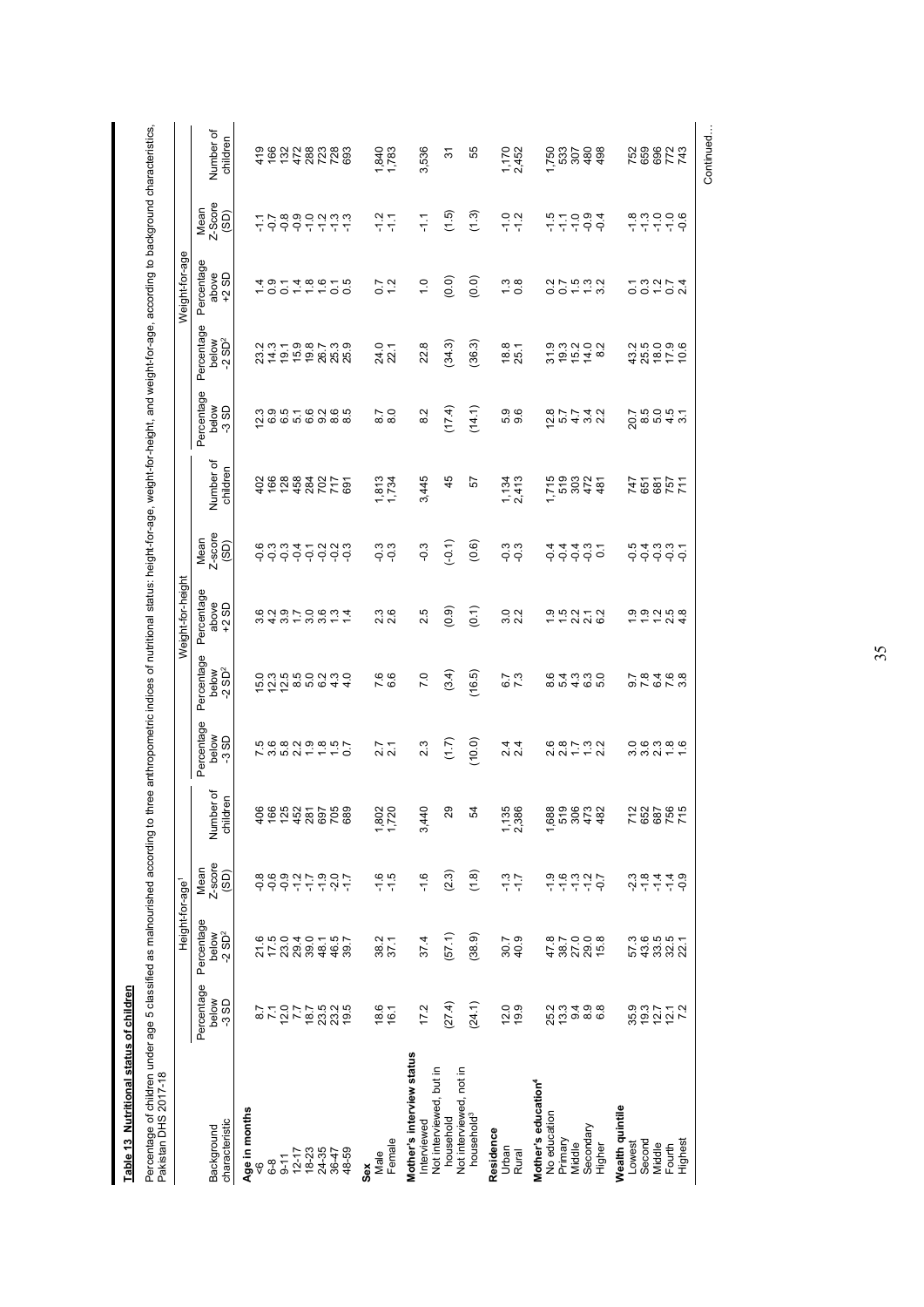| Table 13-Continued                                                                                                                                                       |                                |                                             |                         |                                     |                                 |                                                                                                           |                                                                |                         |                       |                                |                                          |                                |                                                    |                       |
|--------------------------------------------------------------------------------------------------------------------------------------------------------------------------|--------------------------------|---------------------------------------------|-------------------------|-------------------------------------|---------------------------------|-----------------------------------------------------------------------------------------------------------|----------------------------------------------------------------|-------------------------|-----------------------|--------------------------------|------------------------------------------|--------------------------------|----------------------------------------------------|-----------------------|
|                                                                                                                                                                          |                                | Height-for-age <sup>1</sup>                 |                         |                                     |                                 |                                                                                                           | Weight-for-height                                              |                         |                       |                                |                                          | Weight-for-age                 |                                                    |                       |
| characteristic<br>Background                                                                                                                                             | Percentage<br>below<br>$-3S$ D | Percentage<br>$-2$ SD <sup>2</sup><br>below | Z-score<br>Mean<br>(3D) | Number of<br>ren<br>childr          | Percentage<br>below<br>$-3$ SD  | Percentage<br>below<br>2 SD <sup>2</sup>                                                                  | Percentage<br>above<br>$+2$ SD                                 | Z-score<br>Mean<br>(30) | Number of<br>children | Percentage<br>below<br>$-3$ SD | Percentage<br>below<br>2 SD <sup>2</sup> | Percentage<br>above<br>$+2$ SD | Mean<br>Z-Score<br>(SD)                            | Number of<br>children |
| Region                                                                                                                                                                   |                                |                                             |                         |                                     |                                 |                                                                                                           |                                                                |                         |                       |                                |                                          |                                |                                                    |                       |
| Punjab                                                                                                                                                                   |                                | 29.8                                        |                         |                                     |                                 |                                                                                                           |                                                                |                         |                       |                                |                                          |                                |                                                    |                       |
| Urban<br>Rural                                                                                                                                                           | 11.3                           | 25.7<br>31.8                                |                         | r<br>8606426084505<br>8606406067405 | 0104<br>0104                    | $4.007$<br>$7.7$                                                                                          | O N 9 N N 4 O G M 9 1 N 9 8<br>N N - N 1 - N 6 N 6 N 5 4 D N 6 | 。<br>◇◇◇◇◇◇◇◇◇◇◇◇◇◇◇    |                       | 43401263901334154012818018000  | りょうこょうほんいのあわれ おねののけい いうしょうしょう            | 121123222882523                | sour d'une d'année d'ans<br>Sour d'ans d'ans d'ans |                       |
| Sindh                                                                                                                                                                    | 29.0                           | 49.9                                        | $-2.0$                  |                                     |                                 |                                                                                                           |                                                                |                         |                       |                                |                                          |                                |                                                    |                       |
| Urban                                                                                                                                                                    | 15.4                           | 35.5                                        | $-1.5$                  |                                     |                                 |                                                                                                           |                                                                |                         |                       |                                |                                          |                                |                                                    |                       |
| Rural                                                                                                                                                                    | 40.1                           | 61.6                                        | $-2.4$                  |                                     |                                 |                                                                                                           |                                                                |                         |                       |                                |                                          |                                |                                                    |                       |
| Khyber Pakhtunkhwa                                                                                                                                                       |                                | 40.4                                        | $-1.5$                  |                                     |                                 |                                                                                                           |                                                                |                         |                       |                                |                                          |                                |                                                    |                       |
| Urban                                                                                                                                                                    | 9.8000.56<br>10.8000.56        | 33.7                                        | $-1.3$                  |                                     |                                 |                                                                                                           |                                                                |                         |                       |                                |                                          |                                |                                                    |                       |
| Rural                                                                                                                                                                    |                                | 41.7                                        | $-1.6$                  |                                     |                                 |                                                                                                           |                                                                |                         |                       |                                |                                          |                                |                                                    |                       |
| Balochistan                                                                                                                                                              |                                | 47.4                                        |                         |                                     |                                 |                                                                                                           |                                                                |                         |                       |                                |                                          |                                |                                                    |                       |
| Urban                                                                                                                                                                    |                                | 48.0                                        | $-1.8$                  |                                     |                                 |                                                                                                           |                                                                |                         |                       |                                |                                          |                                |                                                    |                       |
| Rural                                                                                                                                                                    |                                | 47.2                                        | $-1.5$                  |                                     |                                 |                                                                                                           |                                                                |                         |                       |                                |                                          |                                |                                                    |                       |
| ICT Islamabad                                                                                                                                                            | 6.8<br>27.6                    | 24.4                                        | $-1.0$                  | 20                                  |                                 | 0055787888                                                                                                |                                                                |                         |                       |                                | 8.5<br>22.9                              |                                |                                                    |                       |
| FATA                                                                                                                                                                     |                                | 52.3                                        | $-2.1$                  |                                     |                                 |                                                                                                           |                                                                |                         |                       |                                |                                          |                                |                                                    |                       |
| Total <sup>5</sup>                                                                                                                                                       | 17.4                           | 37.6                                        | $-1.6$                  | 3,522                               | 2.4                             | $\overline{71}$                                                                                           | 2.5                                                            | $-0.3$                  | 3,547                 | $\frac{4}{3}$                  | 23.1                                     | 0.9                            | $\frac{2}{1}$                                      | 3,622                 |
| Azad Jammu and                                                                                                                                                           |                                |                                             |                         |                                     |                                 |                                                                                                           |                                                                |                         |                       |                                |                                          |                                |                                                    |                       |
| Kashmir                                                                                                                                                                  | 11.9                           | ಂ ೩ ೩<br>೧ ೩ ೩                              | $-1.3$                  | 466<br>71                           |                                 |                                                                                                           |                                                                |                         |                       |                                |                                          |                                |                                                    |                       |
| Urban                                                                                                                                                                    | 6.9<br>12.9                    |                                             | $-1.0$                  |                                     |                                 |                                                                                                           |                                                                |                         |                       |                                |                                          |                                |                                                    |                       |
| Rural                                                                                                                                                                    |                                |                                             | $-1.4$                  | 395                                 | 0<br>0 0 0 0<br>0 0 0           | e 4 6 1<br>6 4 6 1                                                                                        | ちょう。<br>つとり。                                                   | cócco<br>unda           | ទំនងខ្លួ              | 4 0 4 1<br>4 0 4 1             | 12 9 9 9 9<br>12 9 9 9 9                 | 0307                           | $-27 - 5$                                          | <b>g 2 g 32</b>       |
| Gilgit Baltistan                                                                                                                                                         | 27.1                           | 47.2                                        | $-1.8$                  | 319                                 |                                 |                                                                                                           |                                                                |                         |                       |                                |                                          |                                |                                                    |                       |
| Note: Each of the indices is expressed in standard deviation (SD) units from t<br><sup>1</sup> Recumbent length is measured for children under age 2; standing height is |                                |                                             |                         |                                     | measured for all other children | the median of the WHO Child Growth Standards. Figures in parentheses are based on 25-49 unweighted cases. |                                                                |                         |                       |                                |                                          |                                |                                                    |                       |

2 Includes children who are below -3 SD from the WHO Growth Standards population median

3 Includes children whose mothers are deceased

2 Includes children who are below -3 SD from the WHO Crowth Standards population median<br>3 Includes children who are below -3 SD from the WHO Growth Standards population median<br>4 For women who are not interviewed, informati 4 For women who are not interviewed, information is taken from the Household Questionnaire. Excludes children whose mothers are not listed in the Household Questionnaire.

5 Total excludes Azad Jammu and Kashmir and Gilgit Baltistan.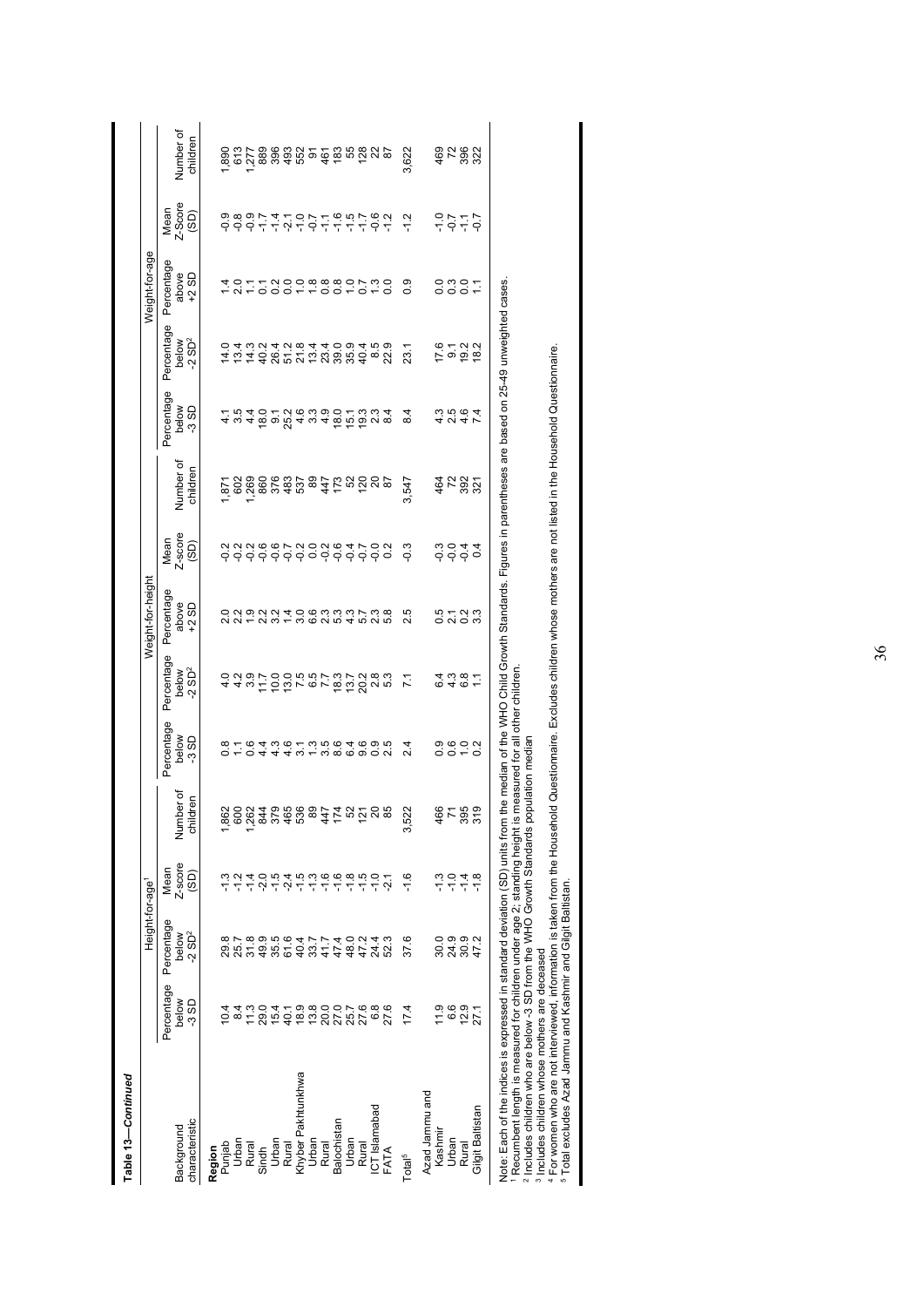Weight-for-age is a composite index of weight-for-height and height-for-age and thus does not distinguish between acute malnutrition (wasting) and chronic malnutrition (stunting). Children can be underweight for their age because they are stunted, wasted, or both. Weight-for-age is an overall indicator of a population's nutritional health. The results show that 23% of all children under 5 are underweight, and 8% are severely underweight. The proportion of children who are underweight is greater in rural areas (25%) than urban areas (19%). Children of women with no education are more likely to be underweight than children whose mothers are educated (32% versus 8%). Underweight is inversely related with wealth quintile; 43% of children in the lowest wealth quintile are underweight, as compared with 11% of children in the highest quintile.



#### *Figure 11* **Nutritional status of children by age**

*wasting*reflects acute malnutrition; *underweight*reflects chronic or acute malnutrition or a combination of both. Plotted values are smoothed by a five-month moving average.

The weight-for-height index also provides data on overweight and obesity. Children more than two standard deviations (+2 SD) above the median weight-for-height are considered overweight or obese. Three percent of children under age 5 are overweight in Pakistan.

Z-score means are calculated as summary statistics representing the nutritional status of children in a population. These mean scores describe the nutritional status of the entire population without the use of a cut-off. A mean Z-score of less than 0 (that is, a negative value for stunting, wasting, or underweight) suggests that the distribution of an index has shifted downward and, on average, children in the population are less well-nourished than children in the WHO Multicentre Growth Reference Study. As shown in Table 13, the mean stunting, wasting, and underweight Z-scores for children under age 5 are -1.6, -0.3, and -1.2, respectively.

These results indicate that the nutritional status of children in Pakistan has improved over the last 5 years. The percentage of stunted children declined from 45% in 2012-13 to 38% in 2017-18. A similar downward trend, from 30% to 23%, is observed for underweight children over the same period of time. Children who are wasted also declined from 11% to 7%, while children who are obese has remained at 3% over this period.

# *3.11.4 Infant and Young Child Feeding Practices*

Breastfeeding is sufficient and beneficial for infant nutrition in the first 6 months of life. Breastfeeding immediately after birth also helps the uterus contract, hence reducing the mother's postpartum blood loss.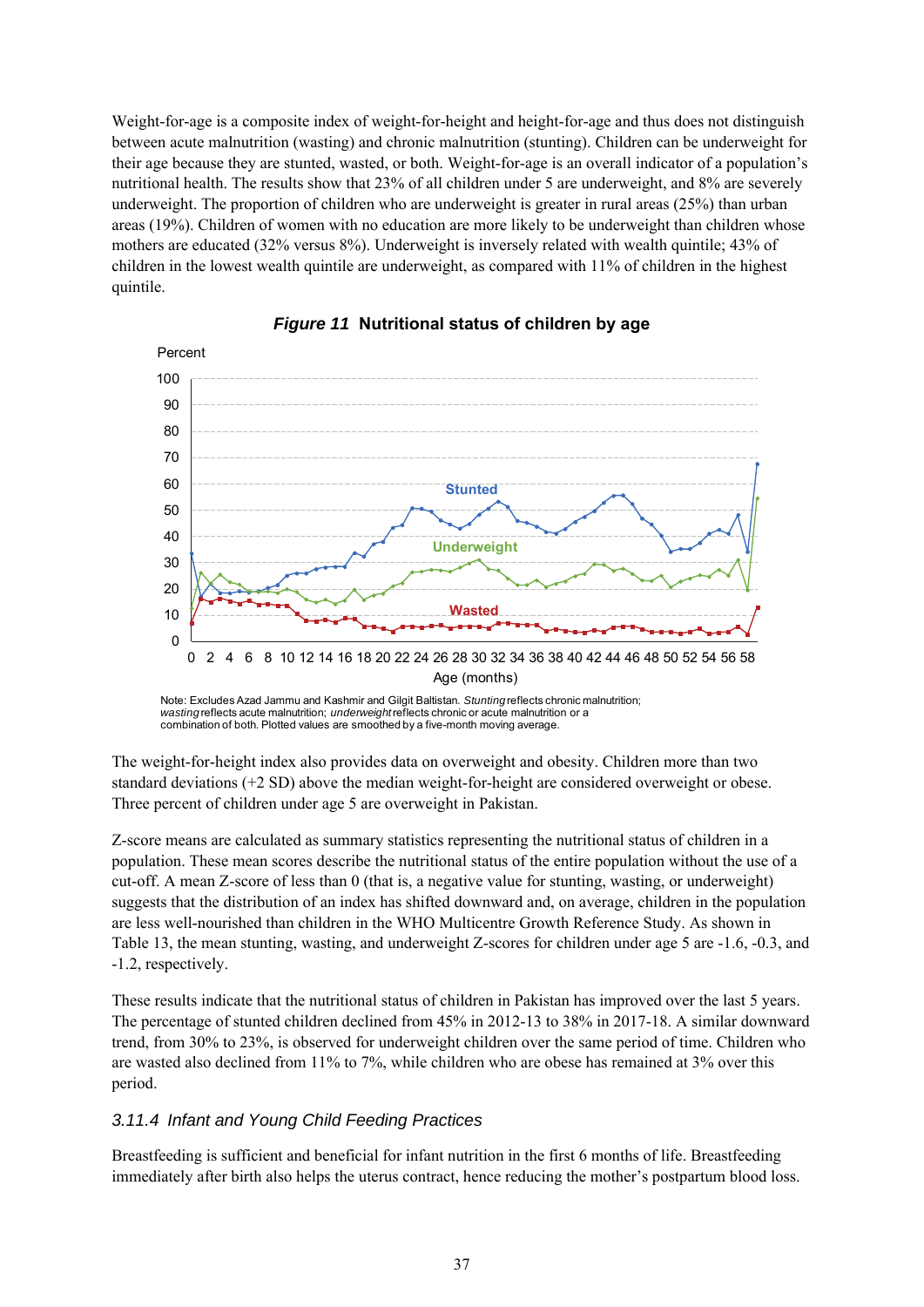Giving any other foods and water (in addition to breast milk) before the child is age 6 months is discouraged because it may inhibit breastfeeding and expose the infant to illness. Infants older than 6 months need other food and drink while they continue to breastfeed until age 2 or older. Breastmilk still is an important source of energy, protein, and other nutrients such as vitamin A and iron. The food should include a variety of options, such as peeled, cooked, and mashed vegetables, grains, pulses and fruit, some oil, and also meat, eggs, chicken, and dairy products to provide adequate nourishment (Pan American Health Organization 2002).

#### **Table 14 Breastfeeding status by age**

Percent distribution of youngest children under age 2 who are living with their mother, by breastfeeding status, and the percentage currently breastfeeding; and percentage of all children under age 2 using a bottle with a nipple, according to age in months, Pakistan DHS 2017-18

|                  |                        |                                   |                                                            | Breastfeeding status                                                   |                                                   |                                                                    |       |                                               |                                                                               |                                                  |                                          |
|------------------|------------------------|-----------------------------------|------------------------------------------------------------|------------------------------------------------------------------------|---------------------------------------------------|--------------------------------------------------------------------|-------|-----------------------------------------------|-------------------------------------------------------------------------------|--------------------------------------------------|------------------------------------------|
| Age in<br>months | Not breast-<br>feeding | Exclusively<br>breast-<br>feeding | Breast-<br>feeding and<br>consumina<br>plain water<br>only | Breast-<br>feeding and<br>consumina<br>nonmilk<br>liquids <sup>1</sup> | Breast-<br>feeding and<br>consuming<br>other milk | Breast-<br>feeding and<br>consuming<br>comple-<br>mentary<br>foods | Total | Percentage<br>currently<br>breast-<br>feeding | Number of<br>youngest<br>children<br>under age 2<br>living with<br>the mother | Percentage<br>using a<br>bottle with a<br>nipple | Number of<br>all children<br>under age 2 |
| $0 - 1$          | 4.0                    | 55.9                              | 6.5                                                        | 1.3                                                                    | 28.9                                              | 3.3                                                                | 100.0 | 96.0                                          | 367                                                                           | 33.5                                             | 367                                      |
| $2 - 3$          | 7.5                    | 52.1                              | 7.1                                                        | 1.9                                                                    | 24.5                                              | 6.9                                                                | 100.0 | 92.5                                          | 387                                                                           | 39.6                                             | 392                                      |
| $4 - 5$          | 10.0                   | 34.8                              | 11.3                                                       | 0.7                                                                    | 15.5                                              | 27.7                                                               | 100.0 | 90.0                                          | 385                                                                           | 37.9                                             | 388                                      |
| $6 - 8$          | 17.7                   | 7.1                               | 10.5                                                       | 1.4                                                                    | 9.7                                               | 53.5                                                               | 100.0 | 82.3                                          | 458                                                                           | 49.3                                             | 462                                      |
| $9 - 11$         | 25.5                   | 1.8                               | 8.7                                                        | 0.5                                                                    | 5.5                                               | 58.0                                                               | 100.0 | 74.5                                          | 345                                                                           | 50.6                                             | 354                                      |
| $12 - 17$        | 32.2                   | 0.7                               | 2.3                                                        | 0.4                                                                    | 3.0                                               | 61.4                                                               | 100.0 | 67.8                                          | 1,067                                                                         | 51.6                                             | 1,135                                    |
| 18-23            | 43.7                   | 2.8                               | 1.8                                                        | 0.1                                                                    | 0.7                                               | 50.9                                                               | 100.0 | 56.3                                          | 719                                                                           | 56.4                                             | 840                                      |
| $0 - 3$          | 5.8                    | 54.0                              | 6.8                                                        | 1.6                                                                    | 26.7                                              | 5.2                                                                | 100.0 | 94.2                                          | 754                                                                           | 36.7                                             | 759                                      |
| $0-5$            | 7.2                    | 47.5                              | 8.3                                                        | 1.3                                                                    | 22.9                                              | 12.8                                                               | 100.0 | 92.8                                          | 1,139                                                                         | 37.1                                             | 1,147                                    |
| $6-9$            | 18.9                   | 6.6                               | 11.0                                                       | 1.2                                                                    | 8.1                                               | 54.3                                                               | 100.0 | 81.1                                          | 569                                                                           | 48.6                                             | 578                                      |
| $12 - 15$        | 30.4                   | 0.6                               | 2.2                                                        | 0.4                                                                    | 4.0                                               | 62.5                                                               | 100.0 | 69.6                                          | 737                                                                           | 52.8                                             | 769                                      |
| 12-23            | 36.8                   | 1.6                               | 2.1                                                        | 0.3                                                                    | 2.1                                               | 57.2                                                               | 100.0 | 63.2                                          | 1,786                                                                         | 53.6                                             | 1,975                                    |
| $20 - 23$        | 46.6                   | 3.4                               | 1.5                                                        | 0.0                                                                    | 0.0                                               | 48.5                                                               | 100.0 | 53.4                                          | 473                                                                           | 56.2                                             | 557                                      |

Note: Breastfeeding status refers to a "24-hour" period (yesterday and last night). Children who are classified as breastfeeding and consuming plain water only consumed no liquid or solid supplements. The categories of not breastfeeding, exclusively breastfeeding, breastfeeding and consuming plain water, nonmilk liquids, other milk, and complementary foods (solids and semi-solids) are hierarchical and mutually exclusive, and their percentages add to 100. Thus children who receive breast milk and nonmilk liquids and who do not receive other milk and who do not receive complementary foods are classified in the nonmilk liquid category even though they may also get plain water. Any children who get complementary food are classified in that category as long as they are breastfeeding as well. Excludes Azad Jammu and Kashmir and Gilgit Baltistan.

<sup>1</sup> Nonmilk liquids include juice, juice drinks, or other liquids

The 2017-18 PDHS collected data on infant and young child feeding (IYCF) practices for all children born in the 2 years preceding the survey. Table 14 shows breastfeeding practices by child's age. Contrary to the recommendation that children under age 6 months be exclusively breastfed, only 48% of the infants under age 6 months fell in this category. However, this shows improvement over the past 5 years when 38% of children under 6 months were exclusively breastfed. In addition to breast milk, 8% of these young infants consume plain water, 1% consume nonmilk liquids, 23% consume other milk, and 13% consume complementary foods. Thirty-seven percent of infants under age 6 months are fed using a bottle with a nipple, a practice that is discouraged because of the risk of illness to the child. Fifty-four percent of children age 6-8 months receive timely complementary foods, and 44% of children age 18-23 months have been weaned.

The minimum acceptable diet indicator is used to assess the proportion of children age 6-23 months who meet minimum standards with respect to IYCF practices. Specifically, children age 6-23 months who have a minimum acceptable diet meet all three IYCF criteria below:

- Breastfeeding, or not breastfeeding and receiving two or more feedings of commercial infant formula; fresh, tinned, or powdered animal milk; or yogurt.
- Fed with foods from four or more of the following groups: (a) infant formula, milk other than breast milk, and cheese or yogurt or other milk products; (b) foods made from grains, roots, and tubers, including porridge and fortified baby food from grains; (c) vitamin A-rich fruits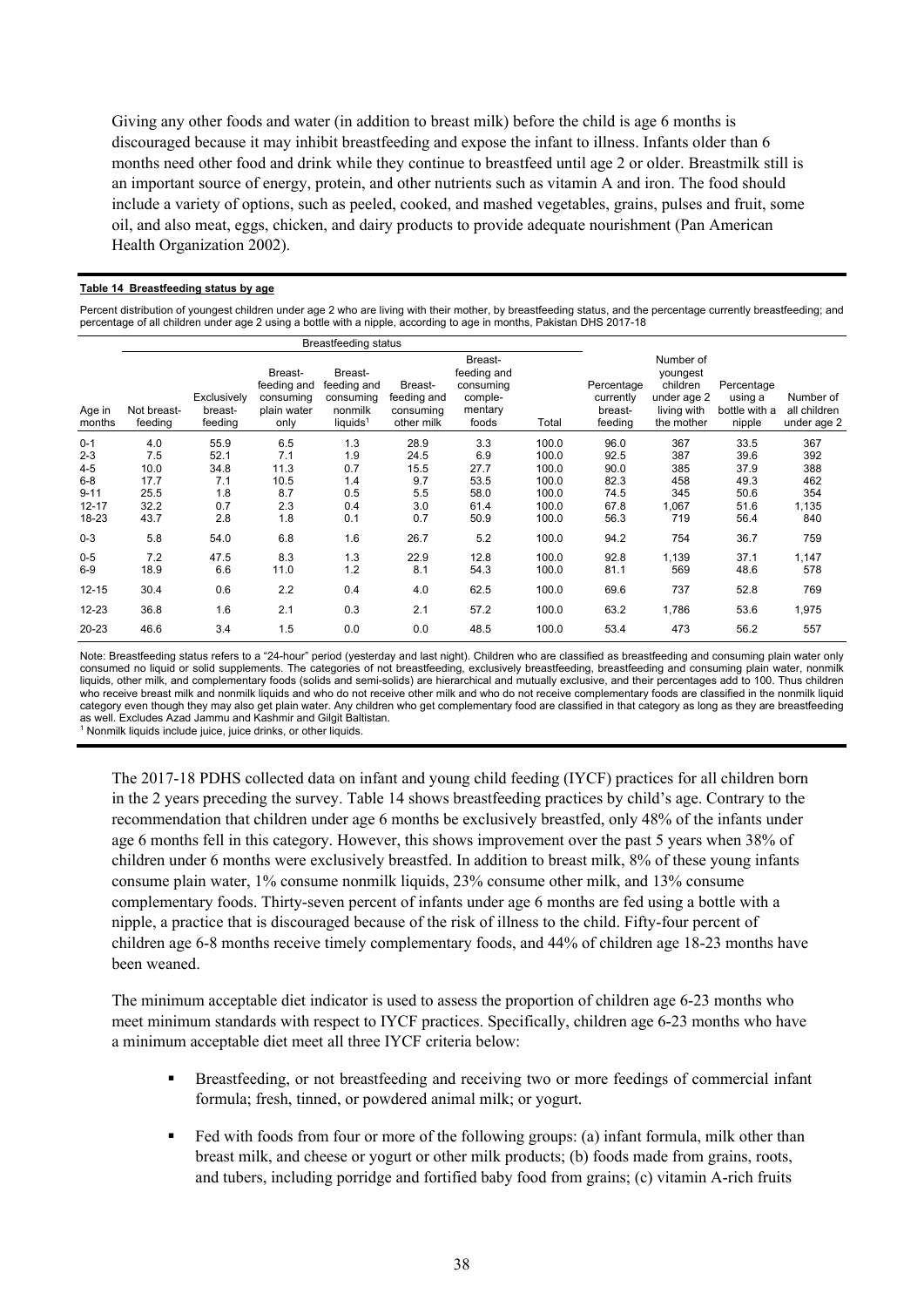and vegetables (and red palm oil); (d) other fruits and vegetables; (e) eggs; (f) meat, poultry, fish, and shellfish (and organ meats); and (g) legumes and nuts.

- Fed the minimum recommended number of times per day, according to their age and breastfeeding status:
	- o For breastfed children, minimum meal frequency is receiving solid or semisolid food at least twice a day for infants age 6-8 months and at least three times a day for children age 9-23 months.
	- o For nonbreastfed children age 6-23 months, minimum meal frequency is receiving solid or semisolid food or milk feeds at least four times a day.

Figure 12 shows the percentage of children being fed the minimum acceptable diet, by age. Among children 6-23 months, only 12% are fed in accordance with the criteria for a minimum acceptable diet.



*Figure 12* **Minimum acceptable diet by age, in months** 

Note: Excludes Azad Jammu and Kashmir and Gilgit Baltistan

#### **3.12 HIV/AIDS AWARENESS AND KNOWLEDGE**

Percent

The 2017-18 PDHS included a series of questions asked of both women and men that addressed respondents' knowledge of HIV prevention, their awareness of modes of HIV transmission, and behaviours that can prevent the spread of HIV.

Thirty-two percent of women and 67% of men have heard of AIDS (data not shown). Table 15 shows that 18% of women and 46% of men age 15-49 know that consistent use of condoms is a means of preventing the spread of HIV. Twenty-five percent of women and 58% of men know that limiting sexual intercourse to one faithful, uninfected partner can reduce the chance of contracting HIV. The proportions of women and men who know that both using condoms and limiting sexual intercourse to one uninfected partner are means of preventing HIV are 16% and 42%, respectively.

By residence, women and men who reside in urban areas are more likely to be knowledgeable about HIV prevention methods than their counterparts residing in rural areas. Better-educated respondents and those in the highest wealth quintile are considerably more knowledgeable of HIV prevention methods than other respondents.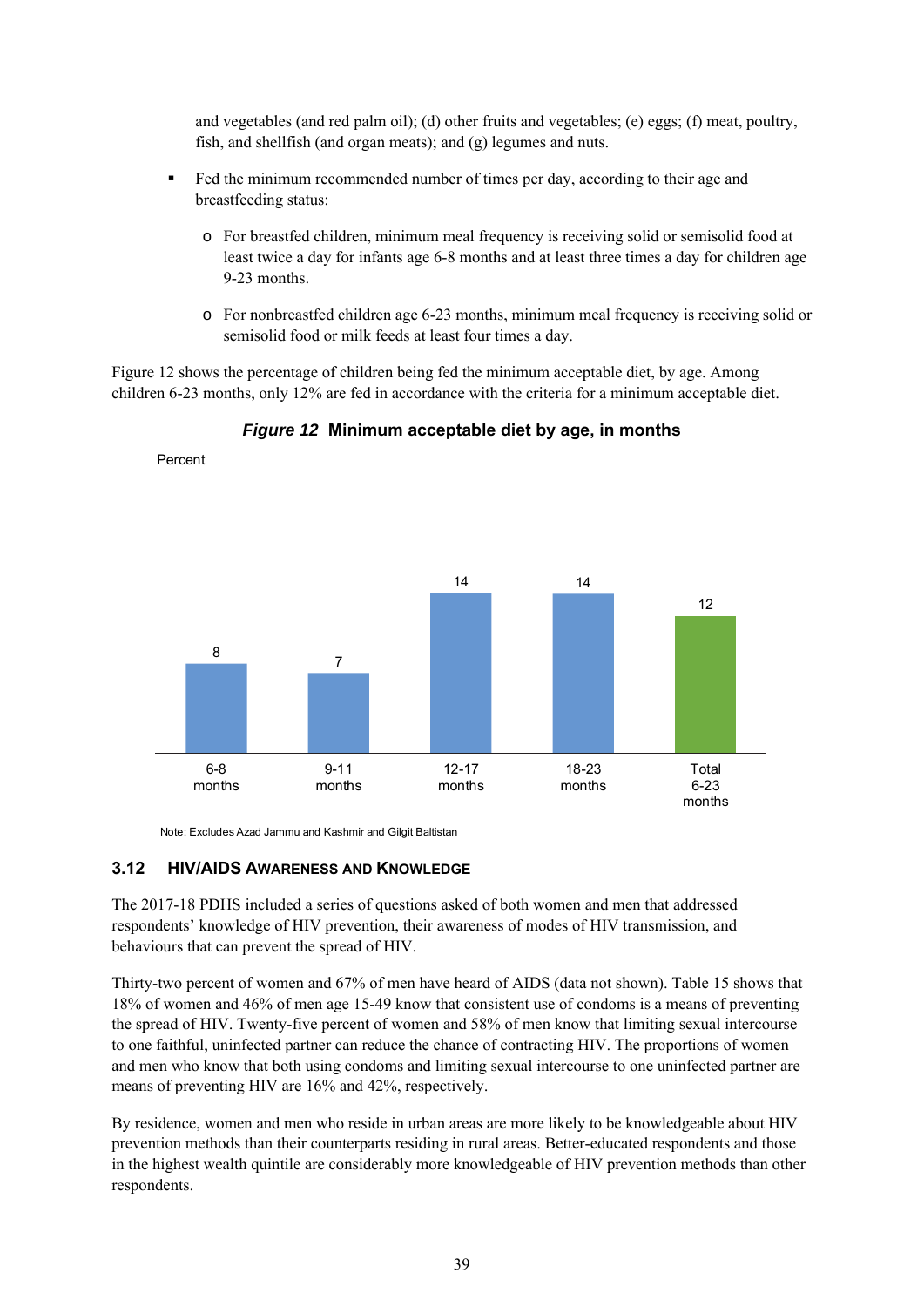#### **Table 15 Knowledge of HIV prevention methods**

Percentage of women and men age 15-49 who, in response to prompted questions, say that people can reduce the risk of getting HIV by using condoms every time they have sexual intercourse and by having one sex partner who is not infected and has no other partners, according to background characteristics, Pakistan DHS 2017-18

|                              |                               | Percentage of women who say HIV can be prevented by:                                                       |                                                                  |                    |                               | Percentage of men who say HIV can be prevented by:                        |                                                                                                   |                  |
|------------------------------|-------------------------------|------------------------------------------------------------------------------------------------------------|------------------------------------------------------------------|--------------------|-------------------------------|---------------------------------------------------------------------------|---------------------------------------------------------------------------------------------------|------------------|
| Background<br>characteristic | Using<br>condoms <sup>1</sup> | Limiting sexual limiting sexual<br>intercourse to<br>one uninfected one uninfected<br>partner <sup>2</sup> | Usina<br>condoms and<br>intercourse to<br>partner <sup>1,2</sup> | Number of<br>women | Using<br>condoms <sup>1</sup> | Limiting sexual limiting sexual<br>intercourse to<br>partner <sup>2</sup> | Using<br>condoms and<br>intercourse to<br>one uninfected one uninfected<br>partner <sup>1,2</sup> | Number of<br>men |
| Age                          |                               |                                                                                                            |                                                                  |                    |                               |                                                                           |                                                                                                   |                  |
| 15-24                        | 8.6                           | 13.5                                                                                                       | 6.7                                                              | 2,489              | 30.5                          | 37.3                                                                      | 26.7                                                                                              | 305              |
| 15-19                        | 6.1                           | 8.8                                                                                                        | 4.9                                                              | 600                | (10.6)                        | (10.4)                                                                    | (4.1)                                                                                             | 40               |
| $20 - 24$                    | 9.4                           | 15.0                                                                                                       | 7.3                                                              | 1,889              | 33.5                          | 41.4                                                                      | 30.1                                                                                              | 265              |
| 25-29                        | 18.2                          | 26.2                                                                                                       | 16.1                                                             | 2,548              | 43.5                          | 53.3                                                                      | 39.5                                                                                              | 607              |
| 30-39                        | 22.1                          | 29.1                                                                                                       | 19.0                                                             | 4,575              | 47.9                          | 62.9                                                                      | 45.3                                                                                              | 1,220            |
| 40-49                        | 18.9                          | 25.4                                                                                                       | 17.0                                                             | 2,752              | 48.1                          | 59.9                                                                      | 43.5                                                                                              | 1,013            |
| <b>Residence</b>             |                               |                                                                                                            |                                                                  |                    |                               |                                                                           |                                                                                                   |                  |
| Urban                        | 28.7                          | 38.8                                                                                                       | 25.2                                                             | 4,550              | 56.9                          | 70.3                                                                      | 52.9                                                                                              | 1,264            |
| Rural                        | 11.5                          | 16.2                                                                                                       | 9.8                                                              | 7,814              | 37.7                          | 49.1                                                                      | 34.3                                                                                              | 1,881            |
| <b>Education</b>             |                               |                                                                                                            |                                                                  |                    |                               |                                                                           |                                                                                                   |                  |
| No education                 | 4.4                           | 6.3                                                                                                        | 3.6                                                              | 6,080              | 19.3                          | 26.6                                                                      | 17.3                                                                                              | 800              |
| Primary                      | 15.6                          | 21.9                                                                                                       | 13.5                                                             | 2,037              | 37.4                          | 47.9                                                                      | 31.9                                                                                              | 640              |
| Middle                       | 23.3                          | 31.0                                                                                                       | 19.9                                                             | 1,160              | 46.7                          | 61.9                                                                      | 42.2                                                                                              | 478              |
| Secondary                    | 32.4                          | 47.0                                                                                                       | 28.4                                                             | 1,463              | 59.5                          | 78.0                                                                      | 56.3                                                                                              | 633              |
| Higher                       | 53.9                          | 71.4                                                                                                       | 47.6                                                             | 1,624              | 73.4                          | 84.8                                                                      | 69.6                                                                                              | 594              |
| Wealth quintile              |                               |                                                                                                            |                                                                  |                    |                               |                                                                           |                                                                                                   |                  |
| Lowest                       | 1.4                           | 1.8                                                                                                        | 1.1                                                              | 2,159              | 20.1                          | 25.7                                                                      | 17.4                                                                                              | 536              |
| Second                       | 5.2                           | 7.2                                                                                                        | 4.4                                                              | 2,178              | 30.7                          | 39.8                                                                      | 27.4                                                                                              | 517              |
| Middle                       | 12.6                          | 17.5                                                                                                       | 10.1                                                             | 2,433              | 42.4                          | 55.7                                                                      | 38.3                                                                                              | 622              |
| Fourth                       | 22.5                          | 32.4                                                                                                       | 20.1                                                             | 2,716              | 56.7                          | 71.7                                                                      | 52.6                                                                                              | 705              |
| Highest                      | 39.7                          | 53.3                                                                                                       | 34.9                                                             | 2,878              | 65.3                          | 80.7                                                                      | 61.5                                                                                              | 765              |
| Region                       |                               |                                                                                                            |                                                                  |                    |                               |                                                                           |                                                                                                   |                  |
| Punjab                       | 22.0                          | 31.9                                                                                                       | 19.6                                                             | 6,630              | 51.0                          | 66.3                                                                      | 47.3                                                                                              | 1,657            |
| Urban                        | 33.8                          | 47.0                                                                                                       | 30.5                                                             | 2,402              | 63.7                          | 77.8                                                                      | 59.9                                                                                              | 660              |
| Rural                        | 15.3                          | 23.4                                                                                                       | 13.5                                                             | 4,228              | 42.5                          | 58.6                                                                      | 39.0                                                                                              | 997              |
| Sindh                        | 15.2                          | 19.6                                                                                                       | 13.0                                                             | 2,850              | 33.6                          | 43.6                                                                      | 30.6                                                                                              | 784              |
| Urban                        | 24.2                          | 32.0                                                                                                       | 20.6                                                             | 1,527              | 45.3                          | 61.4                                                                      | 41.7                                                                                              | 441              |
| Rural                        | 4.9                           | 5.3                                                                                                        | 4.3                                                              | 1,323              | 18.6                          | 20.8                                                                      | 16.4                                                                                              | 342              |
| Khyber Pakhtunkhwa           | 12.0                          | 13.6                                                                                                       | 9.4                                                              | 1,901              | 42.5                          | 53.4                                                                      | 37.7                                                                                              | 438              |
| Urban                        | 22.0                          | 25.8                                                                                                       | 17.9                                                             | 366                | 62.2                          | 69.1                                                                      | 56.9                                                                                              | 87               |
| Rural                        | 9.6                           | 10.7                                                                                                       | 7.4                                                              | 1,535              | 37.6                          | 49.5                                                                      | 33.0                                                                                              | 350              |
| Balochistan                  | 6.2                           | 6.5                                                                                                        | 4.3                                                              | 642                | 46.1                          | 44.7                                                                      | 42.3                                                                                              | 185              |
| Urban                        | 12.2                          | 14.2                                                                                                       | 8.4                                                              | 188                | 56.3                          | 53.5                                                                      | 49.2                                                                                              | 56               |
| Rural                        | 3.7                           | 3.4                                                                                                        | 2.7                                                              | 454                | 41.7                          | 40.8                                                                      | 39.3                                                                                              | 129              |
| <b>ICT Islamabad</b>         | 33.0                          | 46.6                                                                                                       | 28.2                                                             | 107                | 60.2                          | 73.0                                                                      | 56.7                                                                                              | 32               |
| <b>FATA</b>                  | 3.5                           | 3.5                                                                                                        | 2.7                                                              | 234                | 63.1                          | 65.8                                                                      | 57.8                                                                                              | 49               |
| Total <sup>3</sup>           | 17.8                          | 24.6                                                                                                       | 15.5                                                             | 12,364             | 45.5                          | 57.6                                                                      | 41.8                                                                                              | 3,145            |
| Azad Jammu and               |                               |                                                                                                            |                                                                  |                    |                               |                                                                           |                                                                                                   |                  |
| Kashmir                      | 19.8                          | 28.2                                                                                                       | 17.8                                                             | 1,720              | 56.3                          | 71.3                                                                      | 52.0                                                                                              | 336              |
| Urban                        | 35.1                          | 47.1                                                                                                       | 32.0                                                             | 292                | 65.3                          | 74.5                                                                      | 58.1                                                                                              | 65               |
| Rural                        | 16.7                          | 24.3                                                                                                       | 14.9                                                             | 1,428              | 54.2                          | 70.5                                                                      | 50.5                                                                                              | 271              |
| Gilgit Baltistan             | 9.8                           | 11.6                                                                                                       | 8.1                                                              | 984                | 36.7                          | 39.5                                                                      | 30.2                                                                                              | 210              |
|                              |                               |                                                                                                            |                                                                  |                    |                               |                                                                           |                                                                                                   |                  |

Note: Figures in parentheses are based on 25-49 unweighted cases.<br><sup>1</sup> Using condoms every time they have sexual intercourse

<sup>2</sup> Partner who has no other partners.<br><sup>3</sup> Total excludes Azad Jammu and Kashmir and Gilgit Baltistan

#### **3.13 DISABILITY**

The 2017-18 PDHS included The DHS Program disability module, a series of questions based on the Washington Group on Disability Statistics Short Set that are based on the framework of the World Health Organization's International Classification of Functioning, Disability, and Health. The questions address six core functional domains, namely, seeing, hearing, communication, cognition, walking, and self-care, and provide basic necessary information on disability comparable to that being collected worldwide via the WG disability tools.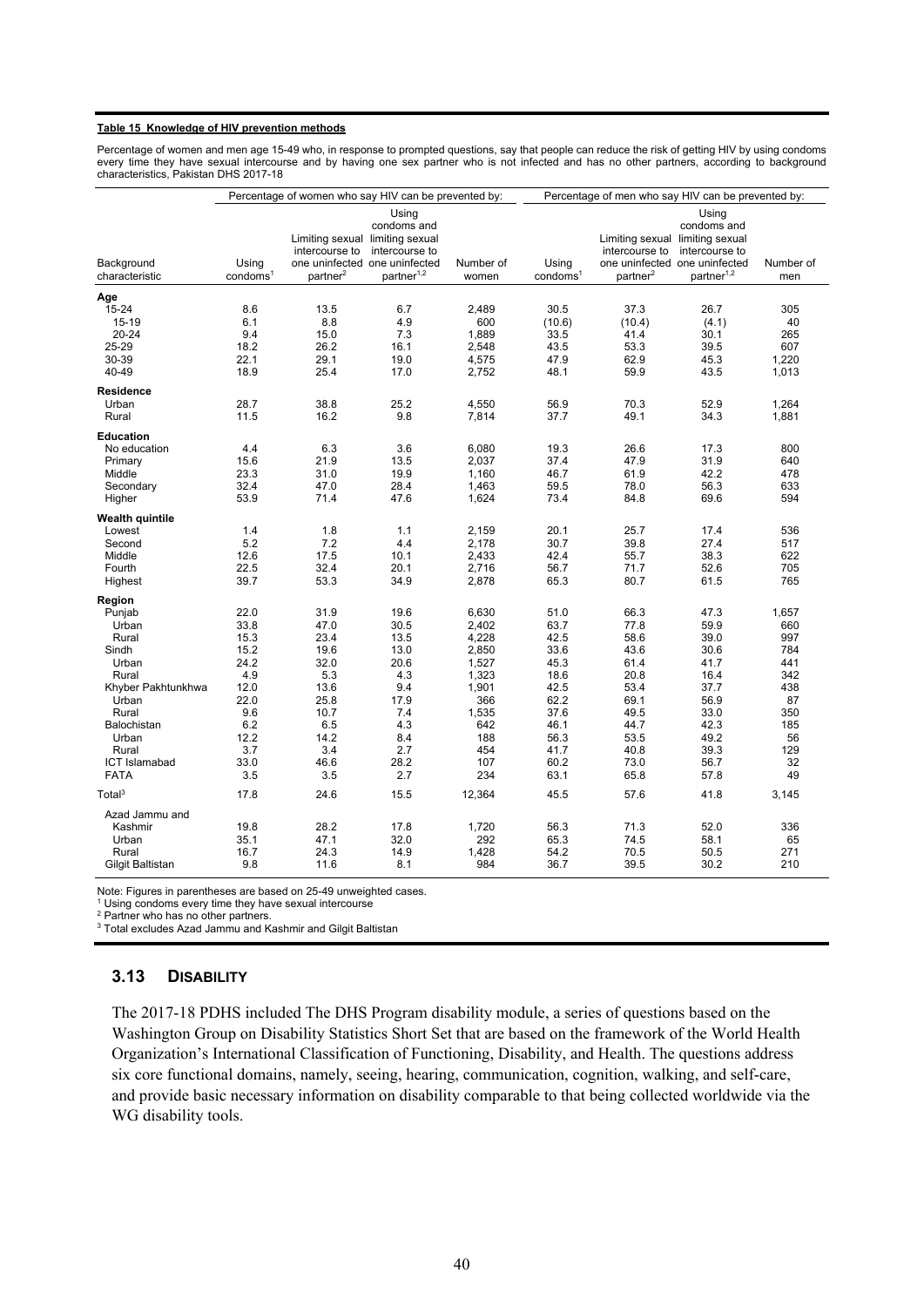The respondent to the Household Questionnaire provided information on behalf of all household members and visitors age 5 and older on whether they had no difficulty, some difficulty, a lot of difficulty, or no ability at all in each domain. This information was gathered for 67,586 people.

About four in five (81%) of the de facto household population age 5 and older have no difficulty in any of the domains (Table 16). Thirteen percent have some difficulty in at least one domain, 5% have a lot of difficulty in at least one domain, and 1% cannot function at all in at least one domain. The proportion who have a lot of difficulty or cannot function at all in at least one domain ranges from 2% to 9% among those age 5-49 and then increases to 14% among those age 50-59 and 32% among those age 60 or above.

#### **Table 16 Disability by domain and age**

Percent distribution of de facto household population age 5 and over by the degree of difficulty in functioning according to domain, and percent distribution by the highest degree of difficulty in functioning in at least one domain by age, Pakistan DHS 2017-18

|                                                |               |                    |                        | Degree of difficulty |                        |       | A lot of<br>difficulty, or |                      |
|------------------------------------------------|---------------|--------------------|------------------------|----------------------|------------------------|-------|----------------------------|----------------------|
| Domain and age                                 | No difficulty | Some<br>difficulty | A lot of<br>difficulty | Cannot do<br>at all  | Don't know/<br>missing | Total | cannot do at<br>all        | Number of<br>persons |
| Domain                                         |               |                    |                        |                      |                        |       |                            |                      |
| Difficulty seeing                              | 89.9          | 8.0                | 1.9                    | 0.1                  | 0.1                    | 100.0 | 2.0                        | 67,586               |
| Difficulty hearing                             | 96.6          | 2.4                | 0.8                    | 0.2                  | 0.1                    | 100.0 | 1.0                        | 67,586               |
| Difficulty communicating                       | 98.0          | 1.2                | 0.5                    | 0.3                  | 0.1                    | 100.0 | 0.8                        | 67,586               |
| Difficulty remembering or                      |               |                    |                        |                      |                        |       |                            |                      |
| concentrating                                  | 94.1          | 4.5                | 1.0                    | 0.3                  | 0.1                    | 100.0 | 1.3                        | 67,586               |
| Difficulty walking or climbing steps           | 90.7          | 5.9                | 2.9                    | 0.5                  | 0.1                    | 100.0 | 3.4                        | 67,586               |
| Difficulty washing all over or dressing        | 96.8          | 1.9                | 0.8                    | 0.4                  | 0.1                    | 100.0 | 1.2                        | 67,586               |
| Difficulty in at least one domain <sup>1</sup> |               |                    |                        |                      |                        |       |                            |                      |
| $5-9$                                          | 93.7          | 4.2                | 1.3                    | 0.6                  | 0.3                    | 100.0 | 1.9                        | 10,469               |
| $10 - 14$                                      | 93.7          | 3.9                | 1.5                    | 0.6                  | 0.2                    | 100.0 | 2.2                        | 9,153                |
| $15 - 19$                                      | 92.7          | 4.8                | 1.8                    | 0.6                  | 0.1                    | 100.0 | 2.4                        | 8,486                |
| 20-29                                          | 91.3          | 6.0                | 1.9                    | 0.6                  | 0.1                    | 100.0 | 2.6                        | 13,677               |
| 30-39                                          | 83.5          | 12.6               | 3.1                    | 0.7                  | 0.1                    | 100.0 | 3.8                        | 9,531                |
| 40-49                                          | 66.5          | 24.9               | 7.6                    | 1.0                  | 0.1                    | 100.0 | 8.5                        | 6,004                |
| 50-59                                          | 48.7          | 36.9               | 12.8                   | 1.4                  | 0.1                    | 100.0 | 14.2                       | 5,039                |
| $60+$                                          | 30.6          | 37.8               | 26.9                   | 4.6                  | 0.1                    | 100.0 | 31.5                       | 5,224                |
| Age 15 and over                                | 75.8          | 16.2               | 6.7                    | 1.2                  | 0.1                    | 100.0 | 7.9                        | 47,961               |
| Total <sup>2</sup>                             | 81.0          | 12.7               | 5.2                    | 1.0                  | 0.1                    | 100.0 | 6.2                        | 67,586               |

Note: Total includes four cases for which age is missing. 1

If a person was reported to have difficulty in more than one domain, only the highest level of difficulty is shown.

Excludes Azad Jammu and Kashmir and Gilgit Baltistan.

Table 17.1 and Table 17.2 present disability data among the de facto household population age 15 and older by background characteristics. Nine percent of women and 7% of men age 15 and older have a lot of difficulty or cannot function at all in *at least* one domain. Similarly, those having a lot of difficulty or who cannot function in *more than* one domain is 3% among women and 2% among men. Women and men with no education are more likely than their educated counterparts to have a lot of difficulty or to be unable to function at all in at least one domain.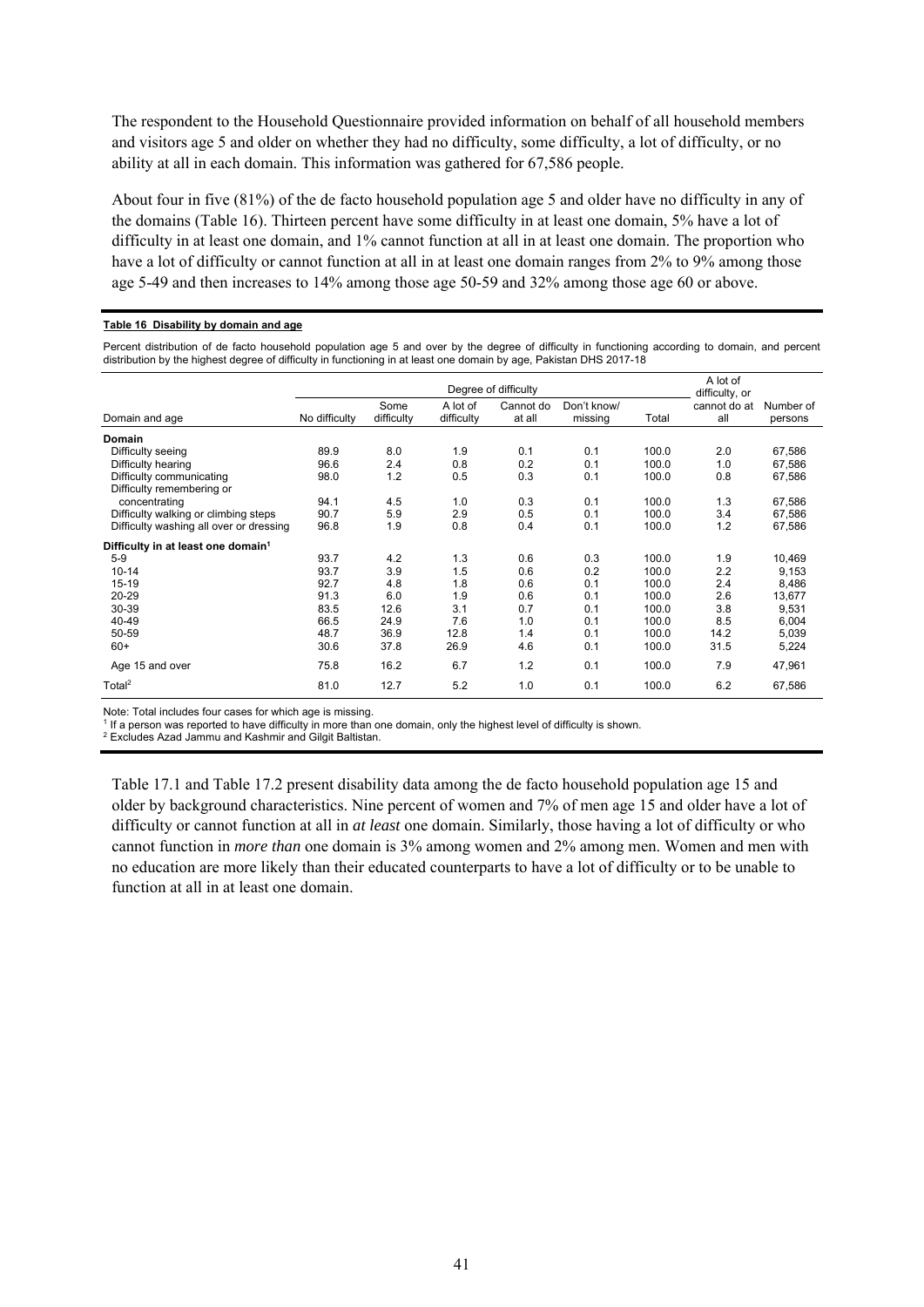#### **Table 17.1 Disability among adults according to background characteristics: Women**

Percentage of the de facto female household population age 15 and over who have difficulty in functioning according to domain, by the highest degree of difficulty in at least one domain, and percentage with a lot of difficulty or cannot do at all in more than one domain, according to background characteristics, Pakistan DHS 2017-18

|                                         |                      |                    |                   |                    | Domain              |                   |                         |                      | Difficulty in at least one domain <sup>1</sup> |                     |                        | A lot of<br>difficulty                 |                         |
|-----------------------------------------|----------------------|--------------------|-------------------|--------------------|---------------------|-------------------|-------------------------|----------------------|------------------------------------------------|---------------------|------------------------|----------------------------------------|-------------------------|
|                                         | No<br>difficulty     |                    |                   |                    | Remem-<br>bering or | Walking<br>or     | Washing                 |                      |                                                |                     | A lot of<br>difficulty | or cannot<br>do at all in<br>more than |                         |
| Background<br>characteristic            | in any<br>domain     | Seeing             | Hearing           | Commu-<br>nicating | concen-<br>trating  | climbing<br>steps | all over or<br>dressing | Some<br>difficulty   | A lot of<br>difficulty                         | Cannot<br>do at all | or cannot<br>do at all | one<br>domain                          | Number of<br>persons    |
| <b>Marital status</b>                   |                      |                    |                   |                    |                     |                   |                         |                      |                                                |                     |                        |                                        |                         |
| Never married<br>Married<br>Divorced or | 90.8<br>71.5         | 3.6<br>16.1        | 1.3<br>4.0        | 2.1<br>1.3         | 3.2<br>8.9          | 2.7<br>14.9       | 1.2<br>3.5              | 5.7<br>20.5          | 2.3<br>7.2                                     | 1.1<br>0.7          | 3.4<br>7.9             | 1.5<br>2.2                             | 6,581<br>15,582         |
| separated<br>Widowed                    | 67.7<br>31.5         | 22.3<br>43.4       | 3.6<br>16.3       | 4.1<br>6.0         | 10.3<br>25.5        | 19.2<br>50.1      | 8.0<br>19.5             | 22.8<br>35.9         | 7.6<br>26.8                                    | 1.9<br>5.6          | 9.5<br>32.4            | 3.2<br>14.2                            | 282<br>1,984            |
| Residence                               |                      |                    |                   |                    |                     |                   |                         |                      |                                                |                     |                        |                                        |                         |
| Urban<br>Rural                          | 73.3<br>73.5         | 13.7<br>15.8       | 3.6<br>4.7        | 1.7<br>2.1         | 7.4<br>9.6          | 16.3<br>13.4      | 4.1<br>4.3              | 18.5<br>17.4         | 7.1<br>7.7                                     | 1.0<br>1.4          | 8.1<br>9.1             | 2.7<br>3.2                             | 9,239<br>15,198         |
| Education                               |                      |                    |                   |                    |                     |                   |                         |                      |                                                |                     |                        |                                        |                         |
| No education<br>Primary                 | 64.5<br>75.5         | 21.2<br>11.7       | 6.6<br>2.8        | 3.2<br>1.3         | 12.7<br>7.4         | 20.1<br>13.9      | 6.6<br>3.3              | 22.2<br>17.2         | 11.1<br>6.4                                    | 2.1<br>0.8          | 13.2<br>7.2            | 4.7<br>2.3                             | 12,101<br>3,467         |
| Middle<br>Secondary<br>Higher           | 81.5<br>84.2<br>87.5 | 10.0<br>7.7<br>6.6 | 2.3<br>1.9<br>1.0 | 0.7<br>0.6<br>0.2  | 5.2<br>4.1<br>2.6   | 9.0<br>7.5<br>5.3 | 1.7<br>1.5<br>0.8       | 13.9<br>12.1<br>10.4 | 3.9<br>3.4<br>1.9                              | 0.6<br>0.3<br>0.2   | 4.6<br>3.6<br>2.1      | 1.6<br>1.1<br>0.4                      | 2,414<br>2,935<br>3,511 |
|                                         |                      |                    |                   |                    |                     |                   |                         |                      |                                                |                     |                        |                                        |                         |
| Wealth quintile                         |                      |                    |                   |                    |                     |                   |                         |                      |                                                |                     |                        |                                        |                         |
| Lowest<br>Second                        | 76.1<br>71.3         | 14.5<br>17.3       | 5.8<br>5.2        | 2.4<br>2.2         | 10.3<br>11.2        | 11.3<br>14.4      | 5.1<br>4.3              | 14.9<br>19.3         | 7.3<br>8.1                                     | 1.5<br>1.3          | 8.9<br>9.4             | 3.4<br>3.3                             | 4,077<br>4.173          |
| Middle                                  | 71.2                 | 16.9               | 3.8               | 2.2                | 9.1                 | 15.2              | 4.0                     | 19.1                 | 8.1                                            | 1.4                 | 9.6                    | 2.8                                    | 4,643                   |
| Fourth                                  | 71.7                 | 15.8               | 4.4               | 1.7                | 8.3                 | 16.0              | 4.2                     | 19.1                 | 8.0                                            | 1.1                 | 9.1                    | 3.3                                    | 5,468                   |
| Highest                                 | 76.1                 | 11.5               | 2.8               | 1.5                | 6.1                 | 14.8              | 3.7                     | 16.5                 | 6.2                                            | 1.0                 | 7.2                    | 2.4                                    | 6,077                   |
| Region                                  |                      |                    |                   |                    |                     |                   |                         |                      |                                                |                     |                        |                                        |                         |
| Punjab                                  | 70.0                 | 16.9               | 4.5               | 2.0                | 9.4                 | 17.1              | 4.4                     | 20.0                 | 8.6                                            | 1.3                 | 9.8                    | 3.5                                    | 13,126                  |
| Urban                                   | 70.1                 | 15.1               | 4.1               | 1.7                | 7.9                 | 18.9              | 4.0                     | 21.1                 | 7.8                                            | 1.0                 | 8.8                    | 3.1                                    | 4,866                   |
| Rural                                   | 70.0                 | 17.9               | 4.8               | 2.2                | 10.3                | 16.1              | 4.7                     | 19.5                 | 9.0                                            | 1.4                 | 10.4                   | 3.7                                    | 8,260                   |
| Sindh<br>Urban                          | 78.8                 | 11.6<br>11.4       | 3.7<br>2.9        | 1.8<br>1.8         | 6.8                 | 11.9              | 3.9<br>4.2              | 14.4                 | 5.6                                            | 1.1<br>1.0          | 6.7                    | 2.4<br>2.3                             | 5,680                   |
| Rural                                   | 77.4<br>80.4         | 11.9               | 4.7               | 1.7                | 5.8<br>8.1          | 13.8<br>9.7       | 3.5                     | 15.1<br>13.6         | 6.5<br>4.6                                     | 1.3                 | 7.4<br>5.9             | 2.5                                    | 3,124<br>2,556          |
| Khyber Pakhtunkhwa                      | 74.6                 | 15.5               | 4.7               | 2.2                | 10.1                | 11.5              | 4.3                     | 16.7                 | 7.0                                            | 1.6                 | 8.6                    | 2.9                                    | 3,643                   |
| Urban                                   | 72.8                 | 15.9               | 4.1               | 1.8                | 11.3                | 13.6              | 3.8                     | 19.3                 | 6.6                                            | 1.1                 | 7.7                    | 2.0                                    | 728                     |
| Rural                                   | 75.1                 | 15.5               | 4.8               | 2.3                | 9.8                 | 11.0              | 4.4                     | 16.1                 | 7.1                                            | 1.8                 | 8.8                    | 3.1                                    | 2,915                   |
| Balochistan                             | 83.4                 | 10.4               | 2.6               | 1.1                | 3.1                 | 6.5               | 2.7                     | 9.3                  | 6.3                                            | 0.7                 | 7.0                    | 1.5                                    | 1,287                   |
| Urban                                   | 82.1                 | 10.9               | 2.3               | 1.4                | 4.1                 | 6.9               | 2.8                     | 11.5                 | 4.7                                            | 1.1                 | 5.8                    | 2.2                                    | 381                     |
| Rural                                   | 84.0                 | 10.2               | 2.8               | 1.0                | 2.7                 | 6.3               | 2.6                     | 8.4                  | 7.0                                            | 0.5                 | 7.5                    | 1.2                                    | 905                     |
| <b>ICT Islamabad</b>                    | 66.6                 | 16.8               | 5.3               | 2.6                | 12.7                | 19.6              | 7.0                     | 22.4                 | 9.8                                            | 1.0                 | 10.8                   | 4.4                                    | 225                     |
| <b>FATA</b>                             | 67.8                 | 11.5               | 5.2               | 1.0                | 17.3                | 13.9              | 4.3                     | 25.1                 | 6.1                                            | 0.9                 | 7.1                    | 2.2                                    | 476                     |
| Total <sup>2</sup>                      | 73.4                 | 15.0               | 4.3               | 1.9                | 8.8                 | 14.5              | 4.2                     | 17.8                 | 7.5                                            | 1.2                 | 8.7                    | 3.0                                    | 24,437                  |
| Azad Jammu and                          |                      |                    |                   |                    |                     |                   |                         |                      |                                                |                     |                        |                                        |                         |
| Kashmir                                 | 67.0                 | 17.6               | 6.4               | 2.2                | 13.3                | 20.4              | 5.3                     | 21.8                 | 9.5                                            | 1.5                 | 11.0                   | 3.9                                    | 3,697                   |
| Urban                                   | 68.7                 | 15.0               | 6.1               | 2.4                | 12.3                | 19.9              | 4.8                     | 20.7                 | 8.4                                            | 2.2                 | 10.6                   | 3.8                                    | 658                     |
| Rural<br>Gilgit Baltistan               | 66.7<br>73.7         | 18.1<br>11.3       | 6.4<br>8.8        | 2.2<br>3.1         | 13.5<br>7.3         | 20.4<br>15.9      | 5.4<br>5.5              | 22.0<br>16.3         | 9.8<br>8.5                                     | 1.4<br>1.4          | 11.1<br>9.9            | 4.0<br>3.7                             | 3,039<br>2,192          |

Note: Total includes seven cases for which marital status is missing and nine cases for which education is missing.<br><sup>1</sup> If a person was reported to have difficulty in more than one domain, only the highest level of difficu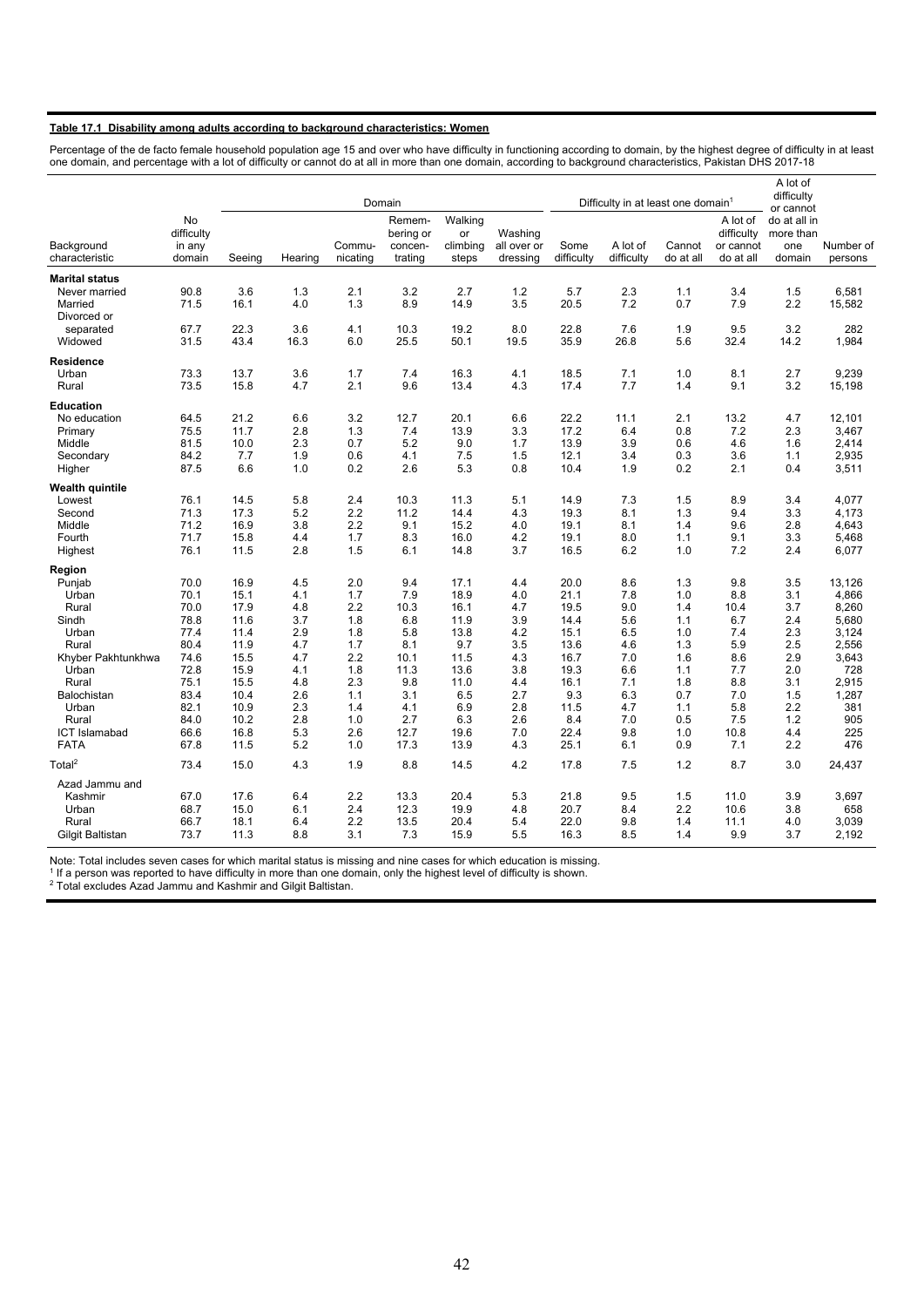#### **Table 17.2 Disability among adults according to background characteristics: Men**

Percentage of the de facto male household population age 15 and over who have difficulty in functioning according to domain, by the highest degree of difficulty in at least one domain, and percentage with a lot of difficulty or cannot do at all in more than one domain, according to background characteristics, Pakistan DHS 2017-18

|                                                   |                                      |              |              |                    | Domain                                    |                                    |                                    |                    |                                                |                     |                                                  | A lot of<br>difficulty                     |                         |
|---------------------------------------------------|--------------------------------------|--------------|--------------|--------------------|-------------------------------------------|------------------------------------|------------------------------------|--------------------|------------------------------------------------|---------------------|--------------------------------------------------|--------------------------------------------|-------------------------|
|                                                   |                                      |              |              |                    |                                           |                                    |                                    |                    | Difficulty in at least one domain <sup>1</sup> |                     |                                                  | or cannot                                  |                         |
| Background<br>characteristic                      | No<br>difficulty<br>in any<br>domain | Seeing       | Hearing      | Commu-<br>nicating | Remem-<br>bering or<br>concen-<br>trating | Walking<br>or<br>climbing<br>steps | Washing<br>all over or<br>dressing | Some<br>difficulty | A lot of<br>difficulty                         | Cannot<br>do at all | A lot of<br>difficulty<br>or cannot<br>do at all | do at all in<br>more than<br>one<br>domain | Number<br>of<br>persons |
|                                                   |                                      |              |              |                    |                                           |                                    |                                    |                    |                                                |                     |                                                  |                                            |                         |
| <b>Marital status</b><br>Never married<br>Married | 91.0<br>72.5                         | 2.7<br>16.0  | 1.5<br>4.9   | 2.7<br>1.6         | 3.1<br>7.7                                | 2.8<br>13.9                        | 1.5<br>3.5                         | 4.8<br>19.7        | 2.7<br>6.8                                     | 1.4<br>0.9          | 4.0<br>7.7                                       | 1.6<br>2.3                                 | 8,722<br>13,877         |
| Divorced or<br>separated<br>Widowed               | 68.7<br>40.4                         | 18.1<br>36.1 | 13.2<br>20.2 | 1.4<br>7.0         | 13.6<br>19.1                              | 13.1<br>39.5                       | 2.8<br>15.8                        | 20.3<br>30.3       | 8.1<br>25.2                                    | 2.7<br>3.8          | 10.9<br>29.0                                     | 3.6<br>11.9                                | 168<br>751              |
|                                                   |                                      |              |              |                    |                                           |                                    |                                    |                    |                                                |                     |                                                  |                                            |                         |
| Residence                                         |                                      |              |              |                    |                                           |                                    |                                    |                    |                                                |                     |                                                  |                                            |                         |
| Urban<br>Rural                                    | 81.3<br>76.4                         | 9.4<br>13.3  | 3.2<br>4.9   | 1.7<br>2.5         | 4.8<br>7.5                                | 9.4<br>11.4                        | 2.5<br>3.6                         | 13.6<br>15.1       | 4.2<br>7.0                                     | 0.8<br>1.4          | 5.0<br>8.4                                       | 1.6<br>2.9                                 | 9,326<br>14,198         |
|                                                   |                                      |              |              |                    |                                           |                                    |                                    |                    |                                                |                     |                                                  |                                            |                         |
| <b>Education</b>                                  |                                      |              |              |                    |                                           |                                    |                                    |                    |                                                |                     |                                                  |                                            |                         |
| No education                                      | 66.6                                 | 19.1         | 7.8          | 4.5                | 11.6                                      | 18.2                               | 6.2                                | 19.6               | 11.0                                           | 2.6                 | 13.6                                             | 5.1                                        | 6,938                   |
| Primary<br>Middle                                 | 78.0<br>84.1                         | 12.0<br>7.7  | 3.8<br>2.3   | 2.1<br>1.4         | 6.4<br>3.9                                | 10.7<br>7.2                        | 2.9<br>1.8                         | 15.1<br>11.4       | 6.1<br>3.9                                     | 0.8<br>0.6          | 6.9<br>4.5                                       | 2.2<br>1.2                                 | 3,853<br>3,875          |
| Secondary                                         | 84.2                                 | 8.5          | 2.7          | 0.9                | 3.7                                       | 6.5                                | 1.6                                | 12.1               | 3.1                                            | 0.6                 | 3.7                                              | 1.2                                        | 4,506                   |
| Higher                                            | 86.2                                 | 6.7          | 2.0          | 0.6                | 3.2                                       | 5.4                                | 1.4                                | 11.1               | 2.2                                            | 0.2                 | 2.4                                              | 0.5                                        | 4,349                   |
| Wealth quintile                                   |                                      |              |              |                    |                                           |                                    |                                    |                    |                                                |                     |                                                  |                                            |                         |
| Lowest                                            | 74.2                                 | 15.2         | 5.9          | 3.1                | 9.1                                       | 12.1                               | 4.1                                | 16.2               | 7.6                                            | 1.8                 | 9.4                                              | 3.4                                        | 4,017                   |
| Second                                            | 76.4                                 | 13.4         | 4.8          | 2.6                | 7.8                                       | 11.3                               | 3.7                                | 14.8               | 7.3                                            | 1.5                 | 8.8                                              | 2.9                                        | 3,990                   |
| Middle                                            | 77.4                                 | 12.7         | 4.1          | 1.8                | 6.2                                       | 11.6                               | 3.7                                | 15.2               | 6.4                                            | 0.8                 | 7.2                                              | 2.3                                        | 4,505                   |
| Fourth                                            | 78.6                                 | 11.2         | 3.7          | 2.1                | 6.4                                       | 10.2                               | 3.0                                | 14.6               | 5.7                                            | 1.1                 | 6.8                                              | 2.3                                        | 5,256                   |
| Highest                                           | 83.0                                 | 7.9          | 3.0          | 1.6                | 3.7                                       | 8.5                                | 1.9                                | 12.5               | 3.5                                            | 0.9                 | 4.3                                              | 1.4                                        | 5,756                   |
| Region                                            |                                      |              |              |                    |                                           |                                    |                                    |                    |                                                |                     |                                                  |                                            |                         |
| Punjab                                            | 76.8                                 | 12.3         | 4.6          | 2.1                | 6.9                                       | 12.1                               | 3.4                                | 15.3               | 6.6                                            | 1.2                 | 7.7                                              | 2.6                                        | 12,510                  |
| Urban                                             | 80.9                                 | 9.7          | 3.4          | 1.6                | 4.9                                       | 9.9                                | 2.4                                | 14.2               | 4.2                                            | 0.8                 | 4.9                                              | 1.7                                        | 4,881                   |
| Rural                                             | 74.2                                 | 14.0         | 5.5          | 2.5                | 8.1                                       | 13.5                               | 3.9                                | 16.0               | 8.1                                            | 1.4                 | 9.6                                              | 3.2                                        | 7,629                   |
| Sindh                                             | 81.1                                 | 10.1         | 3.7          | 2.3                | 5.8                                       | 8.8                                | 2.7                                | 12.9               | 4.7                                            | 1.2                 | 5.9                                              | 1.8                                        | 5,799                   |
| Urban                                             | 82.6                                 | 8.3          | 2.7          | 1.8                | 4.5                                       | 8.9                                | 2.6                                | 12.2               | 4.3                                            | 0.9                 | 5.2                                              | 1.4                                        | 3,232                   |
| Rural                                             | 79.2                                 | 12.3         | 4.9          | 2.9                | 7.5                                       | 8.7                                | 2.9                                | 13.8               | 5.3                                            | 1.6                 | 6.9                                              | 2.2                                        | 2,567                   |
| Khyber Pakhtunkhwa                                | 76.5                                 | 13.6         | 4.1          | 2.6                | 7.1                                       | 10.3                               | 3.7                                | 16.1               | 6.0                                            | 1.3                 | 7.3                                              | 3.1                                        | 3,226                   |
| Urban<br>Rural                                    | 77.8<br>76.2                         | 10.7<br>14.4 | 3.9<br>4.1   | 1.6<br>2.9         | 7.3<br>7.1                                | 9.9                                | 2.9<br>3.9                         | 17.2<br>15.8       | 4.2<br>6.5                                     | 0.7<br>1.5          | 5.0<br>7.9                                       | 1.8<br>3.4                                 | 686<br>2,540            |
| Balochistan                                       | 85.8                                 | 9.1          | 2.2          | 1.0                | 2.7                                       | 10.5<br>4.7                        | 2.0                                | 8.7                | 4.5                                            | 0.7                 | 5.1                                              | 1.4                                        | 1,350                   |
| Urban                                             | 83.4                                 | 10.5         | 2.4          | 1.4                | 2.4                                       | 5.0                                | 2.1                                | 11.2               | 4.0                                            | 0.6                 | 4.5                                              | 0.9                                        | 378                     |
| Rural                                             | 86.7                                 | 8.6          | 2.1          | 0.8                | 2.8                                       | 4.5                                | 2.0                                | 7.8                | 4.7                                            | 0.7                 | 5.4                                              | 1.6                                        | 972                     |
| <b>ICT Islamabad</b>                              | 75.3                                 | 13.6         | 4.4          | 1.8                | 6.7                                       | 11.5                               | 2.8                                | 17.7               | 5.4                                            | 1.1                 | 6.5                                              | 2.4                                        | 231                     |
| <b>FATA</b>                                       | 76.9                                 | 11.2         | 4.7          | 2.4                | 7.9                                       | 9.8                                | 3.0                                | 17.1               | 5.2                                            | 0.9                 | 6.0                                              | 1.7                                        | 407                     |
| Total <sup>2</sup>                                | 78.3                                 | 11.7         | 4.2          | 2.2                | 6.4                                       | 10.6                               | 3.2                                | 14.5               | 5.9                                            | 1.2                 | 7.0                                              | 2.4                                        | 23,523                  |
| Azad Jammu and                                    |                                      |              |              |                    |                                           |                                    |                                    |                    |                                                |                     |                                                  |                                            |                         |
| Kashmir                                           | 71.3                                 | 14.8         | 7.0          | 2.7                | 9.2                                       | 16.2                               | 3.8                                | 18.7               | 8.1                                            | 1.8                 | 10.0                                             | 4.0                                        | 2,903                   |
| Urban                                             | 72.6                                 | 12.7         | 5.8          | 2.9                | 8.6                                       | 14.4                               | 3.4                                | 19.4               | 5.9                                            | 2.1                 | 8.0                                              | 3.5                                        | 546                     |
| Rural                                             | 71.0                                 | 15.3         | 7.3          | 2.7                | 9.3                                       | 16.6                               | 3.8                                | 18.5               | 8.7                                            | 1.8                 | 10.5                                             | 4.1                                        | 2,357                   |
| Gilgit Baltistan                                  | 72.5                                 | 11.4         | 8.6          | 4.6                | 8.4                                       | 13.6                               | 4.7                                | 18.2               | 7.5                                            | 1.6                 | 9.2                                              | 3.9                                        | 1,835                   |

Note: Total includes 5 cases for which marital status is missing and 2 cases for which education is missing.<br><sup>1</sup> If a person was reported to have difficulty in more than one domain, only the highest level of difficulty is